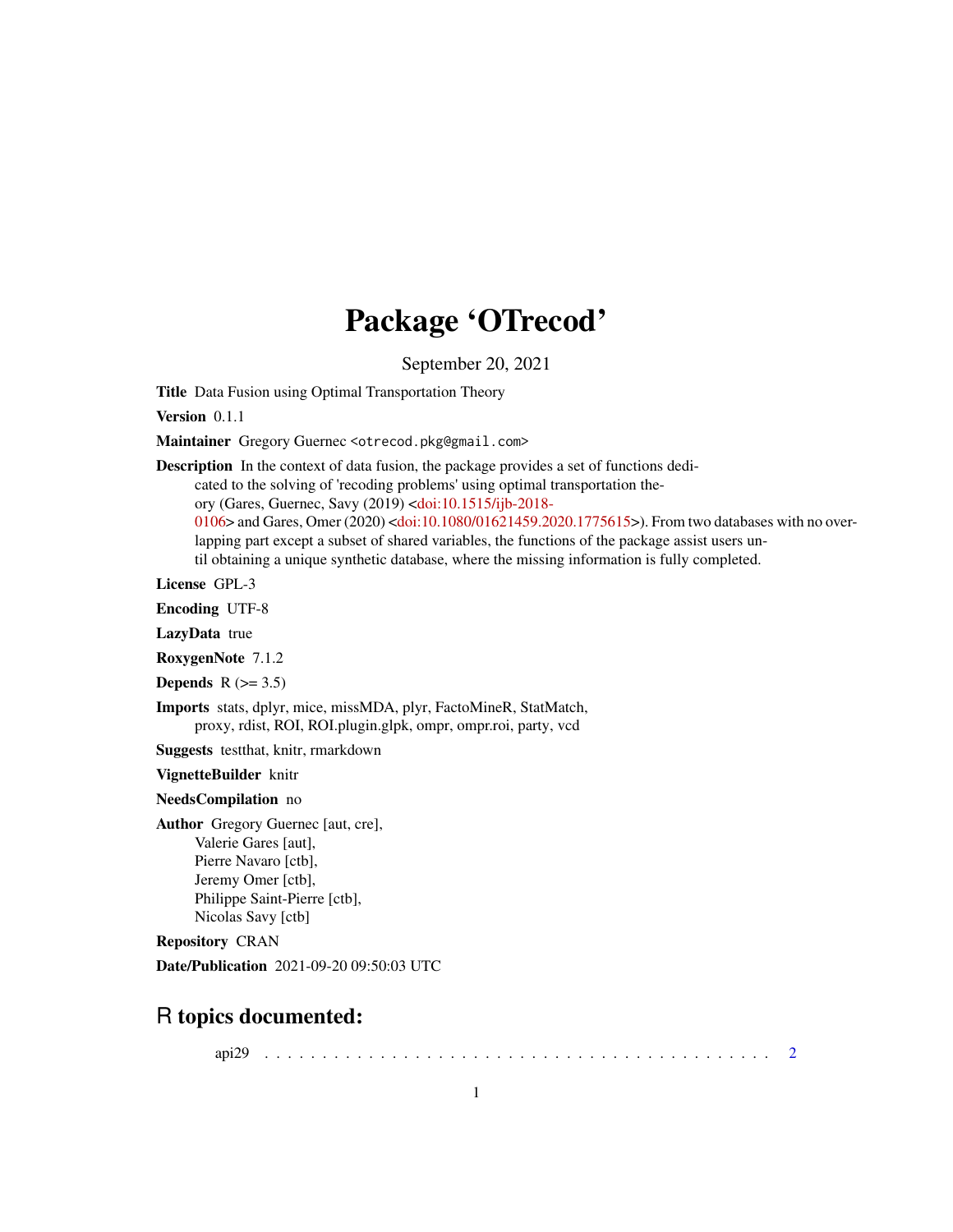<span id="page-1-0"></span>

| Index |                                                                                                          | 67 |
|-------|----------------------------------------------------------------------------------------------------------|----|
|       |                                                                                                          |    |
|       |                                                                                                          |    |
|       |                                                                                                          |    |
|       |                                                                                                          |    |
|       |                                                                                                          |    |
|       |                                                                                                          |    |
|       |                                                                                                          |    |
|       |                                                                                                          |    |
|       |                                                                                                          |    |
|       |                                                                                                          |    |
|       |                                                                                                          |    |
|       |                                                                                                          |    |
|       |                                                                                                          |    |
|       |                                                                                                          |    |
|       |                                                                                                          |    |
|       |                                                                                                          |    |
|       |                                                                                                          |    |
|       |                                                                                                          |    |
|       | $avg\_dist\_closest \ldots \ldots \ldots \ldots \ldots \ldots \ldots \ldots \ldots \ldots \ldots \ldots$ |    |
|       | api35                                                                                                    |    |

api29 *Student performance in California schools: the results of the county 29*

# Description

This database is a sample of the API program <https://www.cde.ca.gov/re/pr/api.asp> that ended in 2018. The sample is extracted from the data [api](#page-0-0) of the package survey, related to the results of the county 29 (Nevada). The database contains information for the 418 schools of this county having at least 100 students. Missing information has been randomly (and voluntary) added to the awards and ell variables (4% and 7% respectively). Several variables have been voluntary categorized from their initial types.

#### Usage

api29

# Format

A data.frame with 418 schools (rows) and 12 variables

cds the school identifier

apicl\_2000 the API score in 2000 classed in 3 ordered levels: [200-600],(600-800],(800-1000]

stype the school type in a 3 ordered levels factor: Elementary, Middle or High School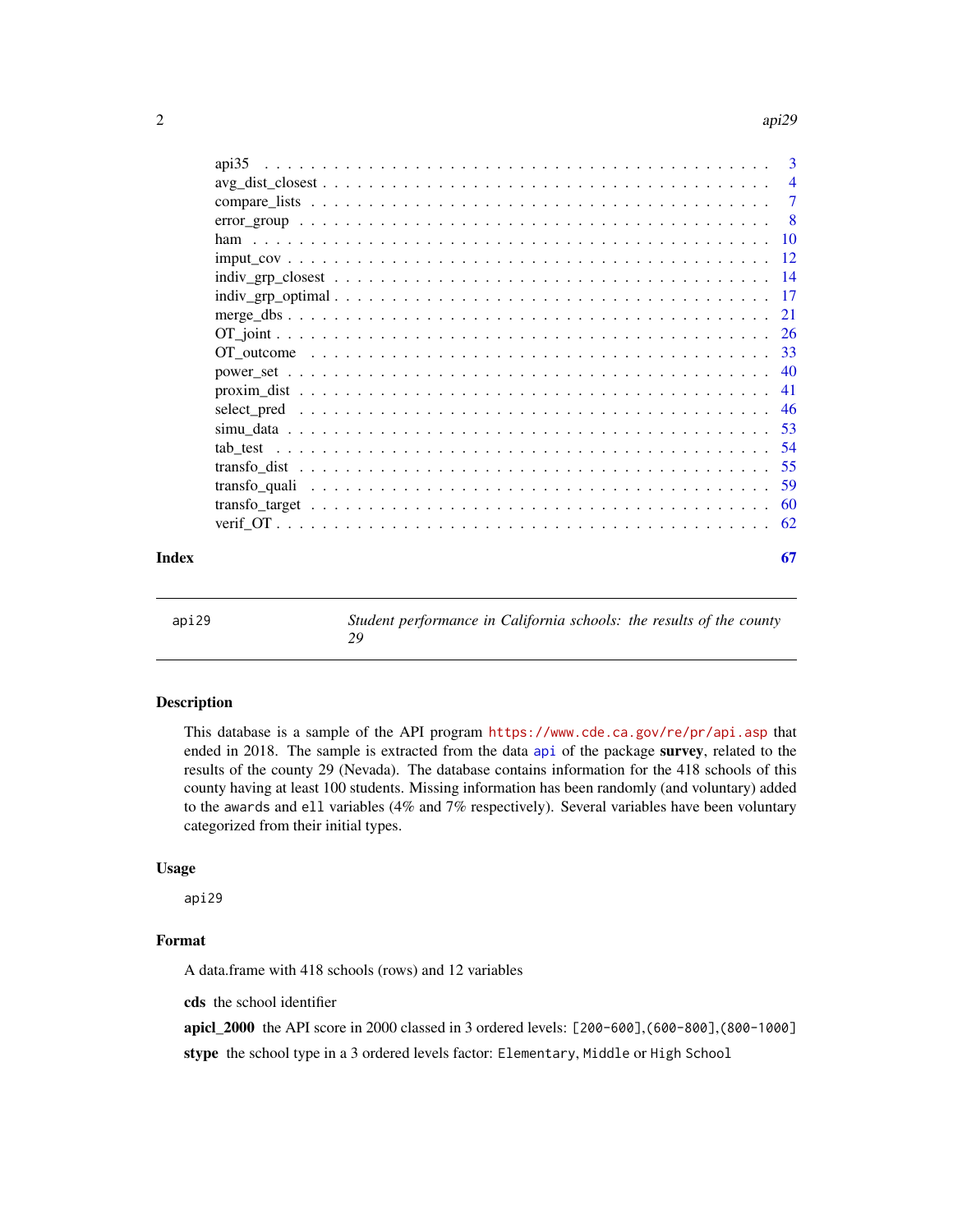- <span id="page-2-0"></span>awards the school eligible for awards program ? Two possible answers: No or Yes. This variable counts 4% of missing information.
- acs.core the number of core academic courses in the school
- api.stu the number of students tested in the school
- acs.k3.20 the average class size years K-3 in the school. This variable is stored in a 3-levels factor: Unknown, <=20, >20.
- grad.sch the percentage of parents with postgraduate education stored in a 3 ordered levels factor of percents: 0, 1-10, >10
- ell the percentage of English language learners stored in a 4 ordered levels factor:  $[0-10]$ ,  $(10-30]$ ,  $(30-50]$ ,  $(50-100]$ . This variable counts 7% of missing information.
- mobility the percentage of students for whom this is the first year at the school, stored in 2 levels: [0-20] and (20-100]
- meals the percentage of students eligible for subsidized meals stored in a 4 balanced levels factor (By quartiles): [0-25], (25-50], (50-75], (75-100]
- full the percentage of fully qualified teachers stored in a 2-levels factor: 1: For strictly less than 90%, 2 otherwise

#### Source

This database is a sample of the data [api](#page-0-0) from the package survey.

api35 *Student performance in California schools: the results of the county 35*

#### Description

This database is a sample of the API program <https://www.cde.ca.gov/re/pr/api.asp> that ended in 2018. The sample is extracted from the data [api](#page-0-0) of the package survey, related to the results of the county 35 (San Benito). The database contains information for the 362 schools of this county having at least 100 students. Missing information has been randomly (and voluntary) added to the awards and ell variables (4% and 7% respectively). Several variables have been voluntary categorized from their initial types.

#### Usage

api35

# Format

A data.frame with 362 schools (rows) and 12 variables

cds the school identifier

apicl\_1999 the API score in 1999 classed in 4 ordered levels: G1,G2,G3, G4

stype the school type in a 3 ordered levels factor: Elementary, Middle or High School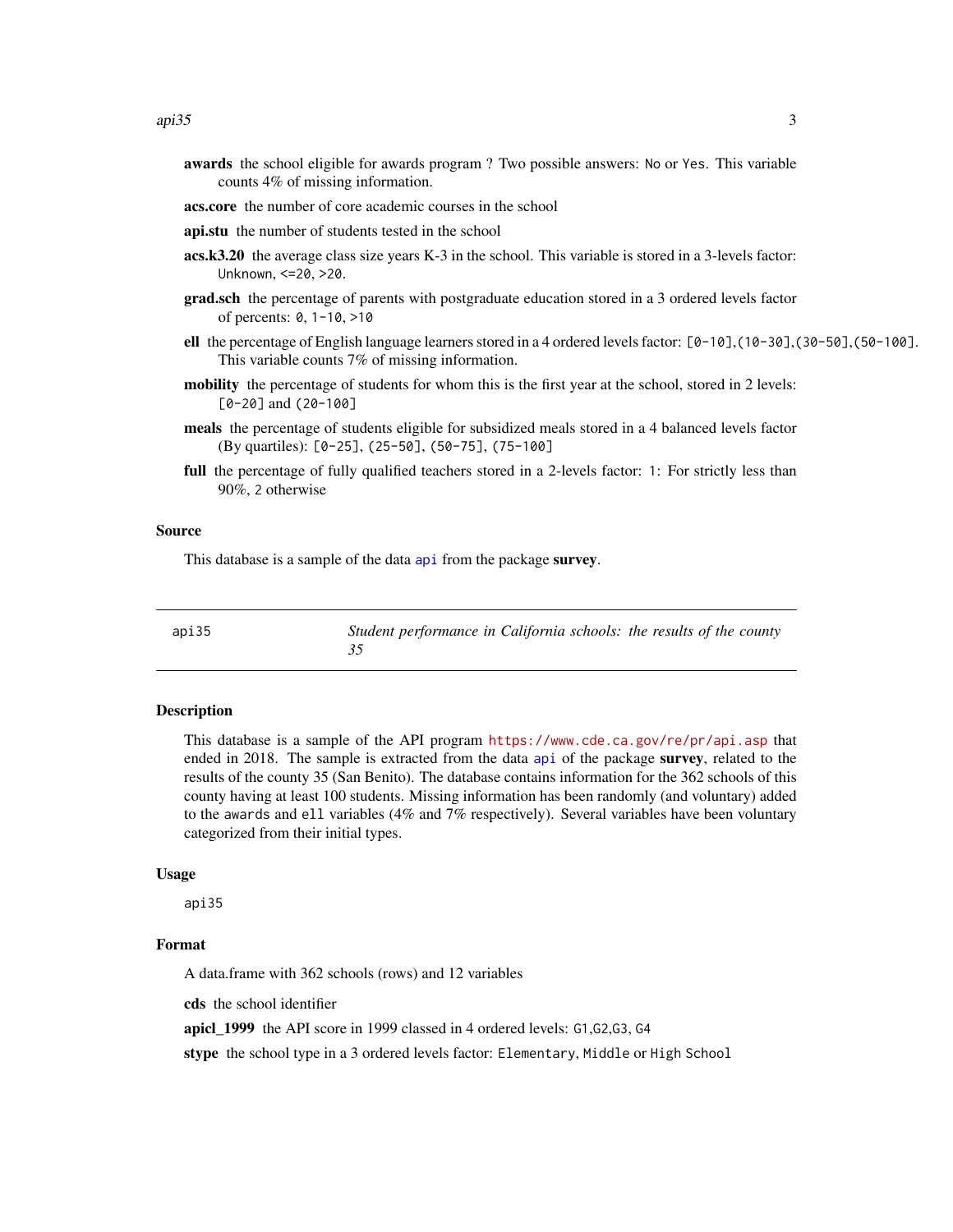- <span id="page-3-0"></span>awards the school eligible for awards program ? Two possible answers: No or Yes. This variable counts 4% of missing information.
- acs.core the number of core academic courses in the school
- api.stu the number of students tested in the school
- acs.k3.20 the average class size years K-3 in the school. This variable is stored in a 3-levels factor: Unknown, <=20, >20.
- **grad.sch** the percentage of parents with postgraduate education stored in a 3 ordered levels factor of percents: 0, 1-10, >10
- ell the percentage of English language learners stored in a 4 ordered levels factor:  $[0-10]$ ,  $(10-30]$ ,  $(30-50]$ ,  $(50-100]$ . This variable counts 7% of missing information.
- mobility the percentage of students for whom this is the first year at the school, stored in 2 levels: 1 and 2
- meals the percentage of students eligible for subsidized meals stored in a 4 balanced levels factor (By quartiles): [0-25], (25-50], (50-75], (75-100]
- full the percentage of fully qualified teachers stored in a 2-levels factor: 1: For strictly less than 90%, 2 otherwise

#### Source

This database is a sample of the data [api](#page-0-0) from the package survey.

<span id="page-3-1"></span>avg\_dist\_closest *avg\_dist\_closest()*

#### **Description**

This function computes average distances between levels of two categorical variables located in two distinct databases.

#### Usage

avg\_dist\_closest(proxim, percent\_closest = 1)

#### **Arguments**

proxim a proxim\_dist object

percent\_closest

a ratio between 0 and 1 corresponding to the desired part of rows (or statistical units, or individuals) that will participate to the computation of the average distances between levels of factors or between an individual (a row) and levels of only one factor. Indeed, target variables are factors and each level of factor is characterized by a subset of rows, themselves characterized by their covariate profiles. These rows can be ordered according to their distances at their factor level. When this ratio is set to 1 (default setting), all rows participate to the computation, nevertheless when this ratio is less than 1, only rows with the smallest factor level distances will be kept for the computation (see 'Details').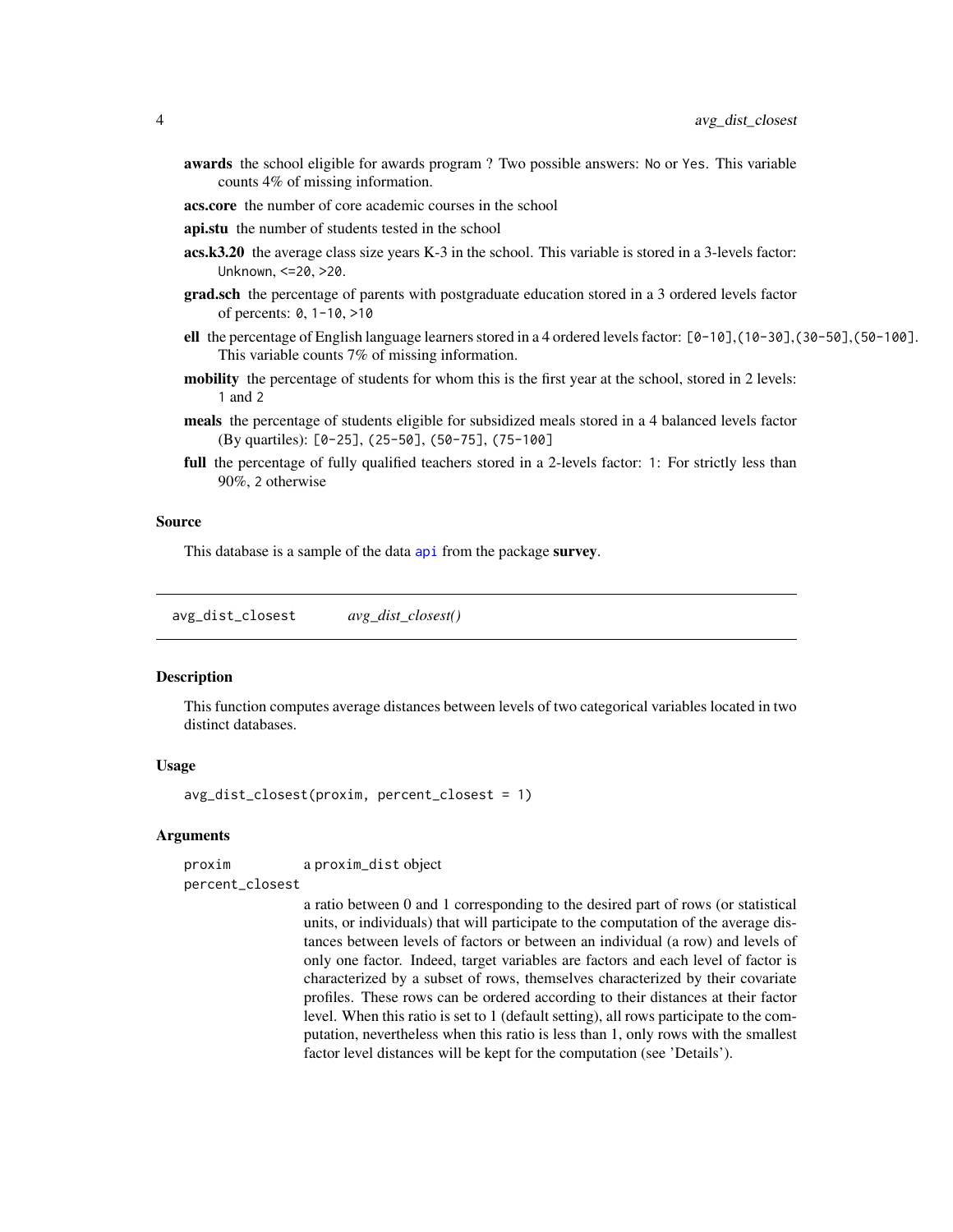#### <span id="page-4-0"></span>Details

The function avg\_dist\_closest is an intermediate function for the implementation of original algorithms dedicated to the solving of recoding problems in data fusion using Optimal Transportation theory (for more details, consult the corresponding algorithms called OUTCOME, R\_OUTCOME, JOINT and R\_JOINT, in the reference (2)). The function avg\_dist\_closest is so directly implemented in the OT\_outcome and OT\_joint functions but can also be used separately. The function avg\_dist\_closest uses, in particular, the distance matrix D (that stores distances between rows of A and B) from the function [proxim\\_dist](#page-40-1) to produce three distinct matrices saved in a list object. Therefore, the function requires in input, the specific output of the function [proxim\\_dist](#page-40-1) which is available in the package and so must be used beforehand. In consequence, do not use this function directly on your database, and do not hesitate to consult the provided examples provided for a better understanding.

# DEFINITION OF THE COST MATRIX

Assuming that A and B are two databases with a set of shared variables and that a same information (referred to a same target population) is stored as a variable Y in A and Z in B, such that Y is unknown in B and Z is unknown in A, whose encoding depends on the database ( $n<sub>Y</sub>$  levels in A and  $n_Z$  levels in B). A distance between one given level y of Y and one given level z of Z is estimated by averaging the distances between the two subsets of individuals (units or rows) assigned to y in A and z in B, characterized by their vectors of covariates. The distance between two individuals depends on the variations between the shared covariates, and so depends on the chosen distance function using the function proxim\_dist. For these computations, all the individuals concerned by these two levels can be taken into account, or only a part of them, depending on the argument percent\_closest. When percent\_closest < 1, the average distance between an individual  $i$  and a given level of factor z only uses the corresponding part of individuals related to z that are the closest to  $i$ . Therefore, this choice influences the estimations of average distances between levels of factors but also permits to reduce time computation when necessary.

The average distance between each individual of Y (resp.  $Z$ ) and each levels of  $Z$  (resp. Y) are returned in output, in the object DindivA (DindivB respectively). The average distance between each levels of  $Y$  and each levels of  $Z$  are returned in a matrix saved in output (the object Davg). Davg returns the computation of the cost matrix D, whose dimensions ( $n_Y \times n_Z$ ) correspond to the number of levels of Y (rows) and Z (columns). This matrix can be seen as the ability for an individual (row) to move from a given level of the target variable  $(Y)$  in A to a given level of Z in the database B (or vice versa).

#### Value

A list of 3 matrices is returned:

| Davg    | the cost matrix whose number of rows corresponds to $nY$ , the number of levels                                                                               |
|---------|---------------------------------------------------------------------------------------------------------------------------------------------------------------|
|         | of the target variable $Y$ in the database A, and whose number of columns corre-                                                                              |
|         | sponds to $n_{\rm Z}$ : the number of levels of the target variable in B. In this case, the                                                                   |
|         | related cost matrix can be interpreted as the ability to move from one level of Y                                                                             |
|         | in A to one level of Z in B. Davg[P,Q] refers to the average distance between<br>the modality P of Y (only known in A) and modality Q of Z (only known in B). |
|         |                                                                                                                                                               |
| DindivA | a matrix whose number of rows corresponds to the number of rows of the first<br>database A and number of columns corresponds to $nZ$ , the number of levels   |
|         | of the target variable Z in the second database B. DindivA[i,Q] refers to the                                                                                 |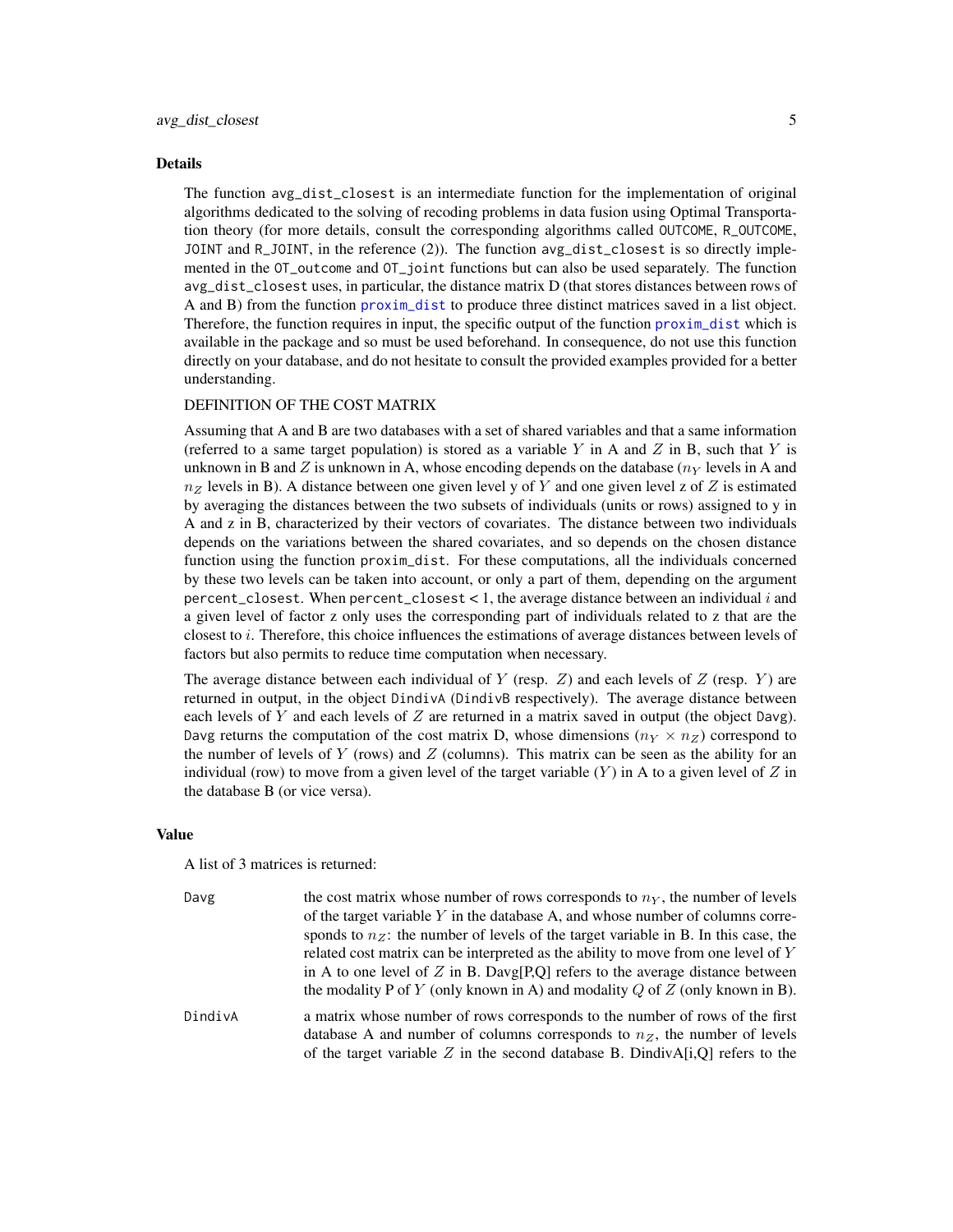<span id="page-5-0"></span>

|         | average distance between the $i^{th}$ individual (or row) of the first database and<br>a chosen proportion of individuals (percent_closest set by the user) of the<br>second database having the modality $Q$ of $Z$ .                                                                                                                                                                                                                                             |
|---------|--------------------------------------------------------------------------------------------------------------------------------------------------------------------------------------------------------------------------------------------------------------------------------------------------------------------------------------------------------------------------------------------------------------------------------------------------------------------|
| DindivB | a matrix whose number of rows corresponds to the number of rows of the second<br>database B and number of columns corresponds to nA, the number of levels of<br>the target variable in the first database A. Dindiv $B[k, P]$ refers to the average<br>distance between the $k^{th}$ individual (or row) of the second database and a chosen<br>proportion of individuals (depending on percent_closest) of the first database<br>having the modality $P$ of $Y$ . |

#### Author(s)

Gregory Guernec, Valerie Gares, Jeremy Omer <otrecod.pkg@gmail.com>

#### References

- 1. Gares V, Dimeglio C, Guernec G, Fantin F, Lepage B, Korosok MR, savy N (2019). On the use of optimal transportation theory to recode variables and application to database merging. The International Journal of Biostatistics. Volume 16, Issue 1, 20180106, eISSN 1557-4679. doi:10.1515/ijb-2018-0106
- 2. Gares V, Omer J (2020) Regularized optimal transport of covariates and outcomes in data recoding. Journal of the American Statistical Association. doi: [10.1080/01621459.2020.1775615](https://doi.org/10.1080/01621459.2020.1775615)

#### See Also

[proxim\\_dist](#page-40-1)

#### Examples

```
data(simu_data)
### The covariates of the data are prepared according to the distance chosen
### using the transfo_dist function
### Example with The Manhattan distance
try1 = transfo_dist(simu_data,quanti = c(3,8), nominal = c(1,4:5,7),
                    ordinal = c(2,6), logic = NULL, prep_choice = "M")
res1 = proxim\_dist(try1, norm = "M")# proxim_dist() fixes the chosen distance function,
# and defines neighborhoods between profiles and individuals
# The following row uses only 80 percents of individuals of each level
# of factors for the computation of the average distances:
res_new = avg_dist_closest(res1,percent_closest = 0.80)
```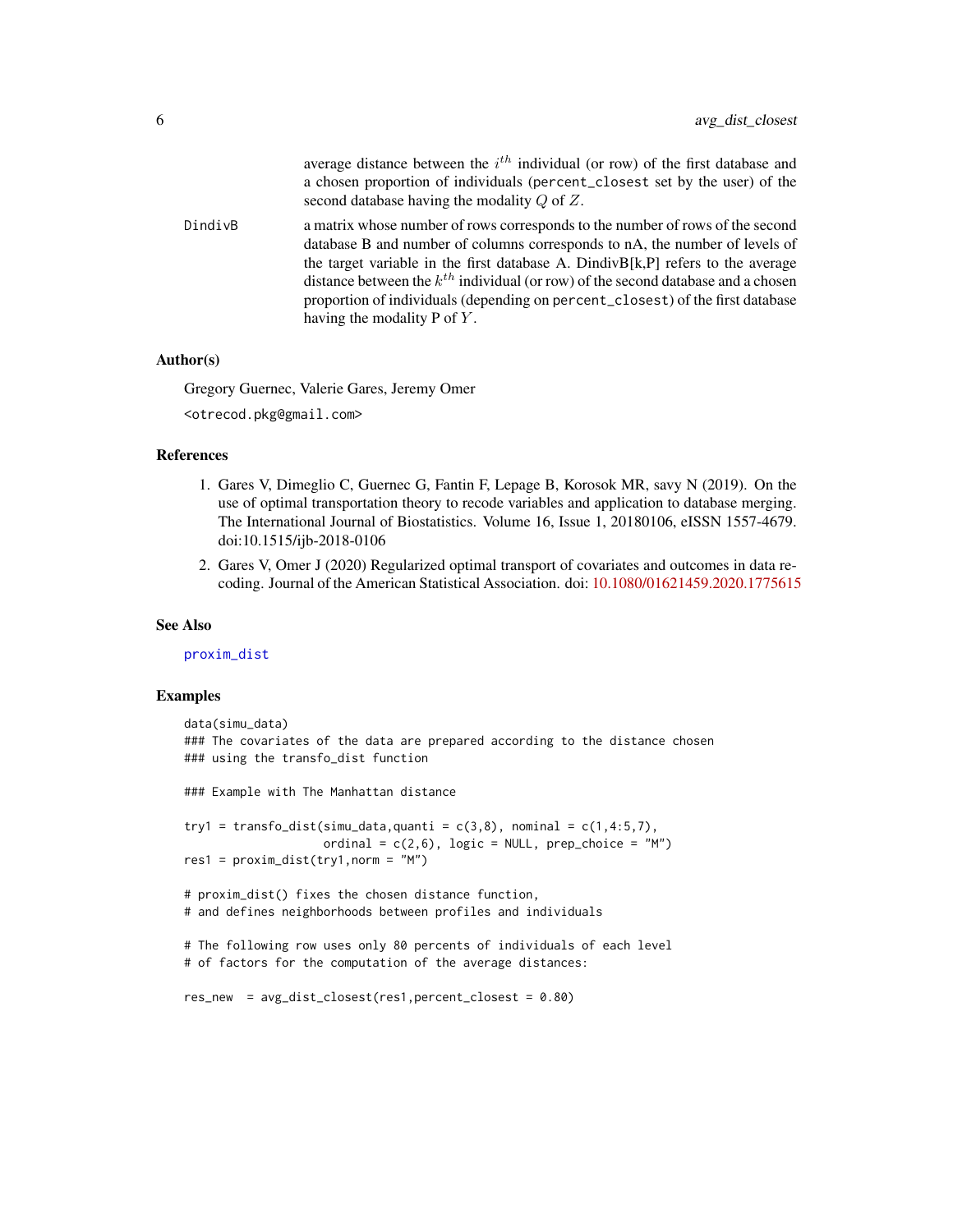<span id="page-6-1"></span><span id="page-6-0"></span>compare\_lists *compare\_lists()*

#### Description

This function compares the elements of two lists of same length.

#### Usage

compare\_lists(listA, listB)

#### Arguments

| listA | a first list  |
|-------|---------------|
| listB | a second list |

#### Value

A boolean vector of same length as the two lists, which ith element is TRUE if the ith element is different between the 2 lists, or FALSE otherwise

#### Author(s)

Gregory Guernec

<otrecod.pkg@gmail.com>

#### Examples

```
data1 = data.frame(Gender = rep(c("m", "f"), 5), Age = rnorm(5, 20, 4))
data2 = data.frame(Gender = rep(c("m", "f"), 5), Age = rnorm(5, 21, 5))list1 = list(A = 1:4, B = as.factory(c("A", "B", "C")), C = matrix(1:6, ncol = 3))list2 = list(A = 1:4, B = as.factor(c("A", "B")), C = matrix(1:6, ncol = 3))list3 = list(A = 1:4, B = as.factory(c("A", "B", "C")), C = matrix(c(1:5,7),ncol = 3))list4 = list(A = 1:4, B = as.factor(c("A", "B", "C")), C = matrix(1:6, ncol = 2))list5 = list(A = 1:4, B = as.factor(c("A", "B")), C = matrix(1:6, ncol = 2))list6 = list(A = 1:4, B = as.factor(c("A", "B")), C = data1)list7 = list(A = 1:4, B = as.factor(c("A", "B")), C = data2)OTrecod::compare_lists(list1,list2)
OTrecod::compare_lists(list1,list3)
OTrecod::compare_lists(list1,list4)
OTrecod::compare_lists(list1,list5)
OTrecod::compare_lists(list6,list7)
```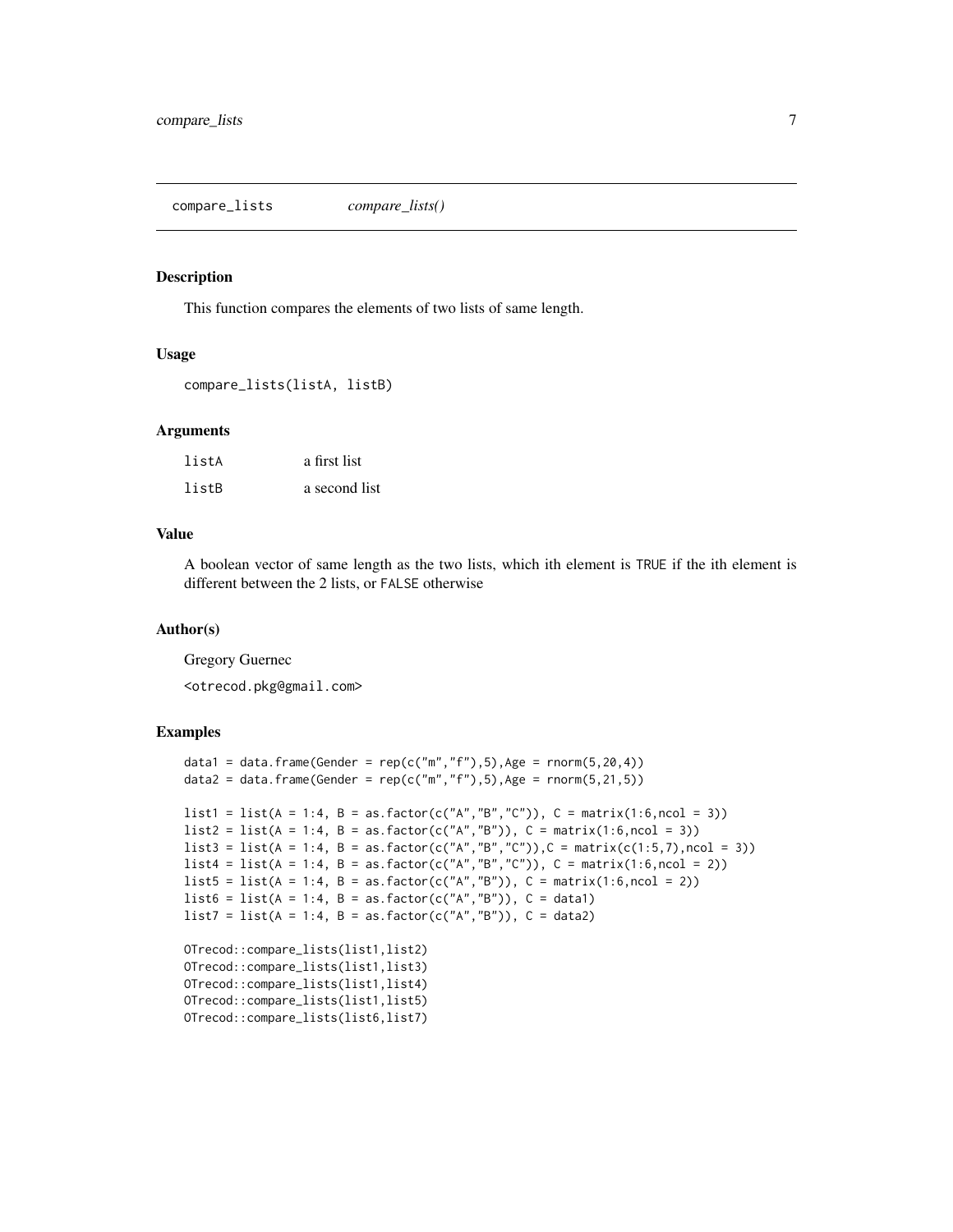<span id="page-7-1"></span><span id="page-7-0"></span>error\_group *error\_group()*

#### Description

This function studies the association between two categorical distributions with different numbers of modalities.

#### Usage

error\_group(REF, Z, ord = TRUE)

#### Arguments

| <b>REF</b> | a factor with a reference number of levels.                                                |
|------------|--------------------------------------------------------------------------------------------|
| Z          | a factor with a number of levels greater than the number of levels of the refer-<br>ence.  |
| ord        | a boolean. If TRUE, only neighboring levels of $Z$ will be grouped and tested<br>together. |

#### Details

Assuming that Y and Z are categorical variables summarizing a same information, and that one of the two related encodings is unknown by user because this latter is, for example, the result of predictions provided by a given model or algorithm, the function error\_group searches for potential links between the modalities of  $Y$  to approach at best the distribution of  $Z$ .

Assuming that Y and Z have  $n_Y$  and  $n_Z$  modalities respectively so that  $n_Y > n_Z$ , in a first step, the function error\_group combines modalities of  $Y$  to build all possible variables  $Y'$  verifying  $n_{Y'} = n_Z$ . In a second step, the association between Z and each new variable Y' generated is measured by studying the ratio of concordant pairs related to the confusion matrix but also using standard criterions: the Cramer's V (1), the Cohen's kappa coefficient (2) and the Spearman's rank correlation coefficient.

According to the type of  $Y$ , different combinations of modalities are tested:

- If Y and Z are ordinal (ord = TRUE), only consecutive modalities of Y will be grouped to build the variables  $Y'$ .
- If Y and Z are nominal (ord = FALSE), all combinations of modalities of Y (consecutive or not) will be grouped to build the variables  $Y'$ .

All the associations tested are listed in output as a data.frame object. The function error\_group is directly integrated in the function [verif\\_OT](#page-61-1) to evaluate the proximity of two multinomial distributions, when one of them is estimated from the predictions of an OT algorithm.

Example: Assuming that  $Y = (1, 1, 2, 2, 3, 3, 4, 4)$  and  $Z = (1, 1, 1, 1, 2, 2, 2, 2)$ , so  $n<sub>Y</sub> = 4$ and  $n_Z = 2$  and the related coefficient of correlation  $cor(Y, Z)$  is 0.89. Are there groupings of modalities of Y which contribute to improving the proximity between Y and  $Z$  ? From Y,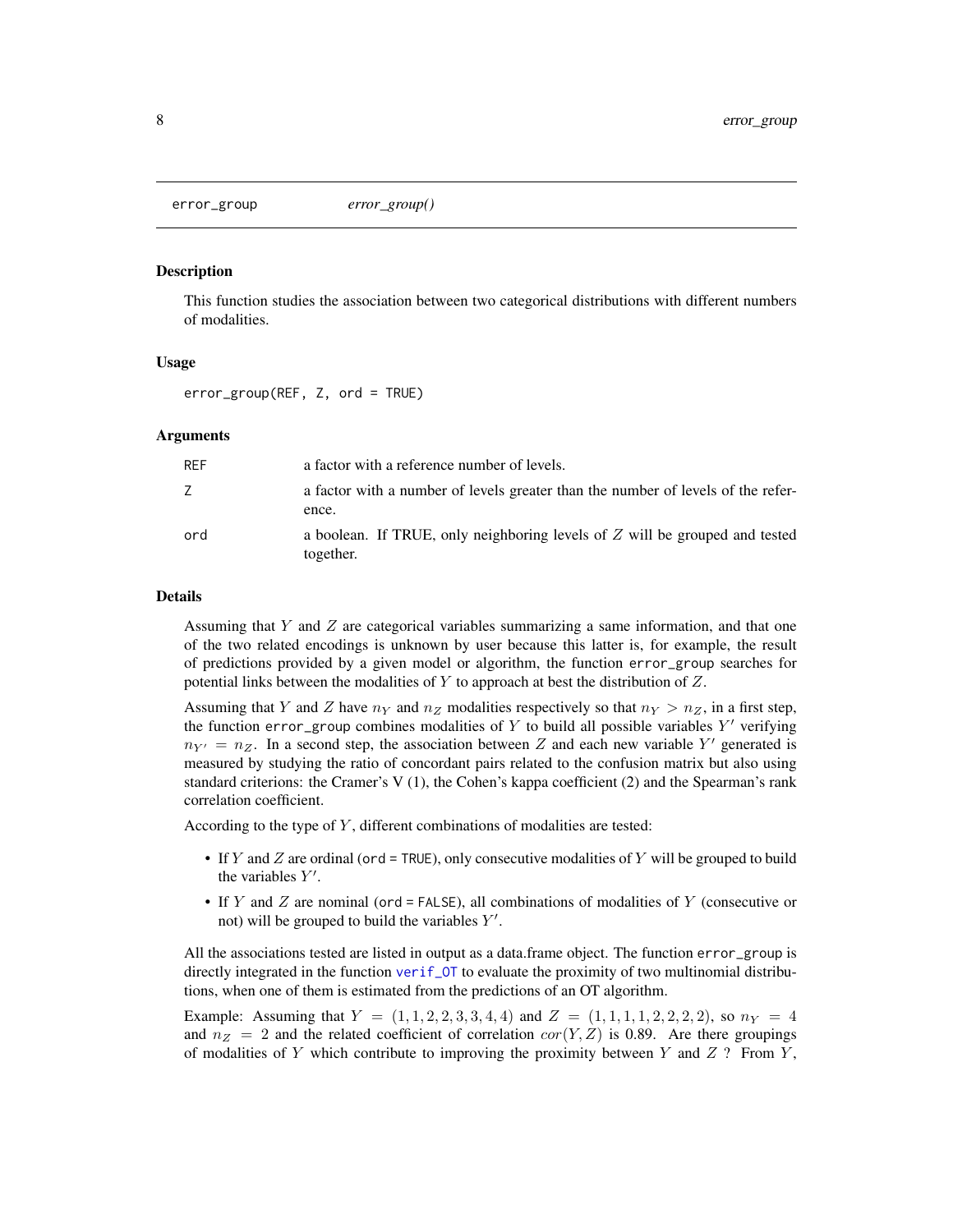the function error\_group gives an answer to this question by successively constructing the variables:  $Y_1 = (1, 1, 1, 1, 2, 2, 2, 2), Y_2 = (1, 1, 2, 2, 1, 1, 2, 2), Y_3 = (1, 1, 2, 2, 2, 2, 1, 1)$  and tests  $\text{cor}(Z, Y_1) = 1$ ,  $\text{cor}(Z, Y_2) = 0$ ,  $\text{cor}(Z, Y_3) = 0$ . Here, the tests permit to conclude that the difference of encodings between  $Y$  and  $Z$  resulted in fact in a simple grouping of modalities.

#### Value

A data.frame with five columns:

| combi      | the first column enumerates all possible groups of modalities of $Y$ to obtain the<br>same number of levels as the reference. |
|------------|-------------------------------------------------------------------------------------------------------------------------------|
| error_rate | the second column gives the corresponding rate error from the confusion matrix<br>(ratio of non-diagonal elements)            |
| Kappa      | this column indicates the result of the Cohen's kappa coefficient related to each<br>combination of $Y$                       |
| Vcramer    | this column indicates the result of the Cramer's V criterion related to each com-<br>bination of $Y$                          |
| RankCor    | this column indicates the result of the Spearman's coefficient of correlation re-<br>lated to each combination of $Y$         |

#### Author(s)

Gregory Guernec <otrecod.pkg@gmail.com>

#### References

- 1. Cramér, Harald. (1946). Mathematical Methods of Statistics. Princeton: Princeton University Press.
- 2. McHugh, Mary L. (2012). Interrater reliability: The kappa statistic. Biochemia Medica. 22 (3): 276–282

#### Examples

```
# Basic examples:
Z1 = as.factor(sample(1:3,50,replace = TRUE)); length(Z1)Z3 = as.factor(sample(1:2,50,replace = TRUE)); length(Z3)Z2 = as.factor(sample(c("A", "B", "C", "D"), 50, replace = TRUE)); length(Z2)Z4 = as.factor(sample(c("A", "B", "C", "D", "E"), 50, replace = TRUE)); length(Z4)# By only grouping consecutive levels of Z1:
error_group(Z1,Z4)
# By only all possible levels of Z1, consecutive or not:
error_group(Z3,Z1,FALSE)
```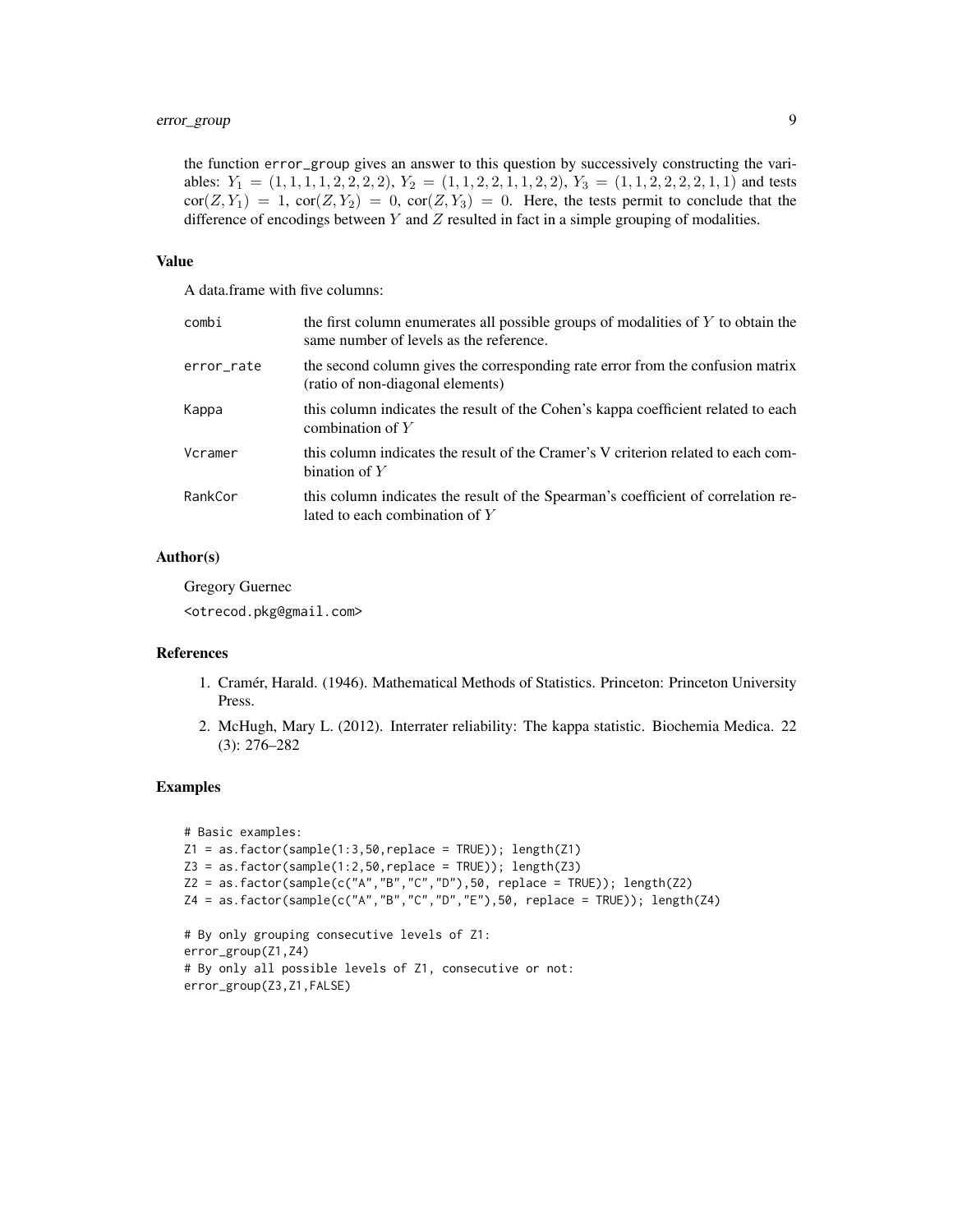#### <span id="page-9-0"></span>10 ham

```
### using a sample of the tab_test object (3 complete covariates)
### Y1 and Y2 are a same variable encoded in 2 different forms in DB 1 and 2:
### (4 levels for Y1 and 3 levels for Y2)
data(tab_test)
# Example with n1 = n2 = 70 and only X1 and X2 as covariates
tab_test2 = tab_test[c(1:70,5001:5070),1:5]
### An example of JOINT model (Manhattan distance)
# Suppose we want to impute the missing parts of Y1 in DB2 only ...
try1J = 0T_joint(tab_test2, nominal = c(1,4:5), ordinal = c(2,3),dist.choice = "M", which.DB = "B")
# Error rates between Y2 and the predictions of Y1 in the DB 2
# by grouping the levels of Y1:
error_group(try1J$DATA2_OT$Z,try1J$DATA2_OT$OTpred)
table(try1J$DATA2_OT$Z,try1J$DATA2_OT$OTpred)
```
ham *ham()*

#### Description

This function computes a matrix distance using the Hamming distance as proximity measure.

#### Usage

ham(mat\_1, mat\_2)

#### Arguments

| mat 1 | a vector, a matrix or a data. frame of binary values that may contain missing data |
|-------|------------------------------------------------------------------------------------|
| mat 2 | a vector, a matrix or a data frame of binary values with the same number of        |
|       | columns as mat_1 that may contain missing data                                     |

# Details

ham returns the pairwise distances between rows (observations) of a single matrix if mat\_1 equals mat\_2. Otherwise ham returns the matrix distance between rows of the two matrices mat\_1 and mat\_2 if this 2 matrices are different in input. Computing the Hamming distance stays possible despite the presence of missing data by applying the following formula. Assuming that A and B are 2 matrices such as ncol(A) = ncol(B). The Hamming distance between the  $i^{th}$  row of A and the  $k^{th}$  row of B equals: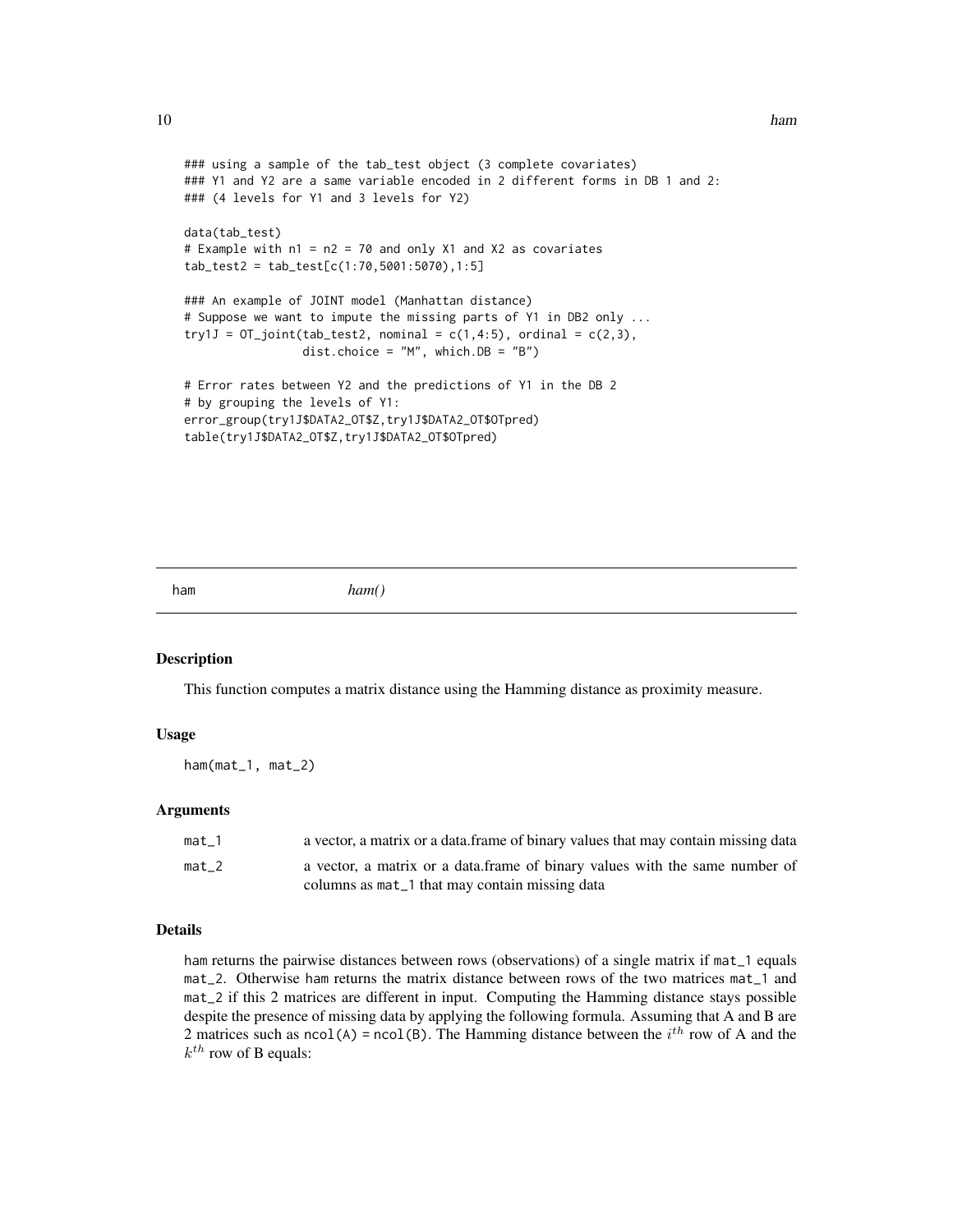$$
\operatorname{ham}(A_i, B_k) = \frac{\sum_j 1_{\{A_{ij} \neq B_{kj}\}}}{\sum_j 1} \times \left( \frac{\sum_j 1}{\sum_j 1_{\{\text{lis}, \text{na}(A_{ij}) \& \text{lis}, \text{na}(B_{kj})\}}}\right)
$$

where:  $i = 1, ..., nrow(A)$  and  $k = 1, ..., nrow(B)$ ; And the expression located to the right term of the multiplication corresponds to a specific weigh applied in presence of NAs in  $A_i$  and/or  $B_k$ .

This specificity is not implemented in the cdist function and the Hamming distance can not be computed using the [dist](#page-0-0) function either.

The Hamming distance can not be calculated in only two situations:

- 1. If a row of A or B has only missing values (ie for each of the columns of A or B respectively).
- 2. The union of the indexes of the missing values in row i of A with the indexes of the missing values in row j of B concerns the indexes of all considered columns.

Example: Assuming that  $\text{ncol}(A) = \text{ncol}(B) = 3$ , if  $A_i = (1, NA, 0)$  and  $B_i = (NA, 1, NA)$ , for each column, either the information in row i is missing in A, or the information is missing in B, which induces:  $ham(A_i, B_k) = NA$ .

If mat\_1 is a vector and mat\_2 is a matrix (or data.frame) or vice versa, the length of mat\_1 must be equal to the number of columns of mat\_2.

#### Value

A distance matrix

#### Author(s)

Gregory Guernec <otrecod.pkg@gmail.com>

#### References

Roth R (2006). Introduction to Coding Theory. Cambridge University Press.

#### Examples

```
set.seed(3010); aaa = sample(c(0,1),12,replace = TRUE)
set.seed(3007); bbb = sample(c(0,1), 15, replace = TRUE)A = matrix(aaa, ncol = 3)B = matrix(bbb, ncol = 3)# These 2 matrices have no missing values
# Matrix of pairwise distances with A:
ham(A,A)
# Matrix of distances between the rows of A and the rows of B:
ham(A,B)
```
<span id="page-10-0"></span>ham the contract of the contract of the contract of the contract of the contract of the contract of the contract of the contract of the contract of the contract of the contract of the contract of the contract of the contra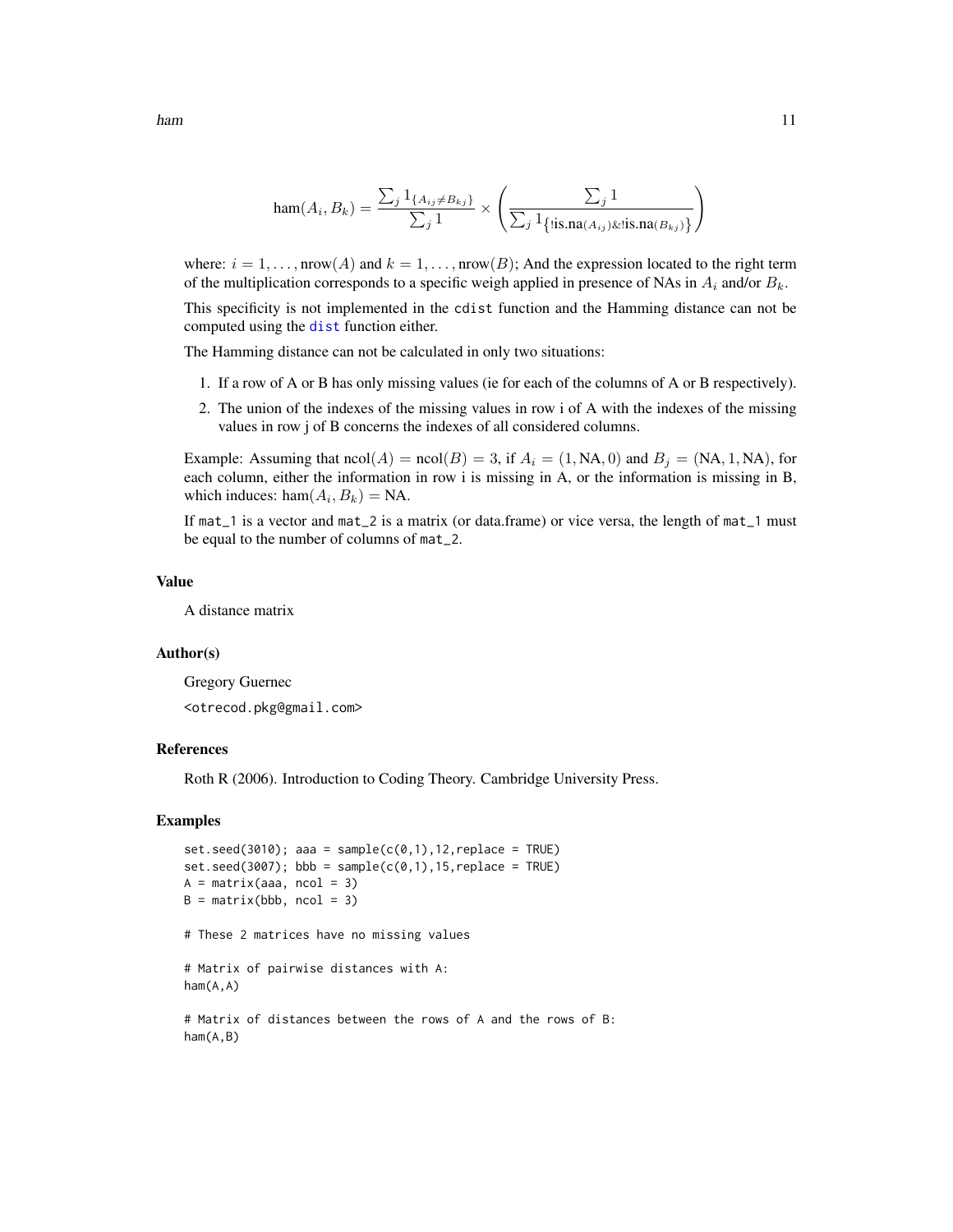```
# If mat_1 is a vector of binary values:
ham(c(0,1,0),B)
# Now by considering A_NA and B_NA two matrices built from A and B respectively,
# where missing values have been manually added:
A_N = AA_NA[3,1] = NA
A_NA[2,2:3] = rep(NA,2)
B_N = BB_NA[2,2] = NA
ham(A_NA,B_NA)
```
<span id="page-11-1"></span>

|--|

# Description

This function performs imputations on incomplete covariates, whatever their types, using functions from the package MICE (Van Buuren's Multiple Imputation) or functions from the package miss-MDA (Simple Imputation with Multivariate data analysis).

#### Usage

```
imput_cov(
 dat1,
  indcol = 1:ncol(data1),R_mice = 5,
 meth = rep("pmm", ncol(data1)),missMDA = FALSE,
 NB\_COMP = 3,
 seed_choice = sample(1:1e+06, 1)
)
```
# Arguments

| dat1   | a data frame containing the variables to be imputed and those involved in the<br>imputations                                                                                                                                                                                                                  |
|--------|---------------------------------------------------------------------------------------------------------------------------------------------------------------------------------------------------------------------------------------------------------------------------------------------------------------|
| indcol | a vector of integers. The corresponding column indexes (or numbers) corre-<br>sponding to the variables to be imputed and those involved in the imputations.                                                                                                                                                  |
| R_mice | an integer. The number of imputed database generated with MICE method (5)<br>by default).                                                                                                                                                                                                                     |
| meth   | a vector of characters which specifies the imputation method to be used for each<br>column in dat1. "pmm" for continuous covariates or by default option, "logreg"<br>for binary covariates, "polr" for ordinal covariates, "polyreg" for categorical co-<br>variates (no order), (cf mice for more details). |

<span id="page-11-0"></span>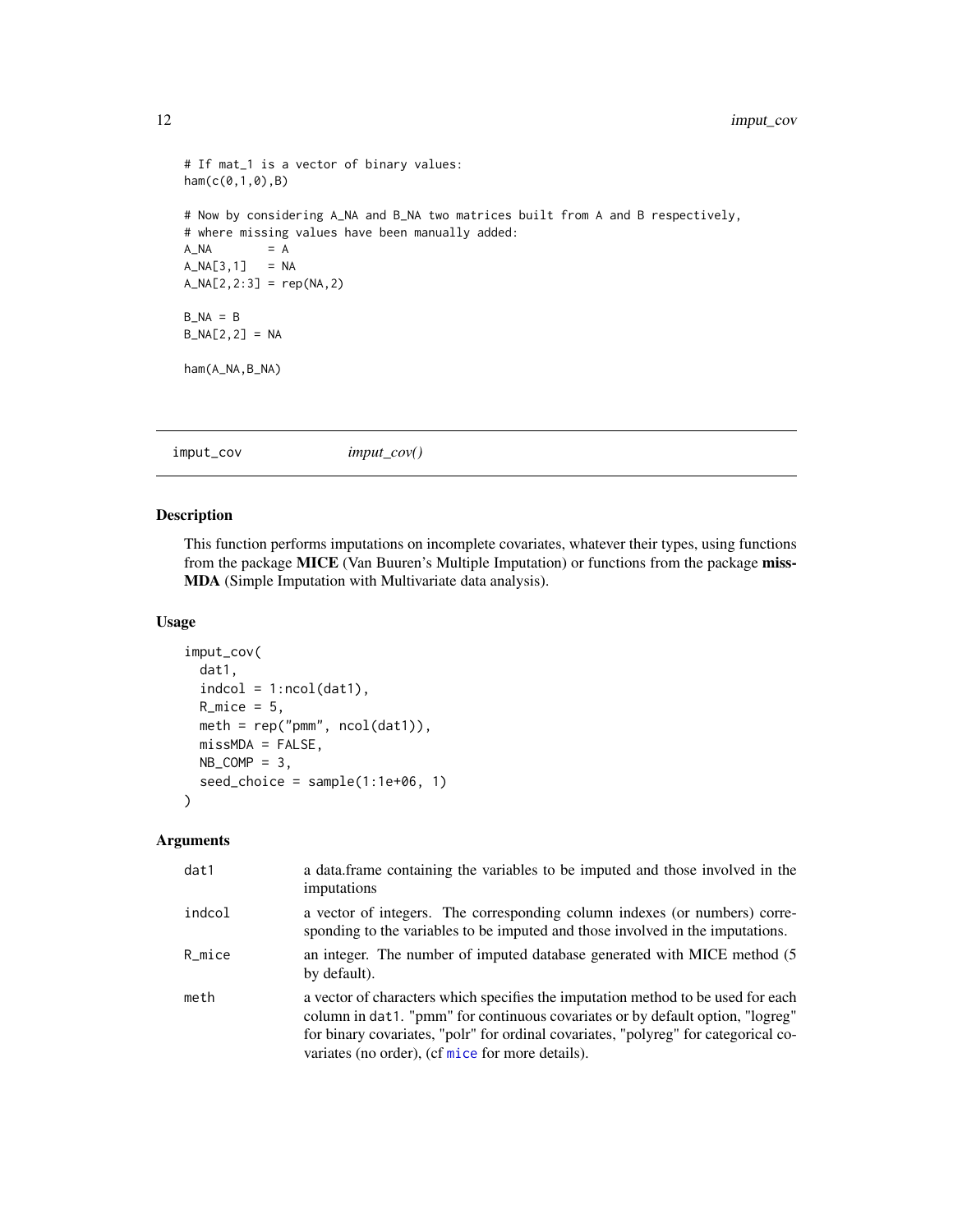#### <span id="page-12-0"></span>imput\_cov 13

| missMDA     | a boolean. If TRUE, missing values are imputed using the factoral analysis for<br>mixed data (imputeFAMD) from the missMDA package (2).              |
|-------------|------------------------------------------------------------------------------------------------------------------------------------------------------|
| NB COMP     | an integer corresponding to the number of components used in FAMD to predict<br>the missing entries (3 by default) when the miss MDA option is TRUE. |
| seed choice | an integer used as argument by the set, seed () for offsetting the random number<br>generator (Random integer by default)                            |

#### Details

By default, the function impute\_cov handles missing information using multivariate imputation by chained equations (MICE, see (1) for more details about the method) by integrating in its syntax the function [mice](#page-0-0). All values of this last function are taken by default, excepted the required number of multiple imputations, which can be fixed by using the argument R\_mice, and the chosen imputation method for each variable (meth argument), that corresponds to the argument defaultMethod of the function [mice](#page-0-0). When multiple imputations are required (for MICE only), each missing information is imputed by a consensus value: the average of the candidate values will be retained for numerical variables, while the most frequent class will be remained for categorical variables (ordinal or not). The output MICE\_IMPS stores the imputed databases to allow users to build their own consensus values by themselves and(or) to eventually assess the variabilities related to the proposed imputed values if necessary. For this method, a random number generator must be fixed or sampled using the argument seed\_choice.

When the argument missMDA is equalled to TRUE, incomplete values are replaced (single imputation) using a method based on dimensionality reduction called factor analysis for mixed data (FAMD) using the the [imputeFAMD](#page-0-0) function of the missMDA package (2). Using this approach, the function imput\_cov keeps all the default values integrated in the function imputeFAMD excepted the number of dimensions used for FAMD which can be fixed by users (3 by default).

#### Value

A list of 3 or 4 objects (depending on the missMDA argument). The first three following objects if missMDA = TRUE, otherwise 4 objects are returned:

| RAW           | a data frame corresponding to the raw database                                                 |
|---------------|------------------------------------------------------------------------------------------------|
| <b>IMPUTE</b> | a character indicating the type of selected imputation                                         |
| DATA_IMPUTE   | a data. frame corresponding to the completed (consensus if multiple imputations)<br>database   |
| MICE IMPS     | only if missMDA = FALSE. A list object containing the R imputed databases<br>generated by MICE |

# Author(s)

Gregory Guernec

<otrecod.pkg@gmail.com>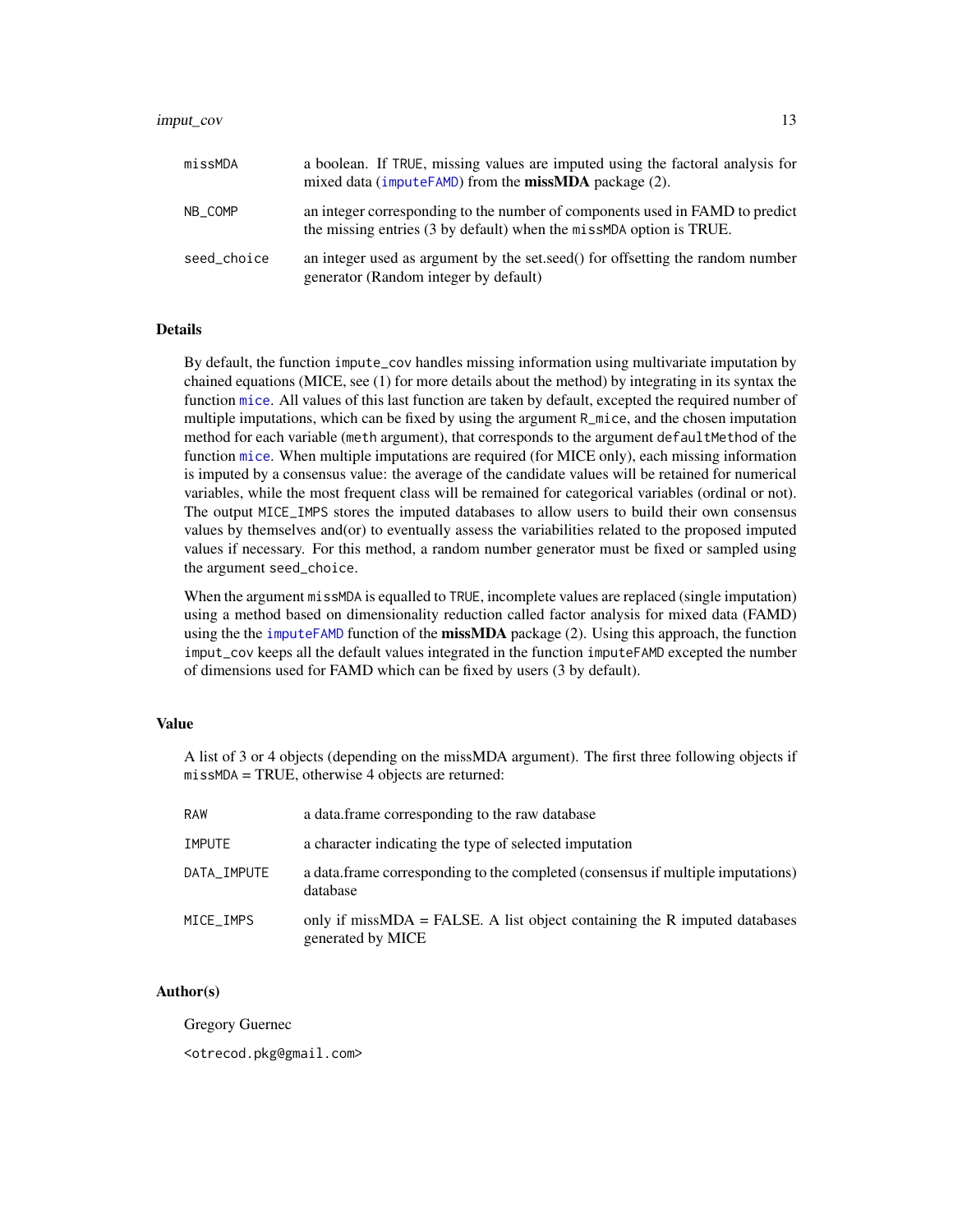#### <span id="page-13-0"></span>References

- 1. van Buuren, S., Groothuis-Oudshoorn, K. (2011). mice: Multivariate Imputation by Chained Equations in R. Journal of Statistical Software, 45(3), 1–67. urlhttps://www.jstatsoft.org/v45/i03/
- 2. Josse J, Husson F (2016). missMDA: A Package for Handling Missing Values in Multivariate Data Analysis. Journal of Statistical Software, 70(1), 1–31. doi: [10.18637/jss.v070.i01](https://doi.org/10.18637/jss.v070.i01)

#### Examples

```
# Imputation of all incomplete covariates in the table simu_data:
data(simu_data)
# Here we keep the complete variable "Gender" in the imputation model.
# Using MICE (REP = 3):
imput\_mice = imput\_cov(simu\_data, indcol = 4:8, R_mice = 3,meth = c("logreg","polyreg","polr","logreg","pmm"))
summary(imput_mice)
# Using FAMD (NB_COMP = 3):
imput_famd = imput_cov(simu_data,indcol = 4:8,
                       meth = c("logreg","polyreg","polr","logreg","pmm"),
                       missMDA = TRUE)
summary(imput_famd)
```
<span id="page-13-1"></span>indiv\_grp\_closest *indiv\_grp\_closest()*

#### Description

This function sequentially assigns individual predictions using a nearest neighbors procedure to solve recoding problems of data fusion.

#### Usage

```
indiv_grp_closest(
 proxim,
  jointprobaA = NULL,
  jointprobaB = NULL,
 percent_closest = 1,
 which.DB = "BOTH"
)
```
#### Arguments

proxim a [proxim\\_dist](#page-40-1) object or an object of similar structure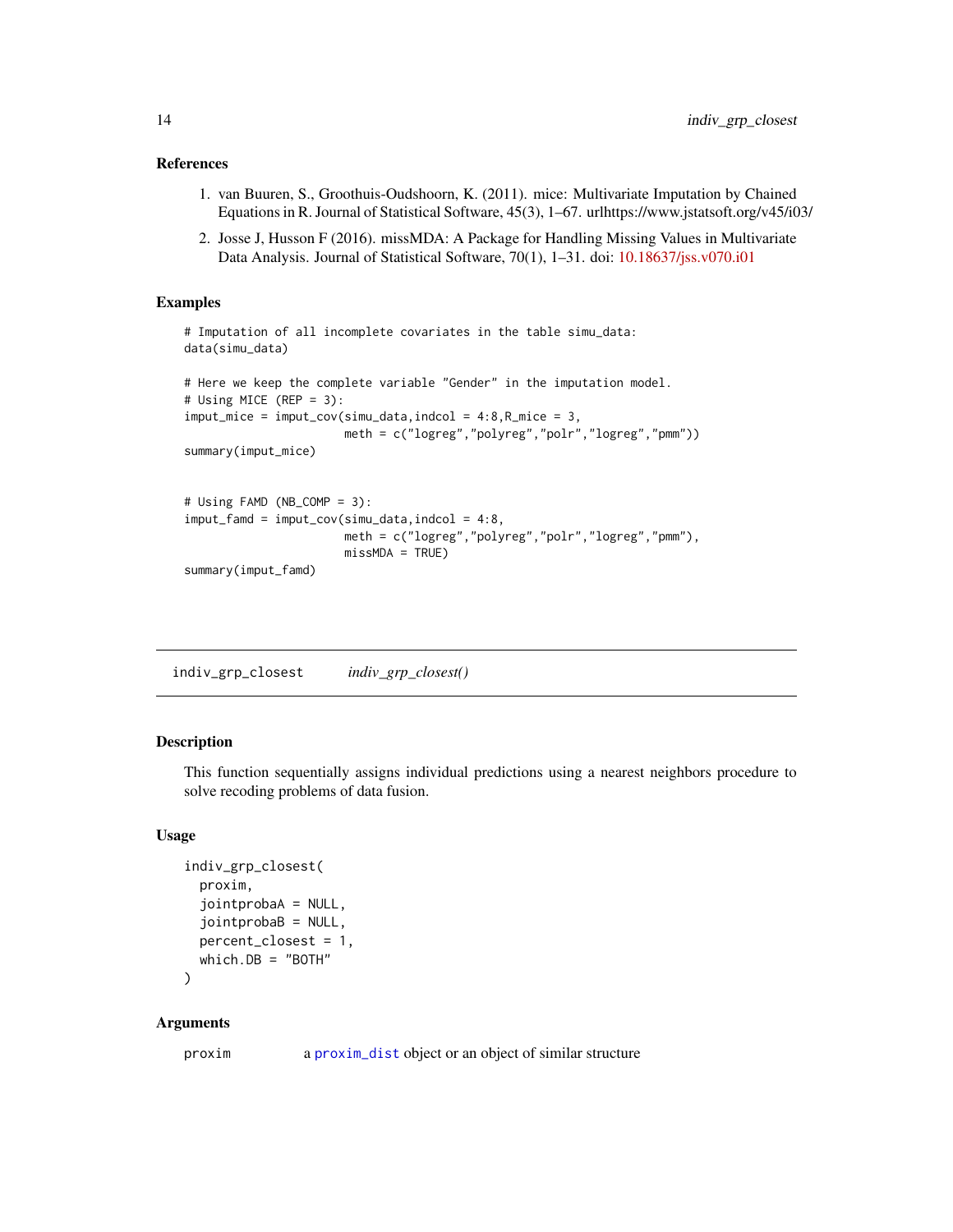<span id="page-14-0"></span>

| jointprobaA     | a matrix whose number of columns corresponds to the number of modalities of<br>the target variable $Y$ in database A, and which number of rows corresponds to<br>the number of modalities of $Z$ in database $B$ . It gives an estimation of the joint<br>probability of $(Y, Z)$ in A. The sum of cells of this matrix must be equal to 1 |  |
|-----------------|--------------------------------------------------------------------------------------------------------------------------------------------------------------------------------------------------------------------------------------------------------------------------------------------------------------------------------------------|--|
| jointprobaB     | a matrix whose number of columns equals to the number of modalities of the<br>target variable $Y$ in database A, and which number of rows corresponds to the<br>number of modalities of $Z$ in database B. It gives an estimation of the joint<br>probability of $(Y, Z)$ in B. The sum of cells of this matrix must be equal to 1         |  |
| percent_closest |                                                                                                                                                                                                                                                                                                                                            |  |
|                 | a value between 0 and 1 (by default) corresponding to the fixed percent closest<br>of individuals remained in the computation of the average distances                                                                                                                                                                                     |  |
| which.DB        | a character string (with quotes) that indicates which individual predictions need<br>to be computed: only the individual predictions of $Y$ in $B$ (" $B$ "), only those of<br>$Z$ in A ("A") or the both ("BOTH" by default)                                                                                                              |  |

#### Details

#### A. THE RECODING PROBLEM IN DATA FUSION

Assuming that  $Y$  and  $Z$  are two variables which refered to the same target population in two separate databases A and B respectively (no overlapping rows), so that  $Y$  and  $Z$  are never jointly observed. Assuming also that A and B share a subset of common covariates  $X$  of any types (same encodings in A and B) completed or not. Integrating these two databases often requires to solve the recoding problem by creating an unique database where the missing information of  $Y$  and  $Z$  is fully completed.

#### B. DESCRIPTION OF THE FUNCTION

The function indiv\_grp\_closest is an intermediate function used in the implementation of an algorithm called OUTCOME (and its enrichment R-OUTCOME, see the reference (2) for more details) dedicated to the solving of recoding problems in data fusion using Optimal Transportation theory. The model is implemented in the function [OT\\_outcome](#page-32-1) which integrates the function indiv\_grp\_closest in its syntax as a possible second step of the algorithm. The function indiv\_grp\_closest can also be used separately provided that the argument proxim receives an output object of the function [proxim\\_dist](#page-40-1). This latter is available in the package and is so directly usable beforehand.

The algorithms OUTCOME (and R-OUTCOME) are made of two independent parts. Assuming that the objective consists in the prediction of  $Z$  in the database A:

- The first part of the algorithm solves the optimization problem by providing a solution called  $\gamma$  that corresponds here to an estimation of the joint distribution  $(Y, Z)$  in A.
- From the first part, a nearest neighbor procedure is carried out as a second part to provide the individual predictions of  $Z$  in A: this procedure is implemented in the function indiv\_group\_closest. In other words, this function sequentially assigns to each individual of A the modality of  $Z$  that is closest.

Obviously, this algorithm runs in the same way for the prediction of  $Y$  in the database B. The function indiv\_grp\_closest integrates in its syntax the function [avg\\_dist\\_closest](#page-3-1). Therefore, the related argument percent\_closest is identical in the two functions. Thus, when computing average distances between an individual  $i$  and a subset of individuals assigned to a same level of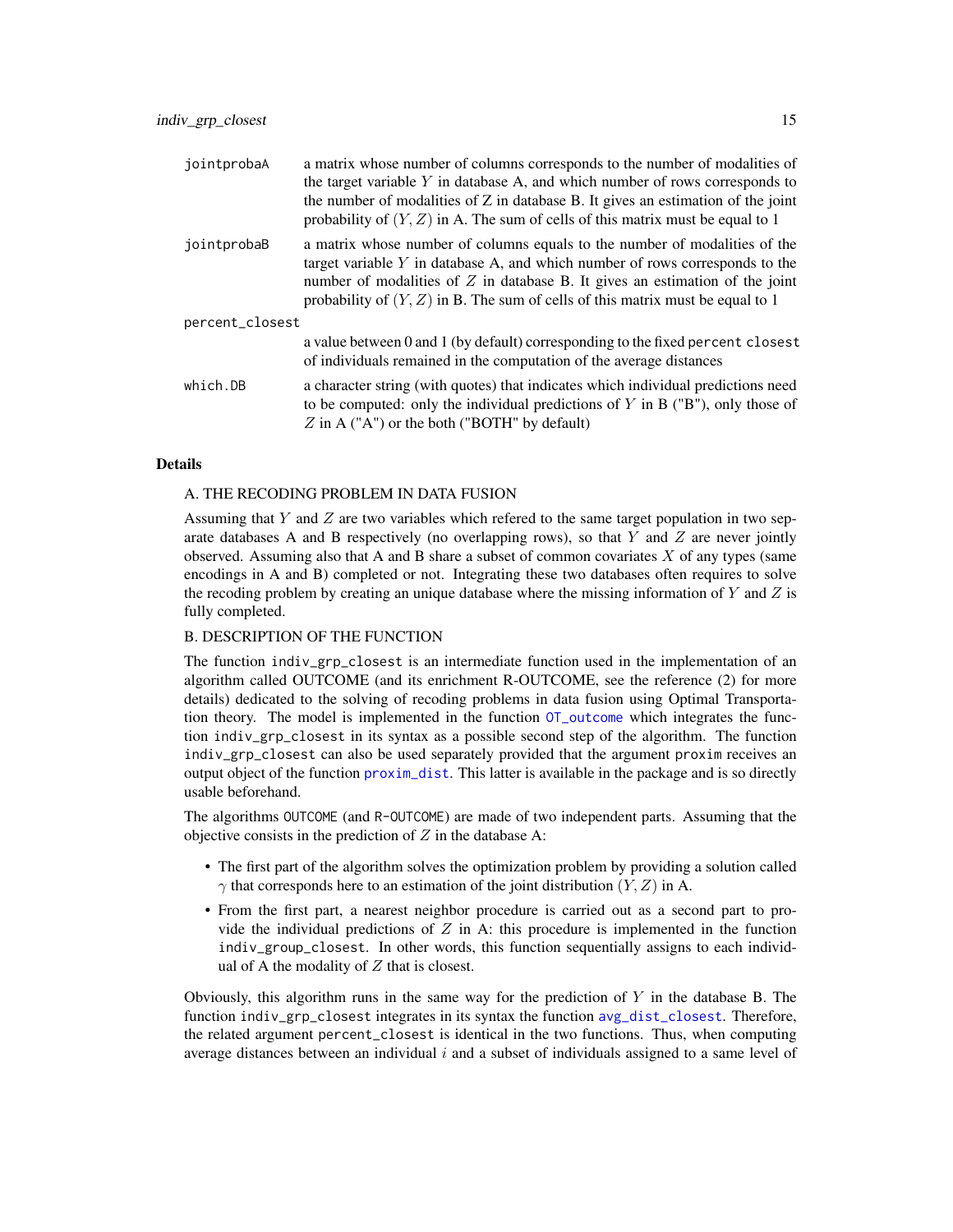<span id="page-15-0"></span>Y or Z is required, user can decide if all individuals from the subset of interest can participate to the computation (percent\_closest=1) or only a fixed part  $p$  (<1) corresponding to the closest neighbors of i (in this case percent\_closest =  $p$ ).

The arguments jointprobaA and jointprobaB correspond to the estimations of  $\gamma$  (sum of cells must be equal to 1) in A and/or B respectively, according to the which. DB argument. For example, assuming that  $n_{Y_1}$  individuals are assigned to the first modality of Y in A, the objective consists in the individual predictions of Z in A. Then, if jointproba $A[1,2] = 0.10$ , the maximum number of individuals that can be assigned to the second modality of Z in A, can not exceed  $0.10 \times n_A$ . If  $n_{Y_1} \leq 0.10 \times n_A$  then all individuals assigned to the first modality of Y will be assigned to the second modality of  $Z$ . At the end of the process, each individual with still no affectation will receive the same modality of  $Z$  as those of his nearest neighbor in B.

#### Value

A list of two vectors of numeric values:

| YAtrans | a vector corresponding to the individual predictions of $Y$ (numeric form) in the<br>database B using the Optimal Transportation algorithm |
|---------|--------------------------------------------------------------------------------------------------------------------------------------------|
| ZBtrans | a vector corresponding to the individual predictions of $Z$ (numeric form) in the<br>database A using the Optimal Transportation algorithm |

# Author(s)

Gregory Guernec, Valerie Gares, Jeremy Omer <otrecod.pkg@gmail.com>

#### References

- 1. Gares V, Dimeglio C, Guernec G, Fantin F, Lepage B, Korosok MR, savy N (2019). On the use of optimal transportation theory to recode variables and application to database merging. The International Journal of Biostatistics. Volume 16, Issue 1, 20180106, eISSN 1557-4679. doi:10.1515/ijb-2018-0106
- 2. Gares V, Omer J (2020) Regularized optimal transport of covariates and outcomes in data recoding. Journal of the American Statistical Association. doi: [10.1080/01621459.2020.1775615](https://doi.org/10.1080/01621459.2020.1775615)

#### See Also

[proxim\\_dist](#page-40-1),[avg\\_dist\\_closest](#page-3-1), ,[OT\\_outcome](#page-32-1)

# Examples

```
data(simu_data)
```
### Example with the Manhattan distance

```
try1 = transfo_dist(simu_data,quanti = c(3,8), nominal = c(1,4:5,7),
                    ordinal = c(2,6), logic = NULL, prep_choice = "M")
res1 = proxim\_dist(try1, norm = "M")
```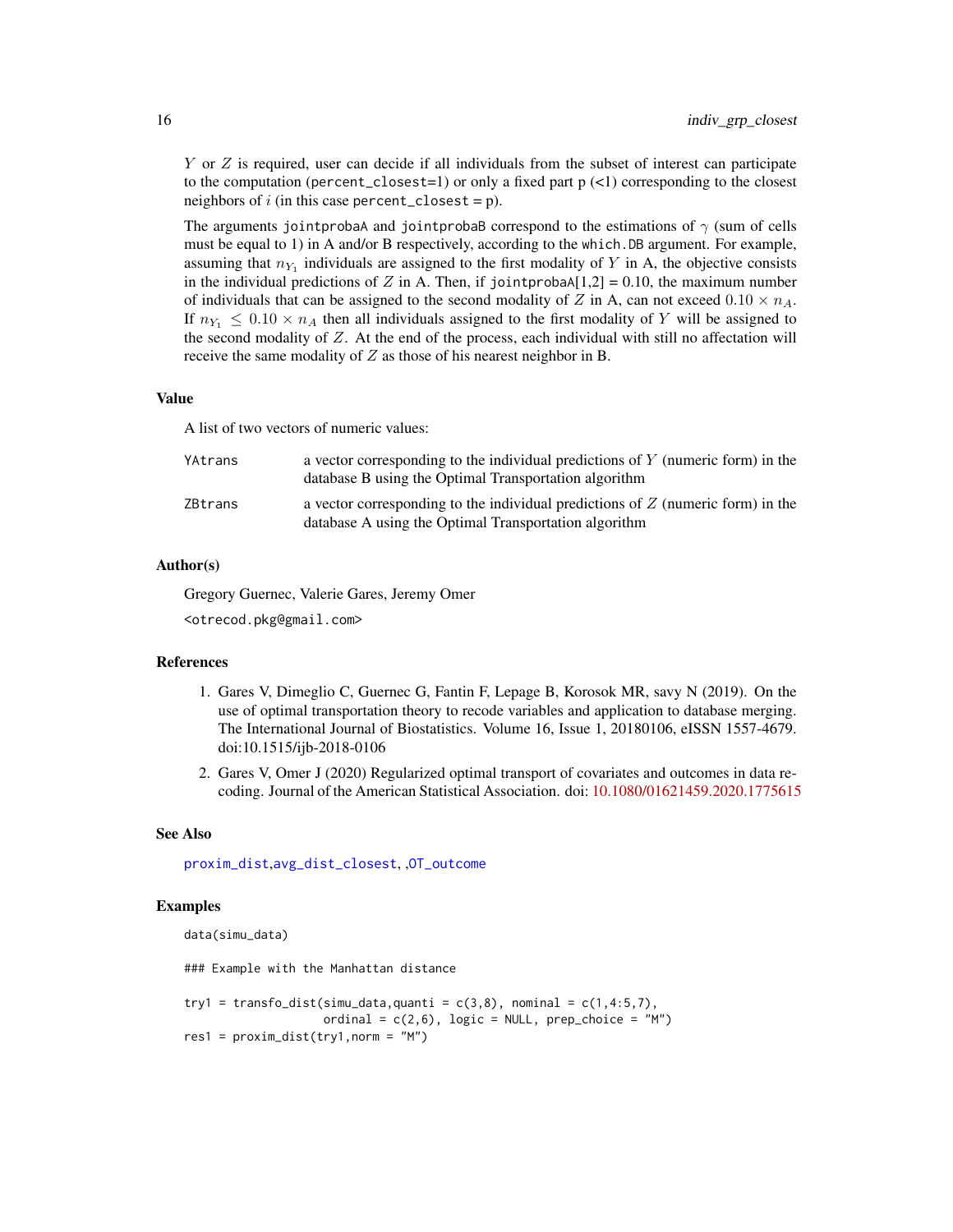```
### Y(Yb1) and Z(Yb2) are a same information encoded in 2 different forms:
### (3 levels for Y and 5 levels for Z)
### ... Stored in two distinct databases, A and B, respectively
### The marginal distribution of Y in B is unknown,
### as the marginal distribution of Z in A ...
# Empirical distribution of Y in database A:
freqY = prop.table(table(try1$Y)); freqY
# Empirical distribution of Z in database B
freqZ = prop.table(table(try1$Z)); freqZ
# By supposing that the following matrix called transport symbolizes
# an estimation of the joint distribution L(Y,Z) ...
# Note that, in reality this distribution is UNKNOWN and is
# estimated in the OT function by resolving an optimisation problem.
transport1 = matrix(c(0,0.35285714,0,0.09142857,0,0.03571429,
                      0,0,0.08285714,0,0.07857143,0.03142857,
                      0.32714286, 0, 0, ncol = 5, byrow = FALSE)
# ... So that the marginal distributions of this object corresponds to freqY and freqZ:
apply(transport1,1,sum) # = freqY
apply(transport1,2,sum) # = freqZ
# The affectation of the predicted values of Y in database B and Z in database A
# are stored in the following object:
res2 = indiv_grp_closest(res1,jointprobaA = transport1, jointprobaB = transport1,
                             percent_closest= 0.90)
summary(res2)
# For the prediction of Z in A only, add the corresponding argument:
res3 = indiv_grp_closest(res1,jointprobaA = transport1, jointprobaB = transport1,
percent_closest= 0.90,which.DB="A")
```
<span id="page-16-1"></span>indiv\_grp\_optimal *indiv\_grp\_optimal()*

# **Description**

This function assigns individual predictions to the incomplete information of two integrated datasources by solving a linear optimization problem.

#### Usage

```
indiv_grp_optimal(
 proxim,
  jointprobaA,
```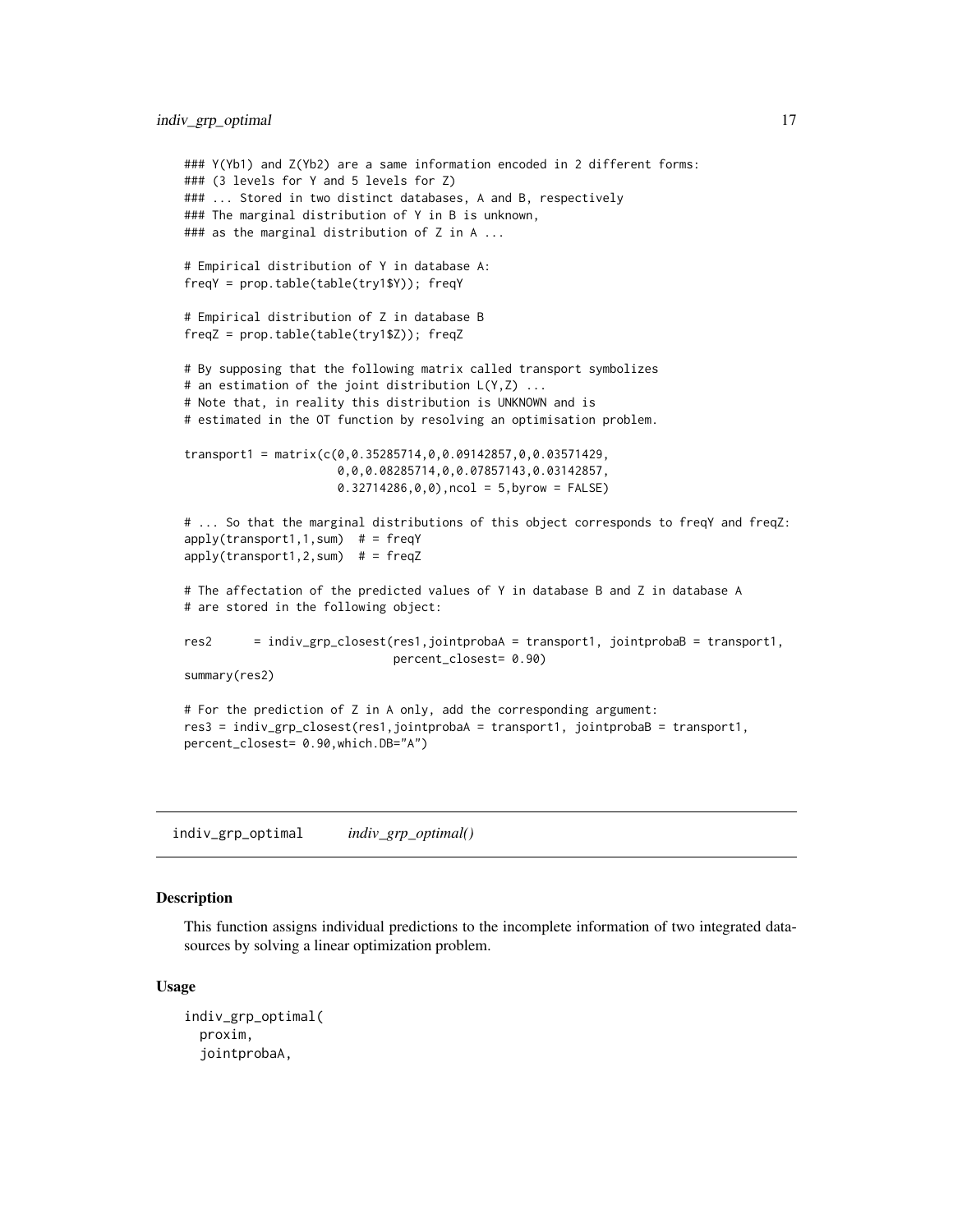```
jointprobaB,
 percent_closest = 1,
  solvr = "glpk",which.DB = "BOTH")
```
#### Arguments

| proxim          | a proxim_dist object or an object of similar structure                                                                                                                                                                                                                                                                                             |  |
|-----------------|----------------------------------------------------------------------------------------------------------------------------------------------------------------------------------------------------------------------------------------------------------------------------------------------------------------------------------------------------|--|
| jointprobaA     | a matrix whose number of columns is equal to the number of modalities of<br>the target variable $Y$ in database $A$ , and whose number of rows is equal to the<br>number of modalities of $Z$ in database B. It gives an estimation of the joint<br>probability $(Y, Z)$ in the database A. The sum of cells of this matrix must be<br>equal to 1. |  |
| jointprobaB     | a matrix whose number of columns is equal to the number of modalities of<br>the target variable Y in database A, and whose number of rows is equal to the<br>number of modalities of $Z$ in database B. It gives an estimation of the joint<br>probability $(Y, Z)$ in the database B. The sum of cells of this matrix must be<br>equal to 1.      |  |
| percent_closest |                                                                                                                                                                                                                                                                                                                                                    |  |
|                 | a value between 0 and 1 (by default) corresponding to the fixed percent closest<br>of individuals used in the computation of the average distances                                                                                                                                                                                                 |  |
| solvr           | a character string that specifies the type of method selected to solve the opti-<br>mization algorithms. The default solver is "glpk".                                                                                                                                                                                                             |  |
| which.DB        | a character string that indicates which individual predictions are computed: only<br>the individual predictions of Y in B ("B"), only those of Z in A ("A") or the both<br>("BOTH" by default).                                                                                                                                                    |  |

# Details

#### A. THE RECODING PROBLEM IN DATA FUSION

Assuming that  $Y$  and  $Z$  are two target variables which refered to the same target population in two separate databases A and B respectively (no overlapping rows), so that  $Y$  and  $Z$  are never jointly observed. Assuming also that A and B share a subset of common covariates  $X$  of any types (same encodings in A and B) completed or not. Merging these two databases often requires to solve a recoding problem by creating an unique database where the missing information of  $Y$  and  $Z$  is fully completed.

# B. DESCRIPTION OF THE FUNCTION

The function indiv\_grp\_optimal is an intermediate function used in the implementation of an algorithm called OUTCOME (and its enrichment R-OUTCOME (2)) dedicated to the solving of recoding problems in data fusion using Optimal Transportation theory. The model is implemented in the function [OT\\_outcome](#page-32-1) which integrates the function indiv\_grp\_optimal in its syntax as a possible second step of the algorithm. The function indiv\_grp\_optimal can nevertheless be used separately providing that the argument proxim receives an output object of the function [proxim\\_dist](#page-40-1). This latter is available in the package and is so directly usable beforehand.

The function indiv\_grp\_optimal constitutes an alternative method to the nearest neighbor procedure implemented in the function [indiv\\_grp\\_closest](#page-13-1). As for the function [indiv\\_grp\\_closest](#page-13-1),

<span id="page-17-0"></span>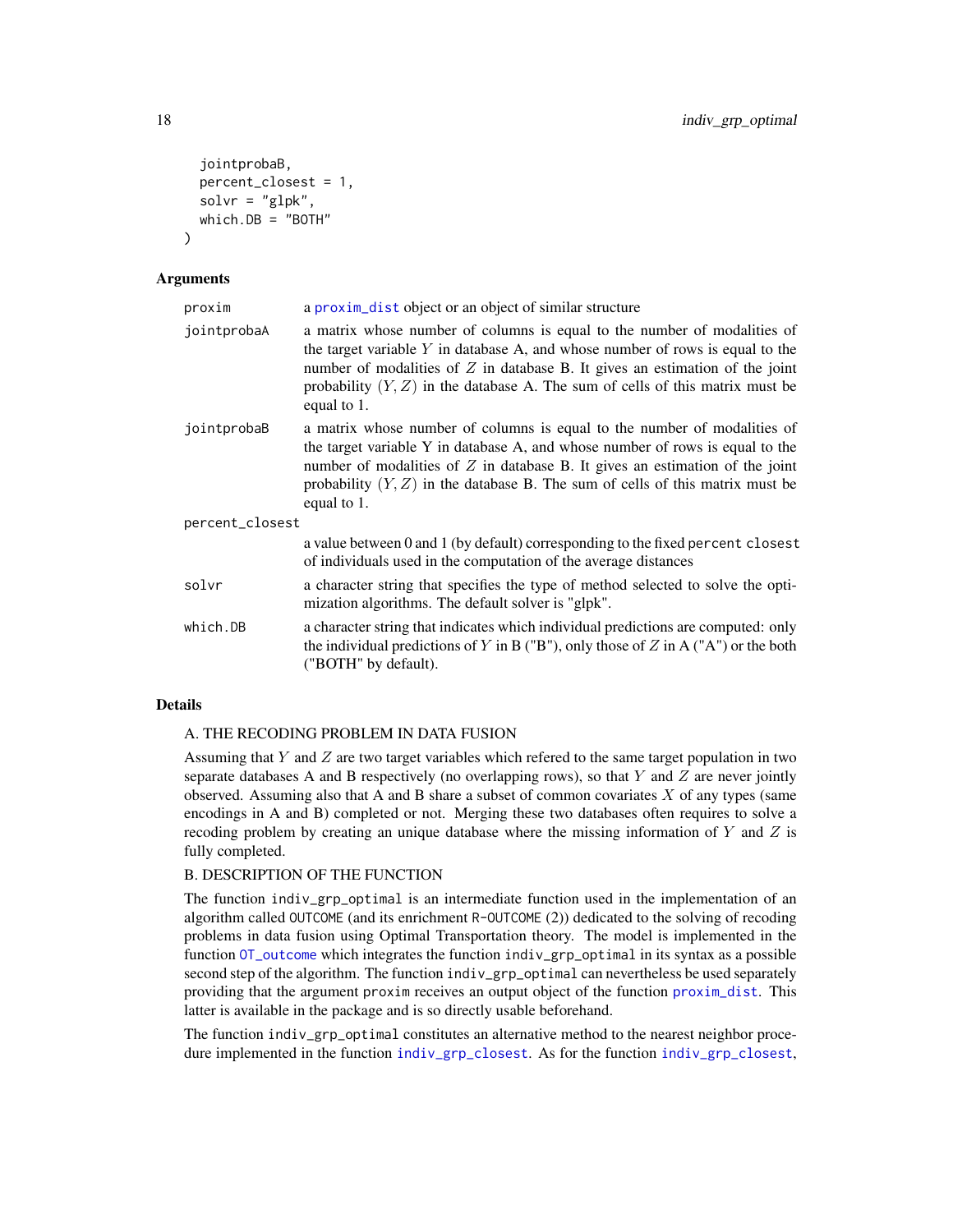<span id="page-18-0"></span>assuming that the objective consists in the prediction of  $Z$  in the database A, the first step of the algorithm related to OUTCOME provides an estimate of  $\gamma$ , the solution of the optimization problem, which can be seen, in this case as an estimation of the joint distribution  $(Y, Z)$  in A. Rather than using a nearest neighbor approach to provide individual predictions, the function indiv\_grp\_optimal solves an optimization problem using the simplex algorithm which searches for the individual predictions of Z that minimize the computed total distance satisfying the joint probability distribution estimated in the first part. More details about the theory related to the solving of this optimization problem is described in the section 5.3 of (2).

Obviously, this algorithm runs in the same way for the prediction of  $Y$  in the database B. The function indiv\_grp\_optimal integrates in its syntax the function [avg\\_dist\\_closest](#page-3-1) and the related argument percent\_closest is identical in the two functions. Thus, when computing average distances between an individual i and a subset of individuals assigned to a same level of  $Y$  or  $Z$  is required, user can decide if all individuals from the subset of interest can participate to the computation (percent\_closest = 1) or only a fixed part  $p$  (<1) corresponding to the closest neighbors of i (in this case percent\_closest =  $p$ ).

The arguments jointprobaA and jointprobaB can be seen as estimations of  $\gamma$  (sum of cells must be equal to 1) that correspond to estimations of the joint distributions of  $(Y, Z)$  in A and B respectively.

The argument solvr permits user to choose the solver of the optimization algorithm. The default solver is "glpk" that corresponds to the GNU Linear Programming Kit (see (3) for more details). The solver "clp" (see (4)) for Coin-or Linear Programming, convenient in linear and quadratic situations, is also directly integrated in the function. Moreover, the function actually uses the R optimization infrastructure of the package ROI which offers a wide choice of solver to users by easily loading the associated plugins of **ROI** (see  $(5)$ ).

#### Value

A list of two vectors of numeric values:

| YAtrans | a vector corresponding to the predicted values of $Y$ in database $B$ (numeric<br>form) according to the which. DB argument |
|---------|-----------------------------------------------------------------------------------------------------------------------------|
| ZBtrans | a vector corresponding to the predicted values of $Z$ in database A (numeric<br>form) according to the which. DB argument   |

#### Author(s)

Gregory Guernec, Valerie Gares, Jeremy Omer

<otrecod.pkg@gmail.com>

# References

- 1. Gares V, Dimeglio C, Guernec G, Fantin F, Lepage B, Korosok MR, savy N (2019). On the use of optimal transportation theory to recode variables and application to database merging. The International Journal of Biostatistics. Volume 16, Issue 1, 20180106, eISSN 1557-4679. doi:10.1515/ijb-2018-0106
- 2. Gares V, Omer J (2020) Regularized optimal transport of covariates and outcomes in data recoding. Journal of the American Statistical Association. doi: [10.1080/01621459.2020.1775615](https://doi.org/10.1080/01621459.2020.1775615)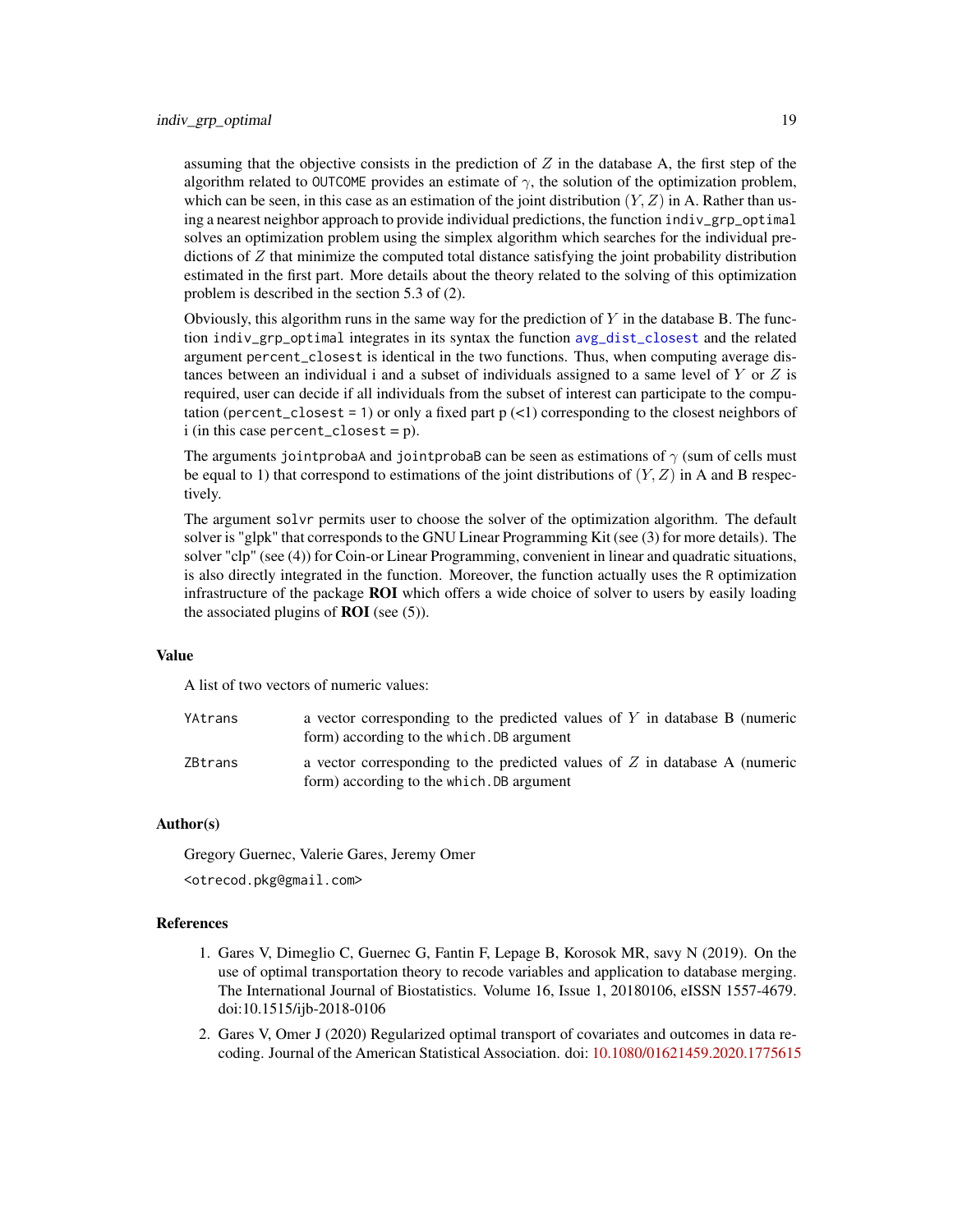- <span id="page-19-0"></span>3. Makhorin A (2011). GNU Linear Programming Kit Reference Manual Version 4.47.[http:](http://www.gnu.org/software/glpk/) [//www.gnu.org/software/glpk/](http://www.gnu.org/software/glpk/)
- 4. Forrest J, de la Nuez D, Lougee-Heimer R (2004). Clp User Guide. [https://www.coin-or.](https://www.coin-or.org/Clp/userguide/index.html) [org/Clp/userguide/index.html](https://www.coin-or.org/Clp/userguide/index.html)
- 5. Theussl S, Schwendinger F, Hornik K (2020). ROI: An Extensible R Optimization Infrastructure.Journal of Statistical Software,94(15), 1-64. doi: [10.18637/jss.v094.i15](https://doi.org/10.18637/jss.v094.i15)

#### See Also

[proxim\\_dist](#page-40-1), [avg\\_dist\\_closest](#page-3-1), [indiv\\_grp\\_closest](#page-13-1)

#### Examples

```
### Example using The Euclidean distance on a complete database
# For this example we keep only 200 rows:
```

```
data(tab_test)
tab_test2 = tab_test[c(1:80,5001:5080),]; dim(tab_test2)
```

```
# Adding NAs in Y1 and Y2
tab_test2[tab_test2$ideal] = 2, 2] = NAtab_test2[tab_test2$jident == 1, 3] = NA
```

```
# Because all covariates are ordered in numeric form,
# the transfo_dist function is not required here
```

```
res3 = proxim\_dist(tab\_test2,norm = "M")
```

```
#' ### Y(Y1) and Z(Y2) are a same variable encoded in 2 different forms:
### 4 levels for Y1 and 3 levels for Y2
### ... Stored in two distinct databases, A and B, respectively
### The marginal distribution of Y in B is unknown,
### as the marginal distribution of Z in A ...
```

```
# Assuming that the following matrix called transport symbolizes
# an estimation of the joint distribution L(Y,Z) ...
# Note that, in reality this distribution is UNKNOWN and is
# estimated in the OT function by resolving the optimization problem.
```

```
# By supposing:
```

```
val_trans = c(0.275,0.115,0,0,0,0.085,0.165,0,0,0,0.095,0.265)
transport2 = matrix(value1 - trans, ncol = 3, by row = FALSE)
```

```
# Getting the individual predictions of Z in A (only)
# by computing average distances on 90% of the nearest neighbors of
# each modality of Z in B
res4 = indiv_grp_optimal(res3,jointprobaA = transport2,
           jointprobaB = transport2, percent_closest= 0.90,
           which.DB = "A")
```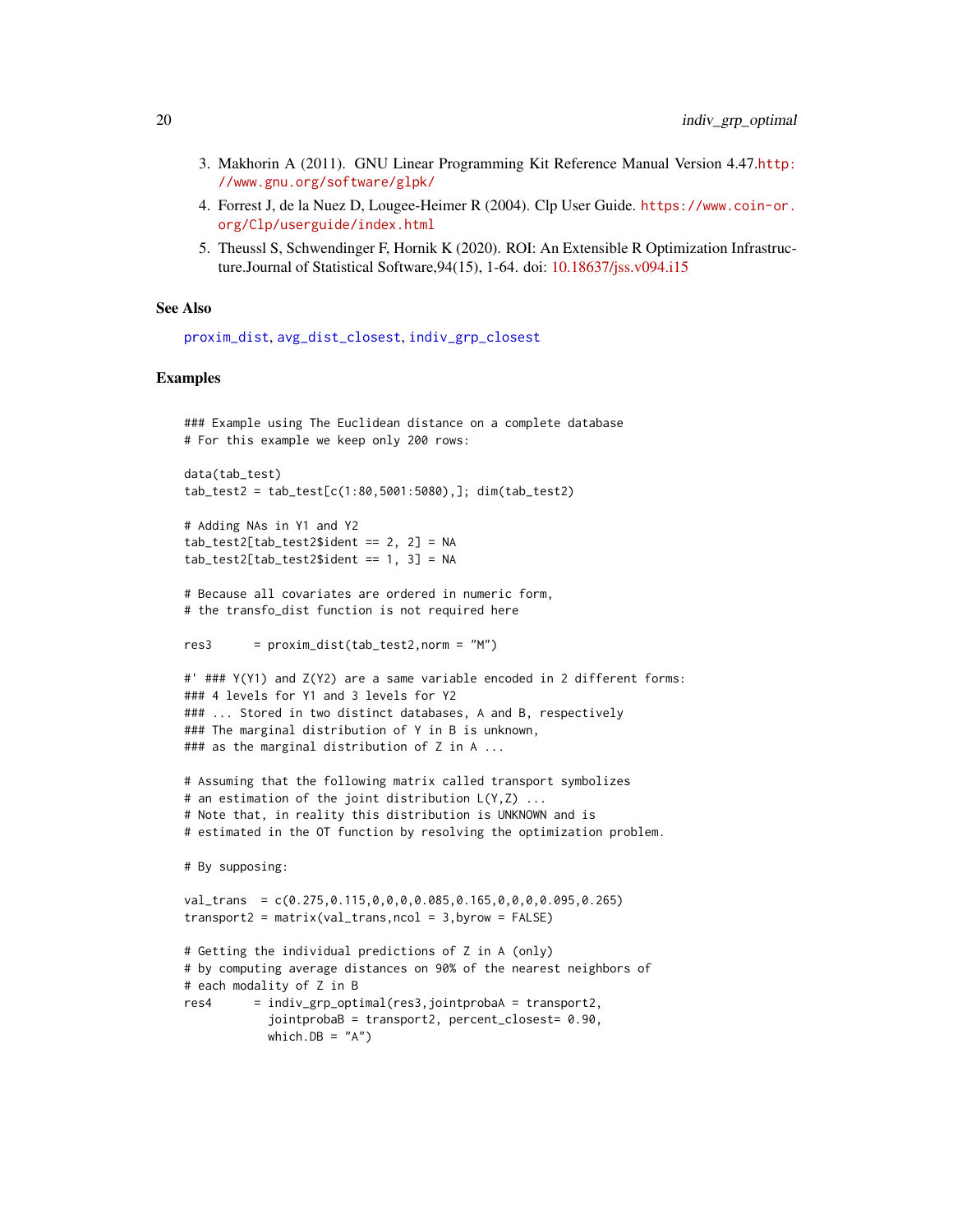```
### Example 2 using The Manhattan distance with incomplete covariates
data(simu_data)
try1 = transfo_dist(simu_data,quanti = c(3,8), nominal = c(1,4:5,7),
                    ordinal = c(2,6), logic = NULL, prep_choice = "M")
res1 = proxim\_dist(try1, norm = "M")### Y and Z are a same variable encoded in 2 different forms:
### (3 levels for Y and 5 levels for Z)
### ... Stored in two distinct databases, A and B, respectively
### The marginal distribution of Y in B is unknown,
### as the marginal distribution of Z in A ...
# By supposing that the following matrix called transport symbolizes
# an estimation of the joint distribution L(Y, Z) ...
# Note that, in reality this distribution is UNKNOWN and is
# estimated in the OT function by resolving an optimisation problem.
transport1 = matrix(c(0,0.35285714,0,0.09142857,0,0.03571429,
                      0,0,0.08285714,0,0.07857143,0.03142857,
                      0.32714286, 0, 0), ncol = 5, byrow = FALSE)
# The predicted values of Y in database B and Z in
# database A are stored in the following object:
res2 = indiv_grp_optimal(res1,jointprobaA = transport1,
                         jointprobaB = transport1,
                         percent_closest= 0.90)
summary(res2)
```
<span id="page-20-1"></span>merge\_dbs *merge\_dbs()*

#### Description

Harmonization and merging before data fusion of two databases with specific outcome variables and shared covariates.

# Usage

```
merge_dbs(
  DB<sub>1</sub>,
  DB2,
  row\_ID1 = NULL,row\_ID2 = NULL,
```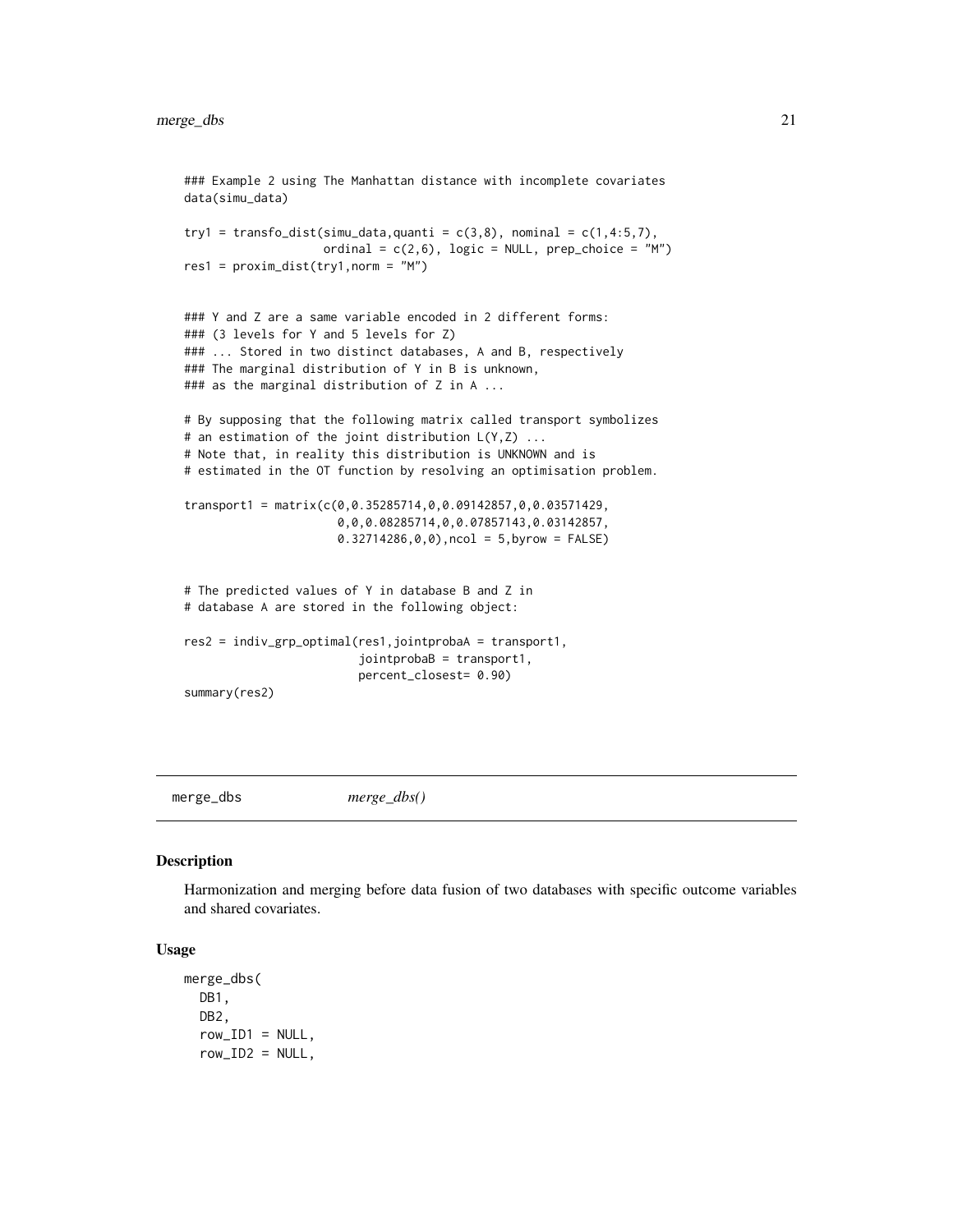```
NAME_Y,
 NAME_Z,
 order_levels_Y = levels(DB1[, NAME_Y]),
 order_levels_Z = levels(DB2[, NAME_Z]),
 ordinal_DB1 = NULL,
 ordinal_DB2 = NULL,
 impute = "NO",R_MICE = 5,
 NCP_FAMD = 3,
 seed_func = sample(1:1e+06, 1)
\mathcal{L}
```
# Arguments

| DB1             | a data.frame corresponding to the 1st database to merge (top database)                                                                                                                                                                                                                                    |
|-----------------|-----------------------------------------------------------------------------------------------------------------------------------------------------------------------------------------------------------------------------------------------------------------------------------------------------------|
| DB <sub>2</sub> | a data.frame corresponding to the 2nd database to merge (bottom database)                                                                                                                                                                                                                                 |
| row_ID1         | the column index of the row identifier of DB1 if it exists (no identifier by default)                                                                                                                                                                                                                     |
| row_ID2         | the column index of the row identifier of DB2 if it exists (no identifier by default)                                                                                                                                                                                                                     |
| NAME_Y          | the name of the outcome (with quotes) in its specific scale/encoding from the<br>1st database (DB1)                                                                                                                                                                                                       |
| NAME_Z          | the name of the outcome (with quotes) in its specific scale/encoding from the<br>2nd database (DB2)                                                                                                                                                                                                       |
| order_levels_Y  | the levels of $Y$ stored in a vector and sorted in ascending order in the case of<br>ordered factors. This option permits to reorder the levels in the 1st database<br>(DB1) if necessary.                                                                                                                |
|                 | order_levels_ $Z$ the levels of $Z$ stored in a vector and sorted in ascending order in the case of<br>ordered factors. This option permits to reorder the levels in the 2nd database<br>(DB2) if necessary.                                                                                              |
| ordinal_DB1     | a vector of column indexes corresponding to ordinal variables in the 1st database<br>(no ordinal variable by default)                                                                                                                                                                                     |
| ordinal_DB2     | a vector of column indexes corresponding to ordinal variables in the 2nd database<br>(no ordinal variable by default)                                                                                                                                                                                     |
| impute          | a character equals to "NO" when missing data on covariates are kept (Default<br>option), "CC" for Complete Case by keeping only covariates with no missing<br>information, "MICE" for MICE multiple imputation approach, "FAMD" for<br>single imputation approach using Factorial Analysis for Mixed Data |
| R_MICE          | the chosen number of multiple imputations required for the MICE approach (5)<br>by default)                                                                                                                                                                                                               |
| NCP_FAMD        | an integer corresponding to the number of components used to predict missing<br>values in FAMD imputation (3 by default)                                                                                                                                                                                  |
| seed_func       | an integer used as argument by the set.seed() for offsetting the random number<br>generator (Random integer by default, only useful with MICE)                                                                                                                                                            |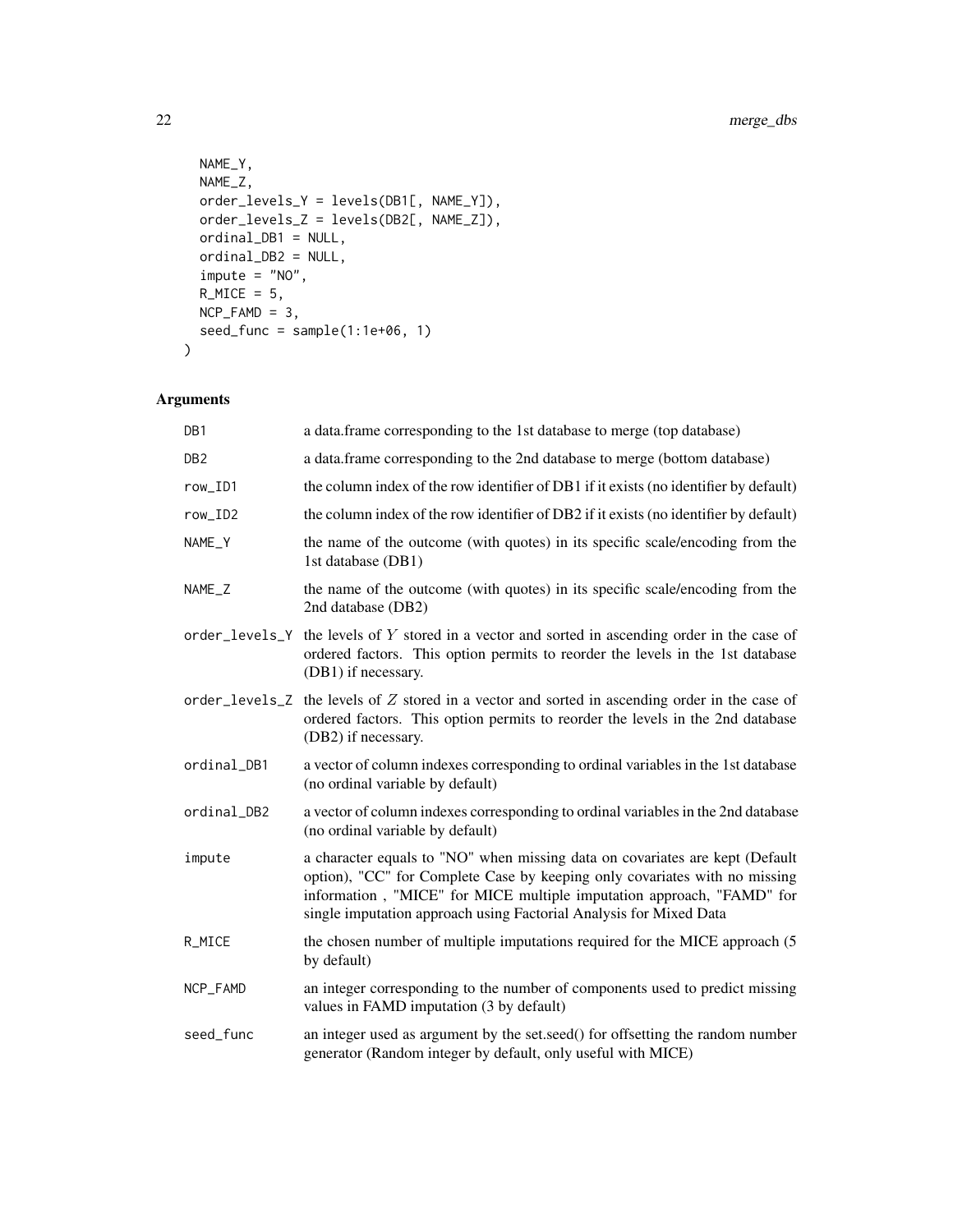#### merge\_dbs 23

#### Details

Assuming that DB1 and DB2 are two databases (two separate data.frames with no overlapping rows) to be merged vertically before data fusion, the function merge\_dbs performs this merging and checks the harmonization of the shared variables. Firslty, the two databases declared as input to the function (via the argument DB1 and DB2) must have the same specific structure. Each database must contain a target variable (whose label must be filled in the argument Y for DB1 and in Z for DB2 respectively, so that the final synthetic database in output will contain an incomplete variable Y whose corresponding values will be missing in DB2 and another incomplete target Z whose values will be missing in DB1), a subset of shared covariates (by example, the best predictors of  $Y$  in DB1, and  $Z$  in DB2). Each database can have a row identifier whose label must be assigned in the argument row\_ID1 for DB1 and row\_ID2 for DB2. Nevertheless, by default DB1 and DB2 are supposed with no row identifiers. The merging keeps unchanged the order of rows in the two databases provided that Y and Z have no missing values. By building, the first declared database (in the argument DB1) will be placed automatically above the second one (declared in the argument DB2) in the final database.

Firstly, by default, a variable with the same name in the two databases is abusively considered as shared. This condition is obviously insufficient to be kept in the final subset of shared variables, and the function merge\_dbs so performs checks before merging described below.

A. Discrepancies between shared variables

- Shared variables with discrepancies of types between the two databases (for example, a variable with a common name in the two databases but stored as numeric in DB1, and stored as character in DB2) will be removed from the merging and the variable name will be saved in output (REMOVE1).
- Shared factors with discrepancies of levels (or number of levels) will be also removed from the merging and the variable name will be saved in output (REMOVE2).
- covariates whose names are specific to each database will be also deleted from the merging.
- If some important predictors have been improperly excluded from the merging due to the above-mentioned checks, it is possible for user to transform these variables a posteriori, and re-run the function.
- B. Rules for the two outcomes (target variables)

The types of Y and Z must be suitable:

- Categorical (ordered or not) factors are allowed.
- Numeric and discrete outcomes with a finite number of values are allowed but will be automatically converted as ordered factors using the function transfo\_target integrated in the function merge\_dbs.

C. The function merge\_dbs handles incomplete information of shared variables, by respecting the following rules:

• If Y or Z have missing values in DB1 or DB2, corresponding rows are excluded from the database before merging. Moreover, in the case of incomplete outcomes, if A and B have row identifiers, the corresponding identifiers are removed and these latters are stored in the objects DB1\_ID and DB2\_ID of the output.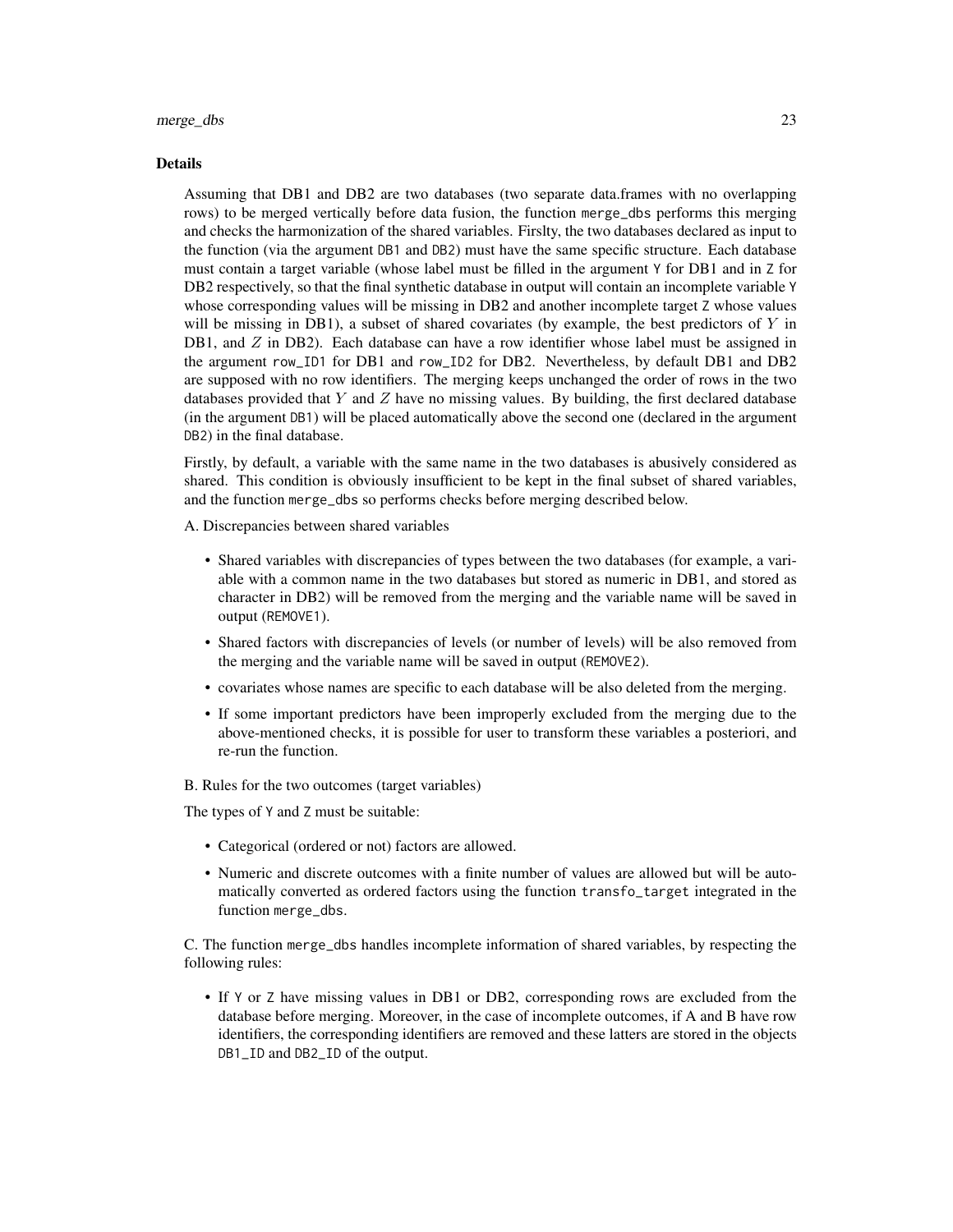- Before overlay, the function deals with incomplete covariates according to the argument impute. Users can decide to work with complete case only ("CC"), to keep ("NO") or impute incomplete information ("MICE","FAMD").
- The function imput\_cov, integrated in the syntax of merge\_dbs deals with imputations. Two approaches are actually available: the multivariate imputation by chained equation approach (MICE, see (3) for more details about the approach or the corresponding package **mice**), and an imputation approach from the package missMDA that uses a dimensionality reduction method (here a factor analysis for mixed data called FAMD (4)), to provide single imputations. If multiple imputation is required (impute  $=$  "MICE"), the default imputation methods are applied according to the type of the variables. The average of the plausible values will be kept for a continuous variable, while the most frequent candidate will be kept as a consensus value for a categorical variable or factor (ordinal or not).

As a finally step, the function checks that all values related to  $Y$  in B are missing and inversely for  $Z$  in A.

#### Value

A list containing 12 elements (13 when impute equals "MICE"):

| DB_READY      | the database matched from the two initial databases with common covariates<br>and imputed or not according to the impute option                                                                                                          |
|---------------|------------------------------------------------------------------------------------------------------------------------------------------------------------------------------------------------------------------------------------------|
| ID1_drop      | the row numbers or row identifiers excluded of the data merging because of the<br>presence of missing values in the target variable of DB1. NULL otherwise                                                                               |
| ID2_drop      | the row numbers or row identifiers excluded of the data merging because of the<br>presence of missing values in the target variable of DB2. NULL otherwise                                                                               |
| Y_LEVELS      | the remaining levels of the target variable $Y$ in the DB1                                                                                                                                                                               |
| Z_LEVELS      | the remaining Levels of the target variable $Z$ in the DB2                                                                                                                                                                               |
| REMOVE1       | the labels of the deleted covariates because of type incompatibilies of type from<br>DB1 to DB2                                                                                                                                          |
| REMOVE2       | the removed factor(s) because of levels incompatibilities from DB1 to DB2                                                                                                                                                                |
| REMAINING_VAR | labels of the remained covariates for data fusion                                                                                                                                                                                        |
| IMPUTE_TYPE   | a character with quotes that specify the method eventually chosen to handle<br>missing data in covariates                                                                                                                                |
| MICE_DETAILS  | a list containing the details of the imputed datasets using MICE when this option<br>is chosen. Raw and imputed databases imputed for DB1 and DB2 according to<br>the number of multiple imputation selected (Only if impute $=$ "MICE") |
| DB1_raw       | a data.frame corresponding to DB1 after merging                                                                                                                                                                                          |
| DB2_raw       | a data.frame corresponding to DB2 after merging                                                                                                                                                                                          |
| <b>SEED</b>   | an integer used as argument by the set. seed function for offsetting the random<br>number generator (random selection by default)                                                                                                        |

# Author(s)

Gregory Guernec

<otrecod.pkg@gmail.com>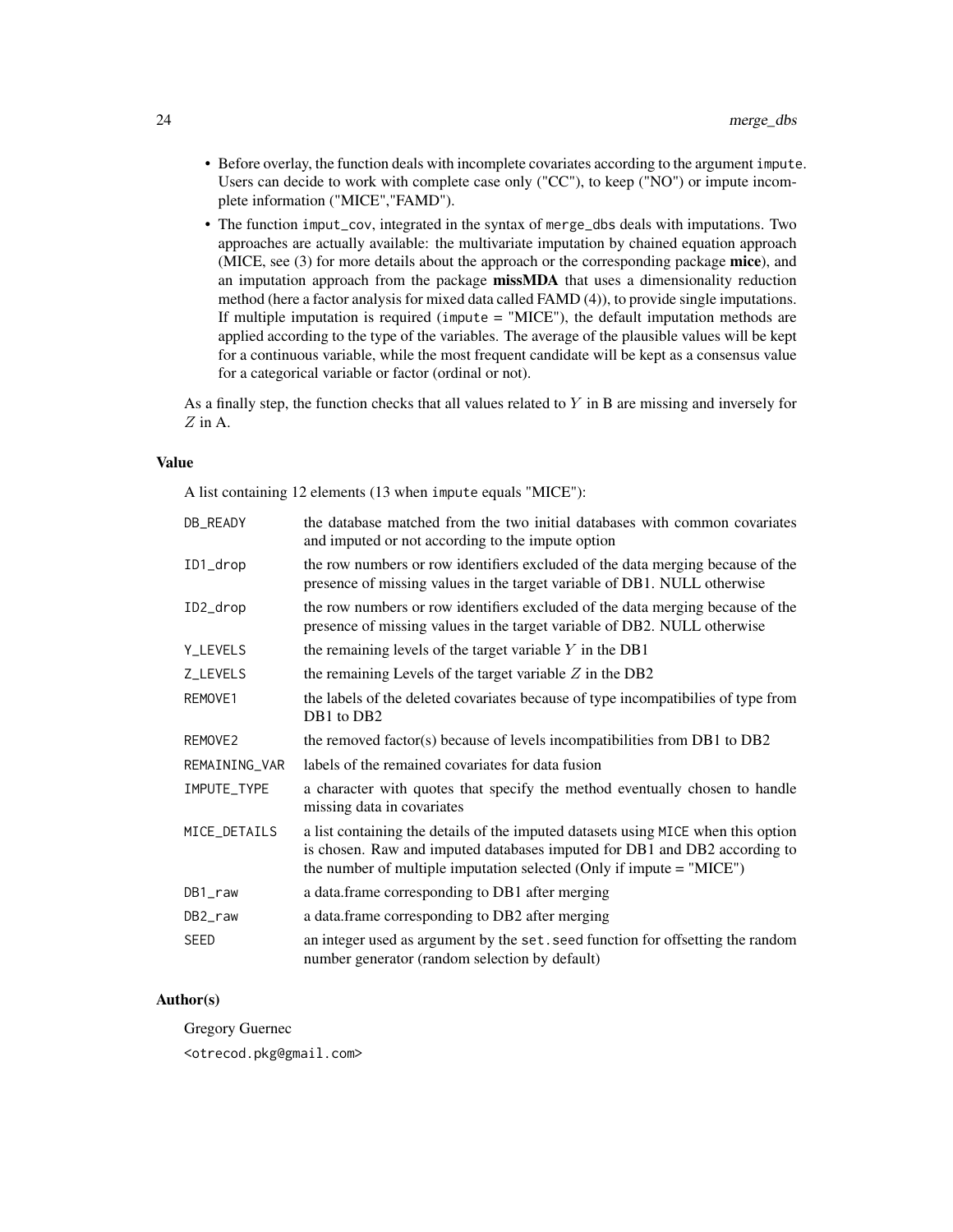#### <span id="page-24-0"></span>merge\_dbs 25

#### References

- 1. Gares V, Dimeglio C, Guernec G, Fantin F, Lepage B, Korosok MR, savy N (2019). On the use of optimal transportation theory to recode variables and application to database merging. The International Journal of Biostatistics. Volume 16, Issue 1, 20180106, eISSN 1557-4679. doi:10.1515/ijb-2018-0106
- 2. Gares V, Omer J (2020) Regularized optimal transport of covariates and outcomes in data recoding. Journal of the American Statistical Association. doi: [10.1080/01621459.2020.1775615](https://doi.org/10.1080/01621459.2020.1775615)
- 3. van Buuren, S., Groothuis-Oudshoorn, K. (2011). mice: Multivariate Imputation by Chained Equations in R. Journal of Statistical Software, 45(3), 1–67. urlhttps://www.jstatsoft.org/v45/i03/
- 4. Josse J, Husson F (2016). missMDA: A Package for Handling Missing Values in Multivariate Data Analysis. Journal of Statistical Software, 70(1), 1–31. doi: [10.18637/jss.v070.i01](https://doi.org/10.18637/jss.v070.i01)

#### See Also

[imput\\_cov](#page-11-1), [transfo\\_target](#page-59-1), [select\\_pred](#page-45-1)

#### Examples

```
### Assuming two distinct databases from simu_data: data_A and data_B
### Some transformations will be made beforehand on variables to generate
### heterogeneities between the two bases.
data(simu_data)
data_A = sim\_data[simu\_data$DB == "A", c(2,4:8)]data_B = sim\_data[simu\_data$DB == "B", c(3,4:8)]# For the example, a covariate is added (Weight) only in data_A
data_A$Weight = rnorm(300, 70, 5)# Be careful: the target variables must be in factor (or ordered) in the 2 databases
# Because it is not the case for Yb2 in data_B, the function will convert it.
data_B$Yb2 = as.factor(data_B$Yb2)
# Moreover, the Dosage covariate is stored in 3 classes in data_B (instead of 4 classes in data_B)
# to make the encoding of this covariate specific to each database.
data_B$Dosage = as.character(data_B$Dosage)
data_B$Dosage = as.factor(ifelse(data_B$Dosage %in% c("Dos 1","Dos 2"),"D1",
                          ifelse(data_B$Dosage == "Dos 3","D3","D4")))
# For more diversity, this covariate iis placed at the last column of the data_B
data_B = data_B[,c(1:3,5,6,4)]# Ex 1: The two databases are merged and incomplete covariates are imputed using MICE
solved = merge_dbs(data_A, data_B,NAME_Y = "Yb1", NAME_Z = "Yb2",ordinalDB1 = c(1, 4), ordinalDB2 = c(1, 6),
                    impute = "MICE", R_MICE = 2, seed_function = 3011)summary(soluc1$DB_READY)
```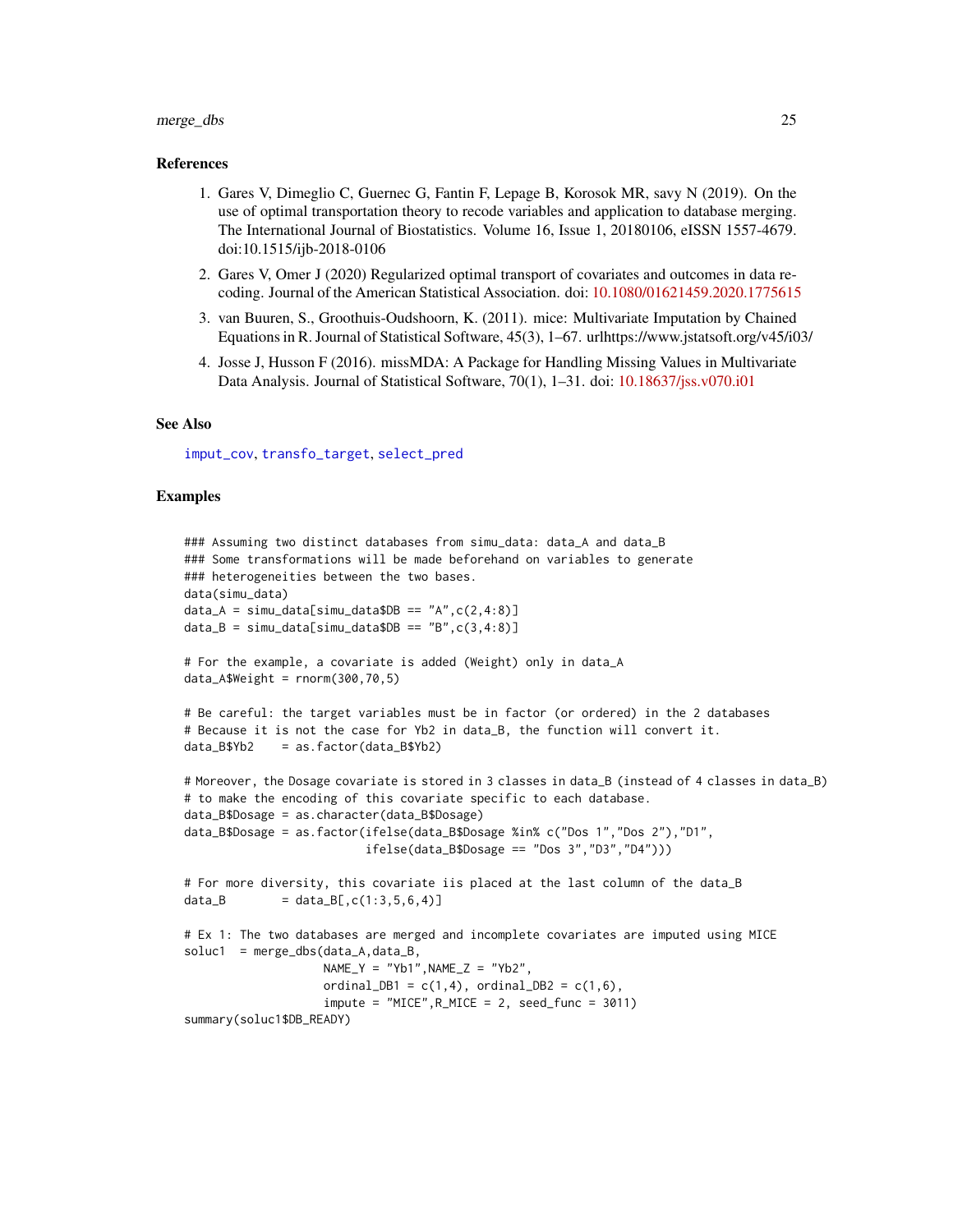```
# Ex 2: The two databases are merged and missing values are kept
soluc2 = merge_dbs(data_A,data_B,
                    NAME_Y = "Yb1", NAME_Z = "Yb2",ordinal_DB1 = c(1,4), ordinal_DB2 = c(1,6),
                    impute = "NO", seed_function = 3011)# Ex 3: The two databases are merged by only keeping the complete cases
soluc3 = merge_dbs(data_A,data_B,
                    NAME_Y = "Yb1", NAME_Z = "Yb2",ordinal_DB1 = c(1,4), ordinal_DB2 = c(1,6),
                    impute = "CC", seed_function = 3011)# Ex 4: The two databases are merged and incomplete covariates are imputed using FAMD
soluc4 = merge_dbs(data_A,data_B,
                    NAME_Y = "Yb1", NAME_Z = "Yb2",ordinalDB1 = c(1,4), ordinalDB2 = c(1,6),
                    impute = "FAMD",NCP_FAMD = 4,seed_func = 2096)
# Conclusion:
# The data fusion is successful in each situation.
# The Dosage and Weight covariates have been normally excluded from the fusion.
# The covariates have been imputed when required.
```
<span id="page-25-1"></span>OT\_joint *OT\_joint()*

#### **Description**

The function OT\_joint integrates two algorithms called (JOINT) and (R-JOINT) dedicated to the solving of recoding problems in data fusion using optimal transportation of the joint distribution of outcomes and covariates.

#### Usage

```
OT_joint(
  datab,
  index_DB_Y_Z = 1:3,
  nominal = NULL,ordinal = NULL,
  logic = NULL,
  convert.num = NULL,
  convert.clss = NULL,
  dist.choice = "E",percent.knn = 1,
  maxrelax = 0.
  lambda.reg = 0,prox.X = 0.1,
  solvR = "glpk",
```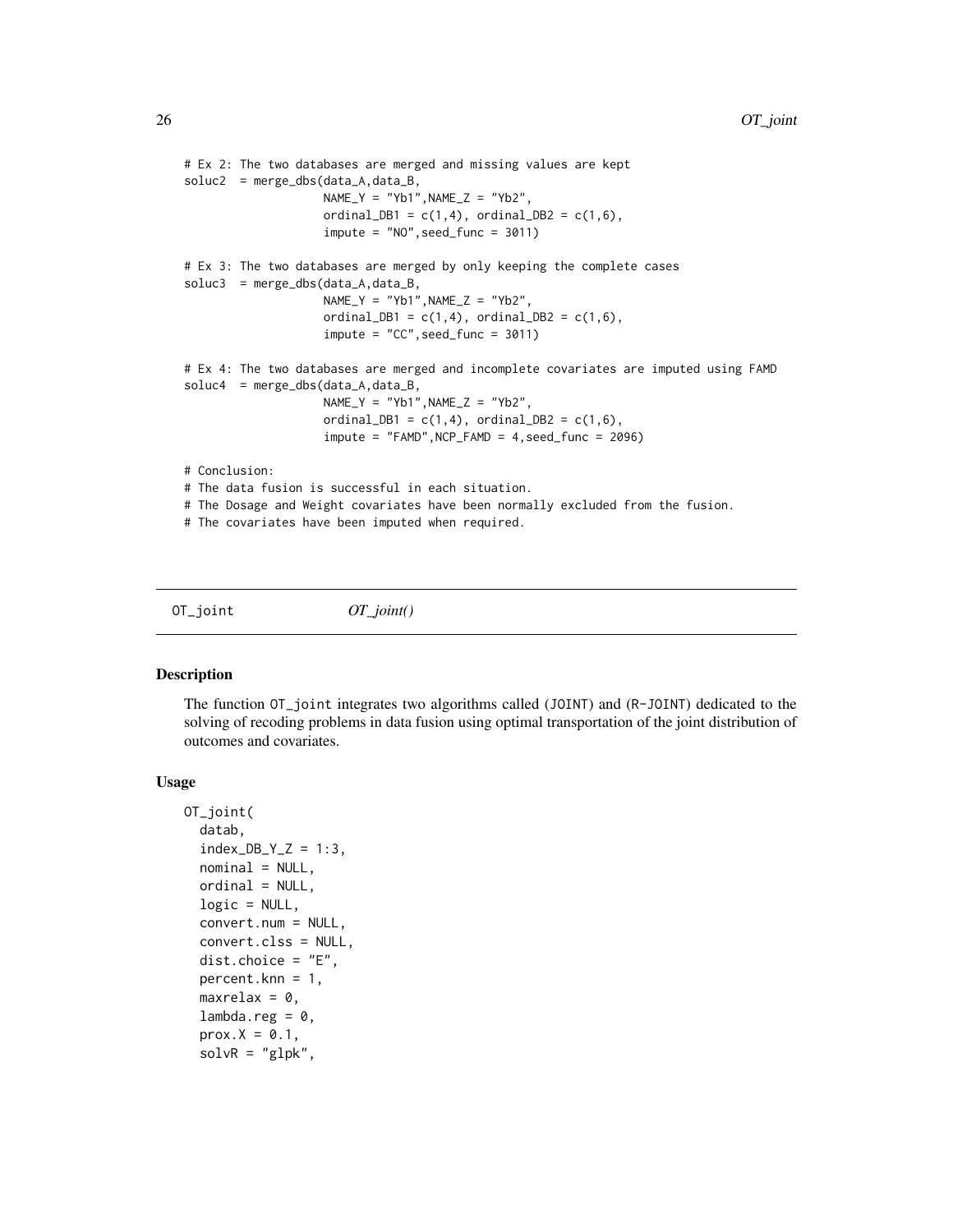```
which.BB = "BOTH")
```
#### Arguments

- datab a data.frame made up of two overlayed databases with at least four columns sorted in a random order. One column must be a column dedicated to the identification of the two databases ranked in ascending order (For example: 1 for the top database and 2 for the database from below, or more logically here A and B ...But not B and A!). One column  $(Y$  here but other names are allowed) must correspond to the target variable related to the information of interest to merge with its specific encoding in the database A (corresponding encoding should be missing in the database B). In the same way, one column  $(Z$  here) corresponds to the second target variable with its specific encoding in the database B (corresponding encoding should be missing in the database A). Finally, the input database must have at least one shared covariate with same encoding in A and B. Please notice that, if your data.frame has only one shared covariate (four columns) with missing values (because no imputation is desired) then a warning will appear and the algorithm will only run with complete cases.
- index\_DB\_Y\_Z a vector of three indexes of variables. The first index must correspond to the index of the databases identifier column. The second index corresponds to the index of the target variable in the first database (A) while the third index corresponds to the column index related to the target variable in the second database (B).
- nominal a vector of column indexes of all the nominal (not ordered) variables (database identifier and target variables included if it is the case for them).
- ordinal a vector of column indexes of all the ordinal variables (database identifier and target variables included if it is the case for them).
- logic a vector of column indexes of all the boolean variables of the data.frame.
- convert.num indexes of the continuous (quantitative) variables. They will be automatically converted in ordered factors. By default, no continuous variables is assumed in the database.
- convert.clss a vector indicating for each continuous variable to convert, the corresponding desired number of levels. If the length of the argument convert\_num exceeds 1 while the length of convert\_clss equals 1 (only one integer), each discretization will count the same number of levels (quantiles).
- dist.choice a character string (with quotes) corresponding to the distance function chosen between: the euclidean distance ("E", by default), the Manhattan distance ("M"), the Gower distance ("G"), and the Hamming distance ("H") for binary covariates only.
- percent.knn the ratio of closest neighbors involved in the computations of the cost matrices. 1 is the default value that includes all rows in the computation.
- maxrelax the maximum percentage of deviation from expected probability masses. It must be equal to 0 (default value) for the JOINT algorithm, and equal to a strictly positive value for the R-JOINT algorithm.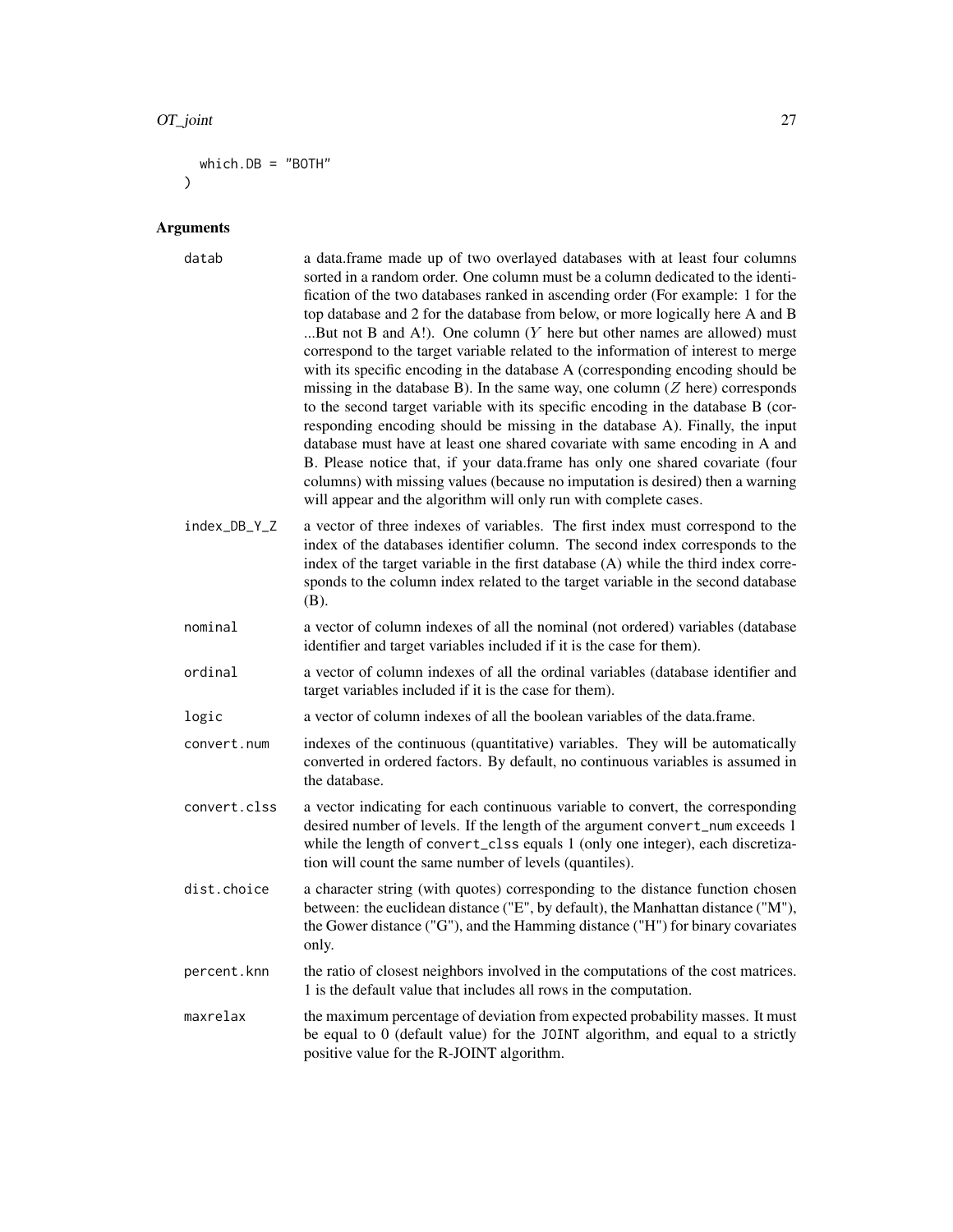<span id="page-27-0"></span>

| lambda.reg | a coefficient measuring the importance of the regularization term. It corresponds<br>to the R-JOINT algorithm for a value other than 0 (default value).                                                             |
|------------|---------------------------------------------------------------------------------------------------------------------------------------------------------------------------------------------------------------------|
| prox.X     | a probability (betwen 0 and 1) used to calculate the distance threshold below<br>which two covariates' profiles are supposed as neighbors. If $prox.X = 1$ , all<br>profiles are considered as neighbors.           |
| solvR      | a character string that specifies the type of method selected to solve the opti-<br>mization algorithms. The default solver is "glpk".                                                                              |
| which.DB   | a character string indicating the database to complete ("BOTH" by default, for<br>the prediction of Y and Z in the two databases), "A" only for the imputation of<br>Z in A, "B" only for the imputation of Y in B. |

#### Details

#### A. THE RECODING PROBLEM IN DATA FUSION

Assuming that Y and Z are two target variables which refered to the same target population in two separate databases A and B respectively (no overlapping rows), so that  $Y$  and  $Z$  are never jointly observed. Assuming also that A and B share a subset of common covariates  $X$  of any types (same encodings in A and B) completed or not. Merging these two databases often requires to solve a recoding problem by creating an unique database where the missing information of  $Y$  and  $Z$  is fully completed.

# B. INFORMATIONS ABOUT THE ALGORITHM

As with the function [OT\\_outcome](#page-32-1), the function OT\_joint provides a solution to the recoding problem by proposing an application of optimal transportation which aims is to search for a bijective mapping between the joint distributions of  $(Y, X)$  and  $(Z, X)$  in A and B (see (2) for more details). The principle of the algorithm is also based on the resolution of an optimization problem, which provides a solution  $\gamma$  (as called in (1) and (2)), estimate of the joint distribution of  $(X, Y, Z)$  according to the database to complete (see the argument which.DB for the choice of the database). While the algorithms OUTCOME and R\_OUTCOME integrated in the function [OT\\_outcome](#page-32-1) require post-treatment steps to provide individual predictions, the algorithm JOINT directly uses estimations of the conditional distributions  $(Y|Z, X)$  in B and  $(Z|Y, X)$  in A to predict the corresponding incomplete individuals informations of Y and/or  $Z$  respectively. This algorithm supposes that the conditional distribution  $(Y|X)$  must be identical in A and B. Respectively,  $(Z|X)$  is supposed identical in A and B. Estimations a posteriori of conditional probabilities  $P[Y|X, Z]$  and  $P[Z|X, Y]$  are available for each profiles of covariates in output (See the objects estimatorYB and estimatorZA). Estimations of  $\gamma$  are also available according to the chosen transport distributions (See the arguments gamma\_A and gamma\_B).

The algorithm R-JOINT gathers enrichments of the algorithm JOINT and is also available via the function OT\_joint. It allows users to add a relaxation term in the algorithm to relax distributional assumptions (maxrelax>0), and (or) add also a positive regularization term (lamdba.reg>0) expressing that the transportation map does not vary to quickly with respect of covariates  $X$ . Is is suggested to users to calibrate these two parameters a posteriori by studying the stability of the individual predictions in output.

## C. EXPECTED STRUCTURE FOR THE INPUT DATABASE

The input database is a data.frame that must satisfy a specific form:

• Two overlayed databases containing a common column of databases identifiers (A and B, 1 or 2, by examples, encoded in numeric or factor form)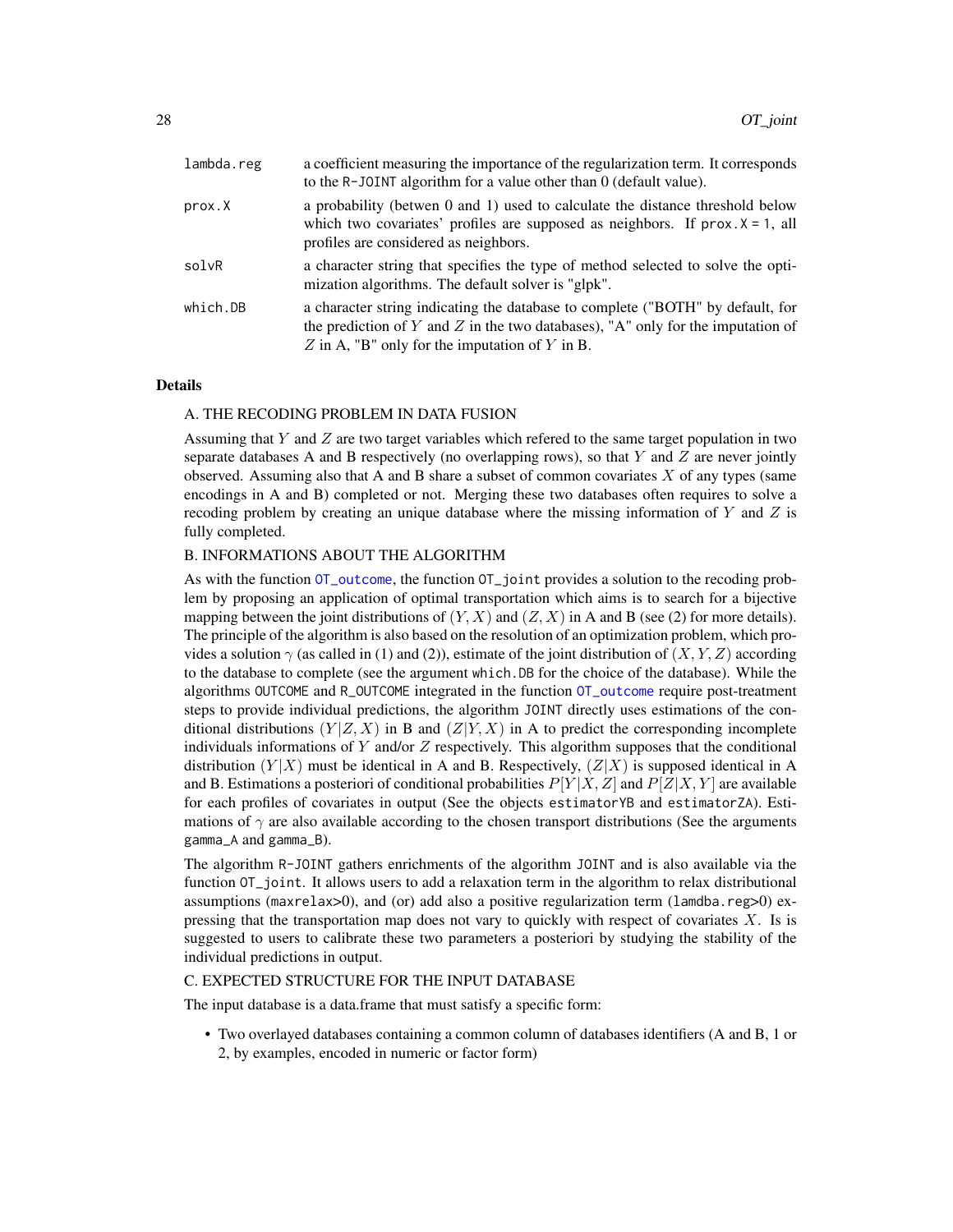- <span id="page-28-0"></span>• A column corresponding to the target variable with its specific encoding in A (For example a factor Y encoded in  $n_Y$  levels, ordered or not, with NAs in the corresponding rows of B)
- A column corresponding to another target outcome summarizing the same latent information with its specific encoding in B (By example a factor Z with  $n_z$  levels, with NAs in rows of A)
- The order of the variables in the database have no importance but the column indexes related to the three columns previously described (ie ID,  $Y$  and  $Z$ ) must be rigorously specified in the argument index\_DB\_Y\_Z.
- A set of shared common categorical covariates (at least one but more is recommended) with or without missing values (provided that the number of covariates exceeds 1) is required. On the contrary to the function OT\_outcome, please notice, that the function OT\_joint does not accept continuous covariates therefore these latters will have to be categorized beforehand or using the provided input process (see convert.num).

The function [merge\\_dbs](#page-20-1) is available in this package to assist user in the preparation of their databases.

Remarks about the target variables:

- A target variable can be of categorical type, but also discrete, stored in factor, ordered or not. Nevertheless, notice that, if the variable is stored in numeric it will be automatically converted in ordered factors.
- If a target variable is incomplete, the corresponding rows will be automatically dropped during the execution of the function.

The type of each variables (including  $ID, Y$  and  $Z$ ) of the database must be rigorously specified, in one of the four arguments quanti, nominal, ordinal and logic.

#### D. TRANSFORMATIONS OF CONTINUOUS COVARIATES

Continuous shared variables (predictors) with infinite numbers of values have to be categorized before being introduced in the function. To assist users in this task, the function OT\_joint integrates in its syntax a process dedicated to the categorization of continuous covariates. For this, it is necessary to rigorously fill in the arguments quanti and convert.clss. The first one informs about the column indexes of the continuous variables to be transformed in ordered factor while the second one specifies the corresponding number of desired balanced levels (for unbalanced levels, users must do transformations by themselves). Therefore convert.num and convert.clss must be vectors of same length, but if the length of quanti exceeds 1, while the length of convert.clss is 1, then, by default, all the covariates to convert will have the same number of classes (transformation by quantiles), that corresponds to the value specified in the argument convert.clss. Notice that only covariates can be transformed (not target variables) and that any incomplete information must have been taken into account beforehand (via the dedicated functions [merge\\_dbs](#page-20-1) or [imput\\_cov](#page-11-1) for examples). Moreover, all the indexes informed in the argument convert.num must also be informed in the argument quanti. Finally, it is recommended to declare all discrete covariates as ordinal factors using the argument ordinal.

#### E. INFORMATIONS ABOUT DISTANCE FUNCTIONS AND RELATED PARAMETERS

Each individual (or row) of a given database is here characterized by a vector of covariates, so the distance between two individuals or groups of individuals depends on similarities between covariates according to the distance function chosen by user (via the argument dist.choice). Actually four distance functions are implemented in OT\_joint to take into account the most frequently encountered situation (see (3)):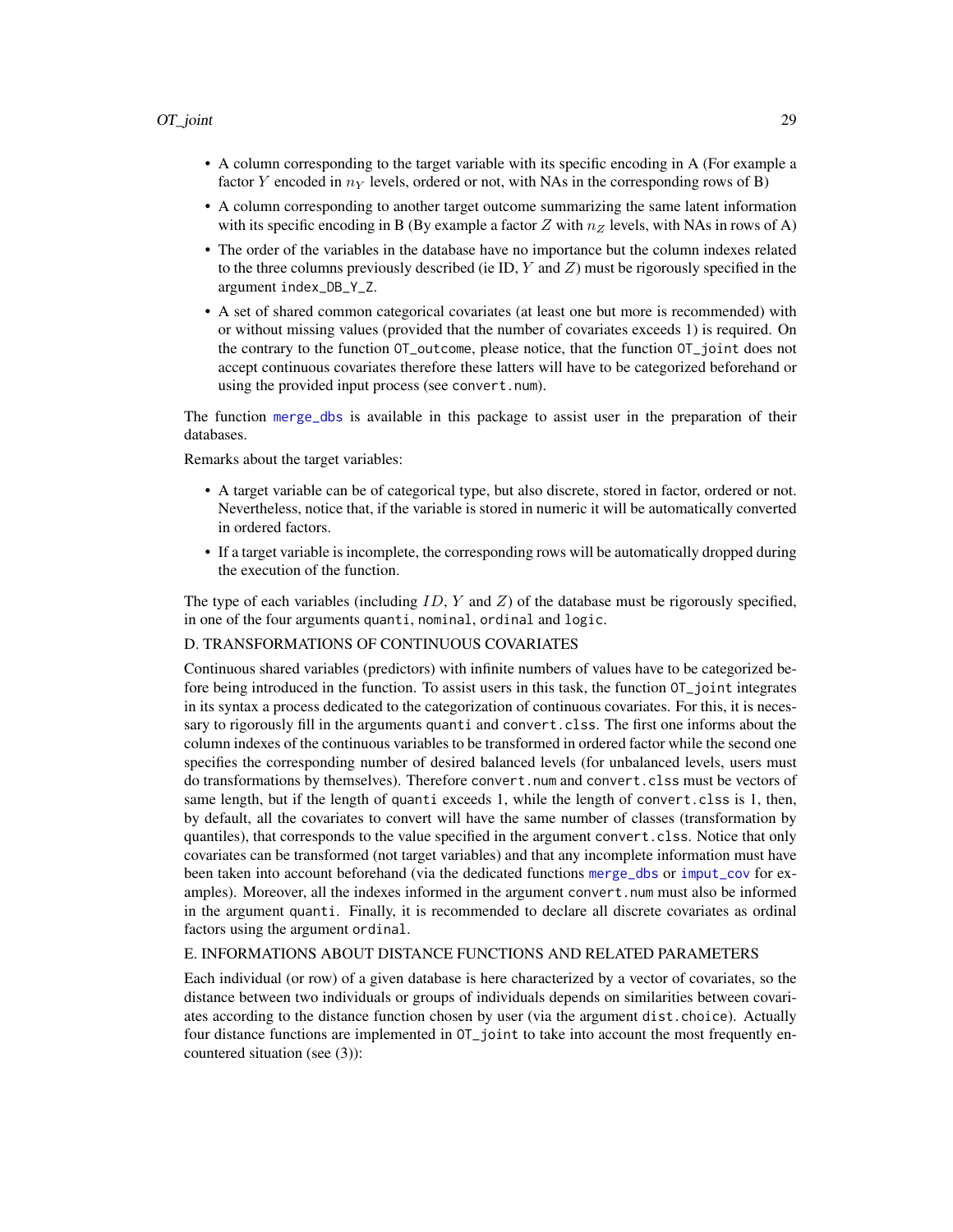- the Manhattan distance ("M")
- the Euclidean distance ("E")
- the Gower distance for mixed data (see (4): "G")
- the Hamming distance for binary data ("H")

Finally, two profiles of covariates  $P_1$  ( $n_1$  individuals) and  $P_2$  ( $n_2$  individuals) will be considered as neighbors if  $dist(P_1, P_2) < prox X \times max(dist(P_i, P_j))$  where  $prox.X$  must be fixed by user  $(i = 1, \ldots, n_1$  and  $j = 1, \ldots, n_2$ ). This choice is used in the computation of the JOINT and R\_JOINT algorithms. The prox.X argument influences a lot the running time of the algorithm. The greater, the more the value will be close to 1, the more the convergence of the algorithm will be difficult or even impossible.

Each individual i from A or B is here considered as a neighbor of only one profile of covariates  $P_j$ . F. INFORMATIONS ABOUT THE SOLVER

The argument solvR permits user to choose the solver of the optimization algorithm. The default solver is "glpk" that corresponds to the GNU Linear Programming Kit (see (5) for more details). Moreover, the function actually uses the R optimization infrastructure of the package ROI which offers a wide choice of solver to users by easily loading the associated plugins of  $ROI$  (see (6)).

For more details about the algorithms integrated in OT\_joint, please consult (2).

#### Value

A "otres" class object of 9 elements:

| time_exe    | running time of the function                                                                                                                                                                                                                                                                                                                                                                                                                                                                                                                |
|-------------|---------------------------------------------------------------------------------------------------------------------------------------------------------------------------------------------------------------------------------------------------------------------------------------------------------------------------------------------------------------------------------------------------------------------------------------------------------------------------------------------------------------------------------------------|
| gamma_A     | estimate of $\gamma$ for the completion of A. A matrix that corresponds to the joint<br>distribution of $(Y, Z, X)$ in A                                                                                                                                                                                                                                                                                                                                                                                                                    |
| gamma_B     | estimate of $\gamma$ for the completion of B. A matrix that corresponds to the joint<br>distribution of $(Y, Z, X)$ in B                                                                                                                                                                                                                                                                                                                                                                                                                    |
| profile     | a data.frame that gives all details about the remaining P profiles of covariates.<br>These informations can be linked to the estimatorZA and the estimatorYB<br>objects for a better interpretation of the results.                                                                                                                                                                                                                                                                                                                         |
| res_prox    | a proxim_dist object                                                                                                                                                                                                                                                                                                                                                                                                                                                                                                                        |
| estimatorZA | an array that corresponds to estimates of the probability distribution of $Z$ condi-<br>tional to $X$ and $Y$ in database A. The number of rows of each table corresponds<br>to the total number of profiles of covariates. The first dimension of each table<br>(rownames) correspond to the profiles of covariates sorted by order of appear-<br>ance in the merged database. The second dimension of the array (columns of<br>the tables) corresponds to the levels of $Y$ while the third element corresponds to<br>the levels of $Z$ . |
| estimatorYB | an array that corresponds to estimates of the probability distribution of $Y$ condi-<br>tional to $X$ and $Z$ in database B. The number of rows of each table corresponds<br>to the total number of profiles of covariates. The first dimension of each table<br>(rownames) correspond to the profiles of covariates sorted by order of appear-<br>ance in the merged database. The second dimension of the array (columns of<br>the tables) corresponds to the levels of $Z$ while the third element corresponds to<br>the levels of $Y$ . |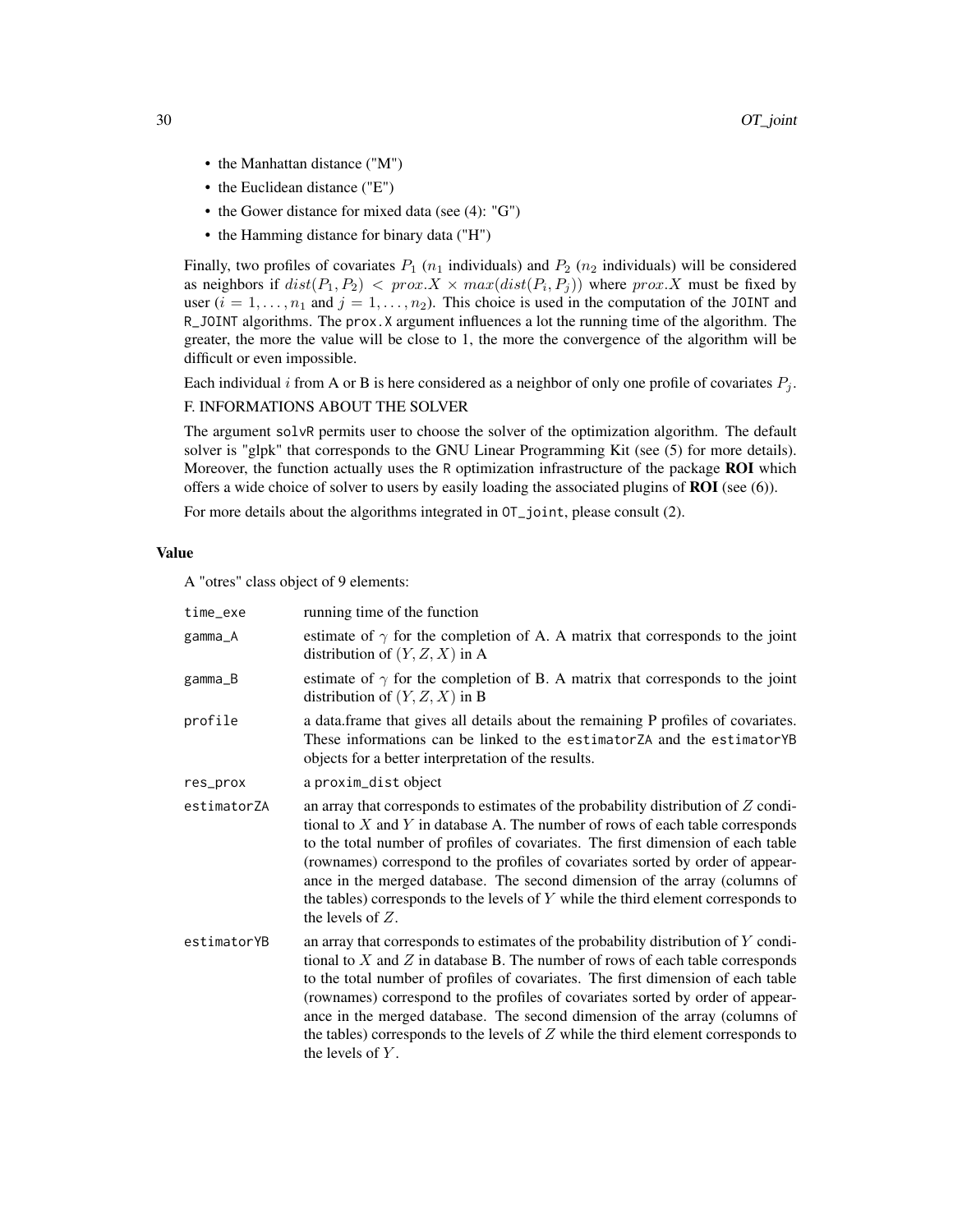<span id="page-30-0"></span>

| DATA1 OT | the database A with the individual predictions of $Z$ using an optimal transporta-<br>tion algorithm (JOINT) or R-JOINT |
|----------|-------------------------------------------------------------------------------------------------------------------------|
| DATA2 OT | the database B with the individual predictions of $Y$ using an optimal transporta-<br>tion algorithm (JOINT) or R-JOINT |

# Author(s)

Gregory Guernec, Valerie Gares, Jeremy Omer

<otrecod.pkg@gmail.com>

#### References

- 1. Gares V, Dimeglio C, Guernec G, Fantin F, Lepage B, Korosok MR, savy N (2019). On the use of optimal transportation theory to recode variables and application to database merging. The International Journal of Biostatistics. Volume 16, Issue 1, 20180106, eISSN 1557-4679. doi:10.1515/ijb-2018-0106
- 2. Gares V, Omer J (2020) Regularized optimal transport of covariates and outcomes in data recoding. Journal of the American Statistical Association. doi: [10.1080/01621459.2020.1775615](https://doi.org/10.1080/01621459.2020.1775615)
- 3. Anderberg, M.R. (1973), Cluster analysis for applications, 359 pp., Academic Press, New York, NY, USA.
- 4. Gower J.C. (1971). A general coefficient of similarity and some of its properties. Biometrics, 27, 623–637
- 5. Makhorin A (2011). GNU Linear Programming Kit Reference Manual Version 4.47.[http:](http://www.gnu.org/software/glpk/) [//www.gnu.org/software/glpk/](http://www.gnu.org/software/glpk/)
- 6. Theussl S, Schwendinger F, Hornik K (2020). ROI: An Extensible R Optimization Infrastructure.Journal of Statistical Software,94(15), 1-64. doi: [10.18637/jss.v094.i15](https://doi.org/10.18637/jss.v094.i15)

#### See Also

[merge\\_dbs](#page-20-1), [OT\\_outcome](#page-32-1), [proxim\\_dist](#page-40-1), [avg\\_dist\\_closest](#page-3-1)

# Examples

```
### An example of JOINT algorithm with:
#-----
# - A sample of the database tab_test
# - Y1 and Y2 are a 2 outcomes encoded in 2 different forms in DB 1 and 2:
# 4 levels for Y1 and 3 levels for Y2
# - n1 = n2 = 40
# - 2 discrete covariates X1 and X2 defined as ordinal
# - Distances estimated using the Gower function
# Predictions are assessed for Y1 in B only
#-----
data(tab_test)
```

```
tab_test2 = tab_test[c(1:40,5001:5040),1:5]
```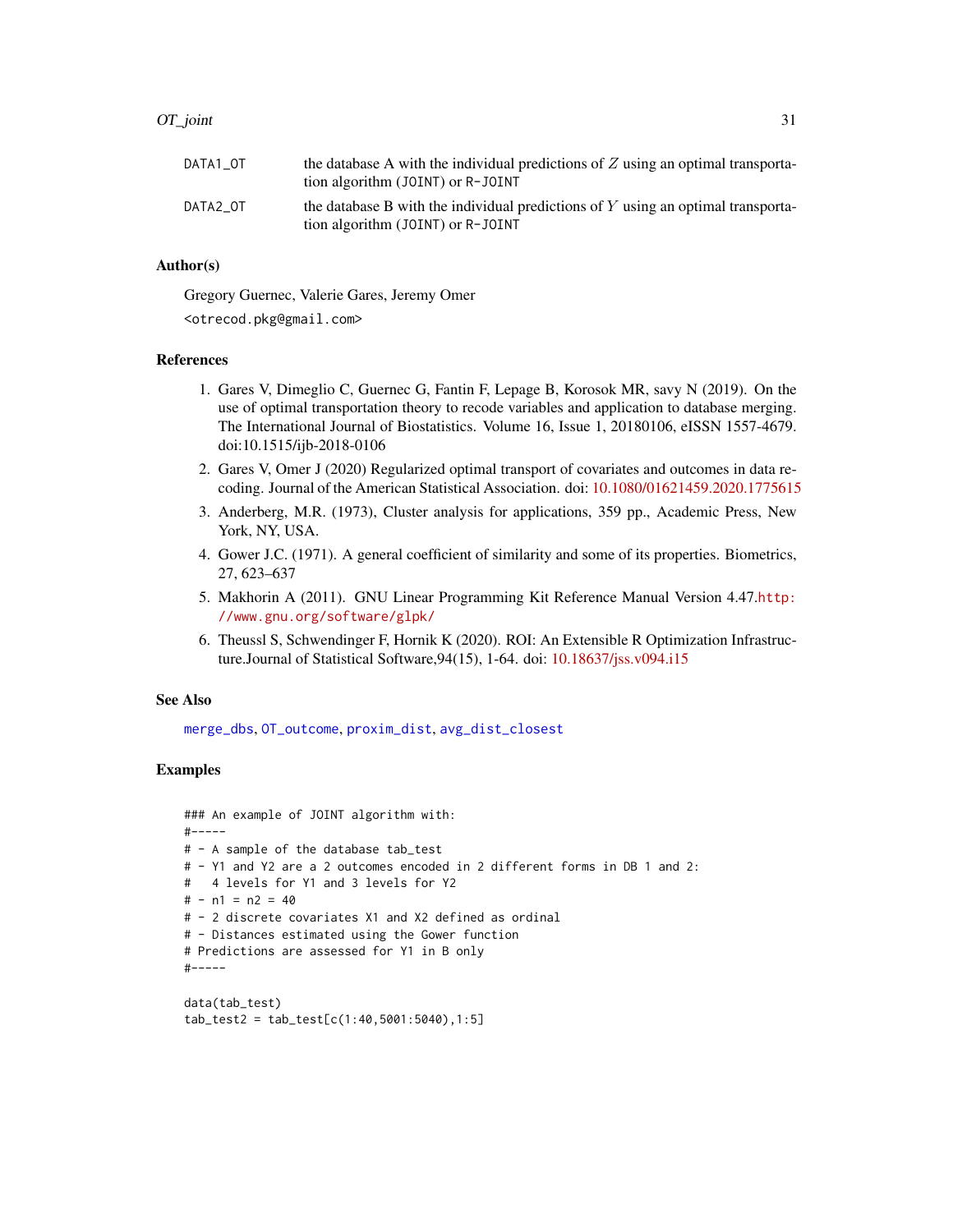#### 32 OT\_joint

```
try1J = OT_joint(tab_test2, nominal = c(1,4:5), ordinal = c(2,3),dist.choice = "G", which.DB = "B")
### An example of R-JOINT algorithm using the previous database,
### and keeping the same options excepted for:
#-----
# - The distances are estimated using the Gower function
# - Inclusion of an error term in the constraints on
  the marginals (relaxation term)
# Predictions are assessed for Y1 AND Y2 in A and B respectively
#-----
try1RJ = OT_joint(tab_test2, nominal = c(1,4:5), ordinal = c(2,3),dist.choice = "G", maxrelax = 0.4,
                  which.DB = "BOTH")
### The previous example of R-JOINT algorithm with:
# - Adding a regularization term
# Predictions are assessed for Y1 and Y2 in A and B respectively
#-----
try2RJ = OT_joint(tab_test2, nominal = c(1,4:5), ordinal = c(2,3),dist.choice = "G", maxrelax = 0.4, lambda.reg = 0.9,
                  which.DB = "BOTH")
### Another example of JOINT algorithm with:
#-----
# - A sample of the database simu_data
# - Y1 and Y2 are a 2 outcomes encoded in 2 different forms in DB A and B:
# (3 levels for Y and 5 levels for Z)
# - n1 = n2 = 100
# - 3 covariates: Gender, Smoking and Age in a qualitative form
# - Complete Case study
# - The Hamming distance
# Predictions are assessed for Y1 and Y2 in A and B respectively
#-----
data(simu_data)
simu_data2 = simu_data[c(1:100,401:500),c(1:4,7:8)]
simu_data3 = simu_data2[!is.na(simu_data2$Age),]
try2J = OT_joint(simu_data3, convert.num = 6, convert.class = 3,normal = c(1, 4:5), ordinal = 2:3,
                 dist.choice = "H", which.DB = "BOTH")
```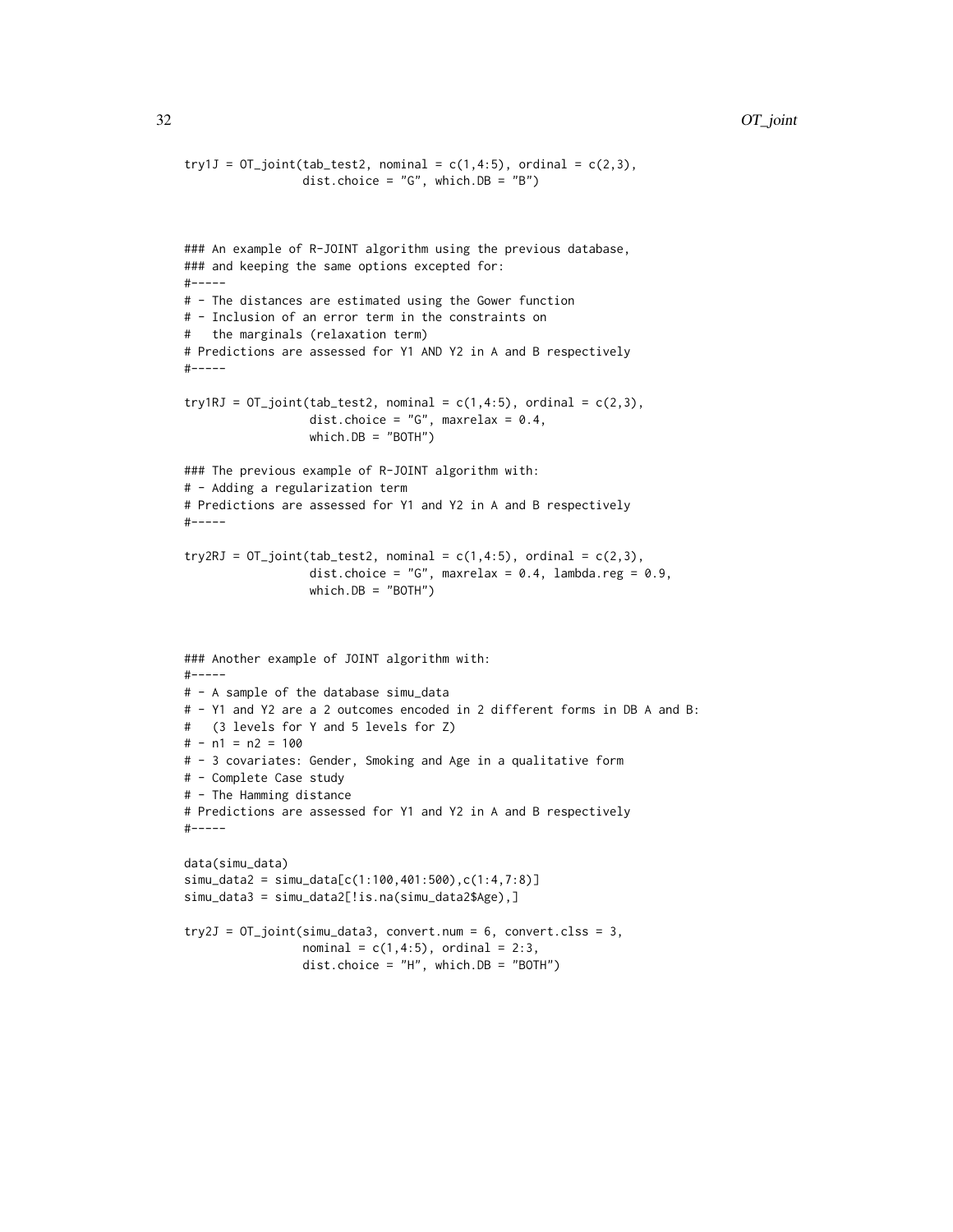<span id="page-32-1"></span><span id="page-32-0"></span>

#### Description

The function OT\_outcome integrates two algorithms called (OUTCOME) and (R-OUTCOME) dedicated to the solving of recoding problems in data fusion using optimal transportation (OT) of the joint distribution of outcomes.

#### Usage

```
OT_outcome(
  datab,
  index_DB_Y_Z = 1:3,quanti = NULL,nominal = NULL,
  ordinal = NULL,
  logic = NULL,convert.num = NULL,
  convert.clss = NULL,
  FAMD.coord = "NO",
  FAMD.perc = 0.8,
  dist.choice = "E",percent.knn = 1,
  maxrelax = 0,
  indiv.method = "sequential",
  prox.dist = 0,
  solvR = "glpk",which.DB = "BOTH"
)
```
#### Arguments

datab a data.frame made up of two overlayed databases with at least four columns sorted in a random order. One column must be a column dedicated to the identification of the two databases ranked in ascending order (For example: 1 for the top database and 2 for the database from below, or more logically here A and B ...But not B and A!). One column (Y here but other names are allowed) must correspond to the target variable related to the information of interest to merge with its specific encoding in the database A (corresponding encoding should be missing in the database B). In the same way, one column  $(Z$  here) corresponds to the second target variable with its specific encoding in the database B (corresponding encoding should be missing in the database A). Finally, the input database must have at least one shared covariate with same encoding in A and B. Please notice that, if your data.frame has only one shared covariate (four columns) with missing values (because no imputation is desired) then a warning will appear and the algorithm will only run with complete cases.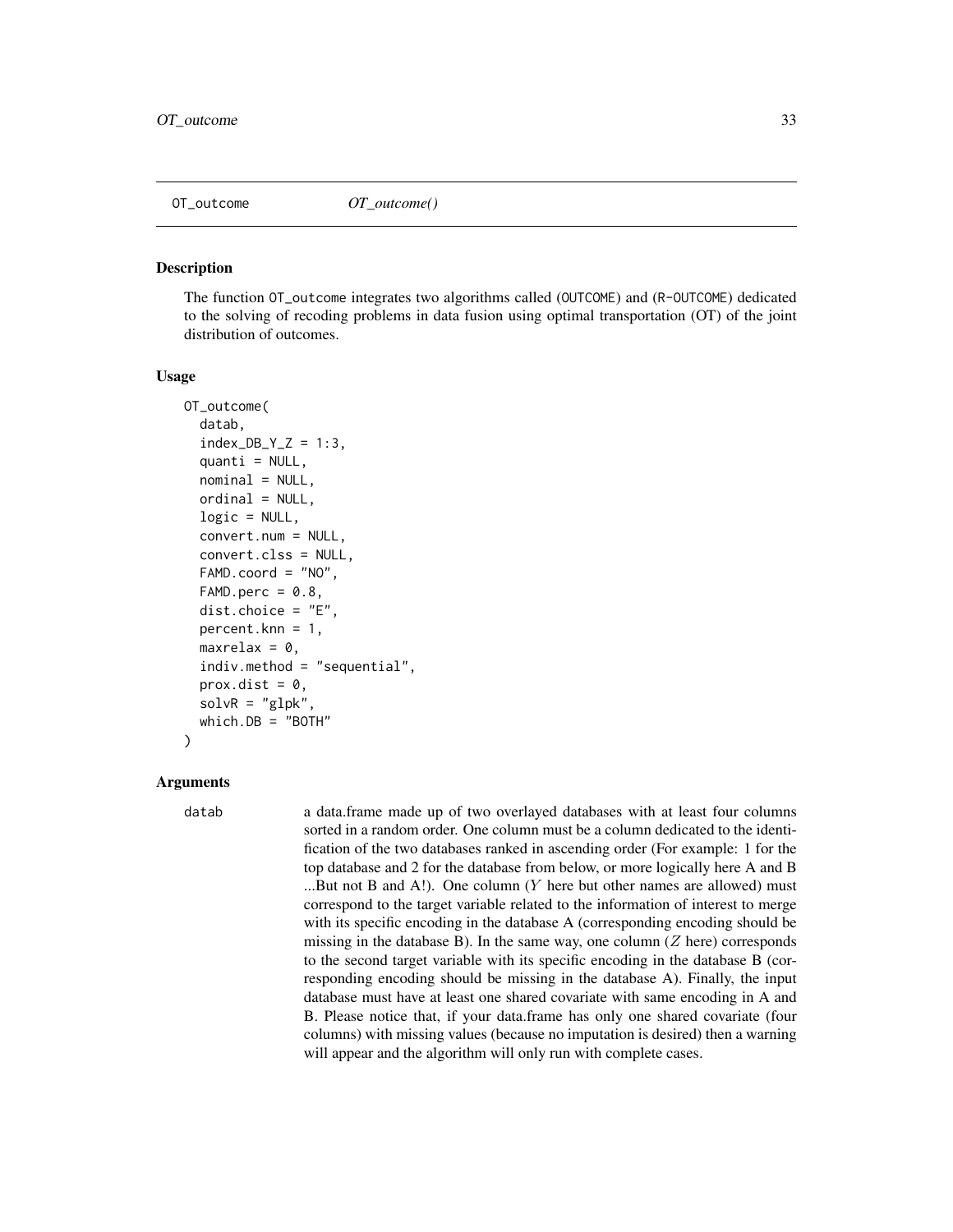| index_DB_Y_Z | a vector of three indexes of variables. The first index must correspond to the<br>index of the databases identifier column. The second index corresponds to the<br>index of the target variable in the first database (A) while the third index corre-<br>sponds to the column index related to the target variable in the second database<br>(B).                                                            |
|--------------|---------------------------------------------------------------------------------------------------------------------------------------------------------------------------------------------------------------------------------------------------------------------------------------------------------------------------------------------------------------------------------------------------------------|
| quanti       | a vector of column indexes of all the quantitative variables (database identifier<br>and target variables included if it is the case for them).                                                                                                                                                                                                                                                               |
| nominal      | a vector of column indexes of all the nominal (not ordered) variables (database<br>identifier and target variables included if it is the case for them).                                                                                                                                                                                                                                                      |
| ordinal      | a vector of column indexes of all the ordinal variables (database identifier and<br>target variables included if it is the case for them).                                                                                                                                                                                                                                                                    |
| logic        | a vector of column indexes of all the boolean variables of the data.frame.                                                                                                                                                                                                                                                                                                                                    |
| convert.num  | indexes of the continuous (quantitative) variables to convert in ordered factors if<br>necessary. All declared indexes in this argument must have been declared in the<br>argument quanti (no conversion by default).                                                                                                                                                                                         |
| convert.clss | a vector indicating for each continuous variable to convert, the corresponding<br>desired number of levels. If the length of the argument convert_num exceeds 1<br>while the length of convert_clss equals 1 (only one integer), each discretiza-<br>tion will count the same number of levels (quantiles).                                                                                                   |
| FAMD.coord   | a logical that must be set to TRUE when user decides to work with principal<br>components of a factor analysis for mixed data (FAMD) instead of the set of<br>raw covariates (FALSE is the default value).                                                                                                                                                                                                    |
| FAMD.perc    | a percent (between 0 and 1) linked to the FAMD. coord argument (0.8 is the de-<br>fault value). When this latter equals TRUE, this argument corresponds to the<br>minimum part of variability that must be taken into account by the principal<br>components of the FAMD method. This option fixes the remaining number of<br>principal components for the rest of the study.                                 |
| dist.choice  | a character string (with quotes) corresponding to the distance function cho-<br>sen between: the euclidean distance ("E", by default), The Manhattan distance<br>("M"), the Gower distance ("G"), the Hamming distance ("H") for binary co-<br>variates only, and the Euclidean or Manhattan distance computed from principal<br>components of a factor analysis of mixed data ("FAMD"). See (1) for details. |
| percent.knn  | the ratio of closest neighbors involved in the computations of the cost matrices.<br>1 is the default value that includes all rows in the computation.                                                                                                                                                                                                                                                        |
| maxrelax     | the maximum percentage of deviation from expected probability masses. It must<br>be equal to 0 (default value) for the OUTCOME algorithm, and equal to a strictly<br>positive value for the R-OUTCOME algorithm. See (2) for details.                                                                                                                                                                         |
| indiv.method | a character string indicating the chosen method to get individual predictions<br>from the joint probabilities assessed, "sequential" by default, or "optimal". See<br>the details section and (2) for details.                                                                                                                                                                                                |
| prox.dist    | a probability (between 0 and 1) used to calculate the distance threshold below<br>which an individual (a row) is considered as a neighbor of a given profile of<br>covariates. When shared variables are all factors or categorical, it is suggested<br>to keep this option to 0.                                                                                                                             |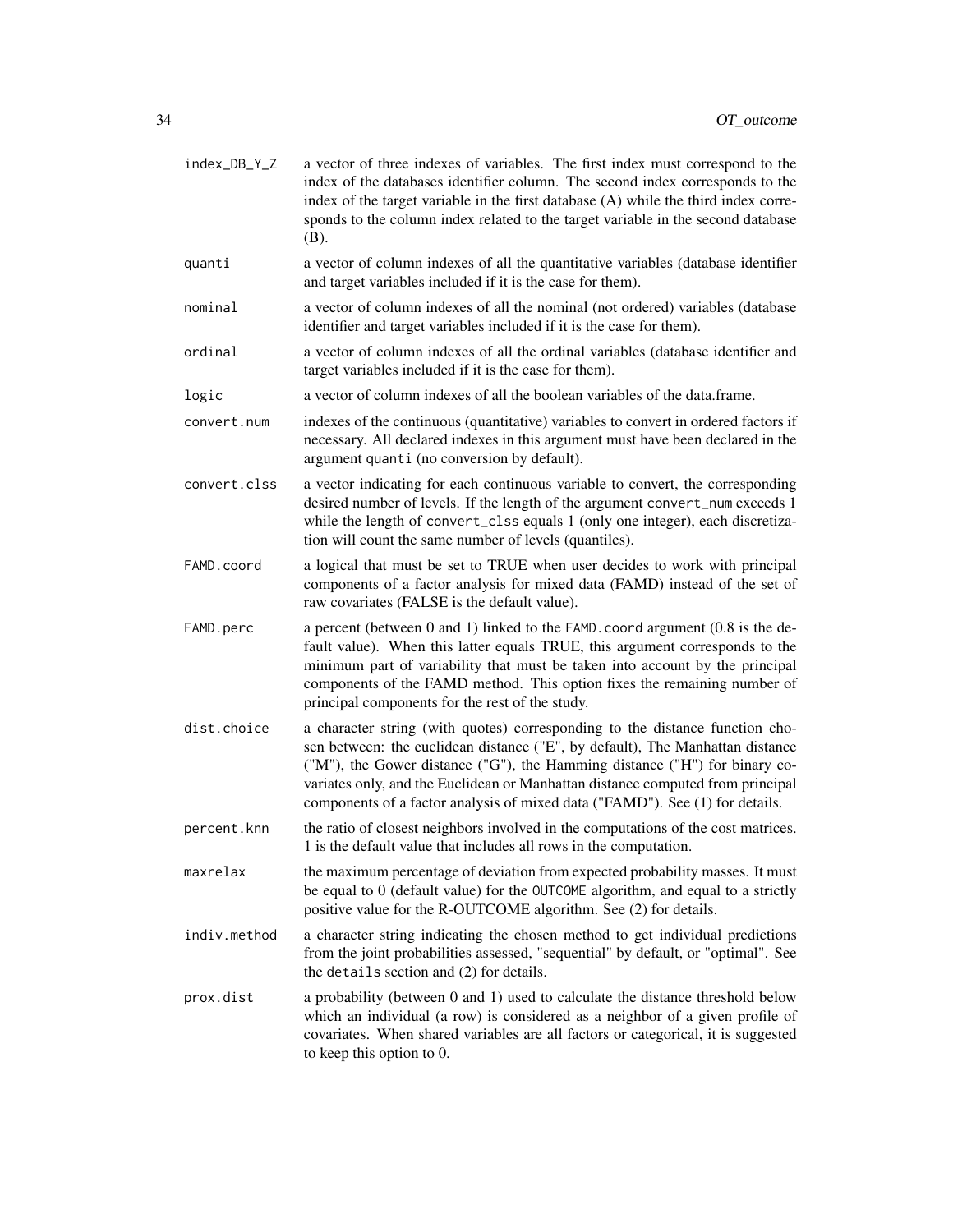<span id="page-34-0"></span>

| solvR    | a character string that specifies the type of method selected to solve the opti-<br>mization algorithms. The default solver is "glpk".                            |
|----------|-------------------------------------------------------------------------------------------------------------------------------------------------------------------|
| which.DB | a character string indicating the database to complete ("BOTH" by default, for<br>the prediction of Y and Z in the two databases), "A" only for the imputation of |
|          | Z in A, "B" only for the imputation of Y in B.                                                                                                                    |

#### Details

#### A. THE RECODING PROBLEM IN DATA FUSION

Assuming that  $Y$  and  $Z$  are two target variables which refered to the same target population in two separate databases A and B respectively (no overlapping rows), so that  $Y$  and  $Z$  are never jointly observed. Assuming also that A and B share a subset of common covariates  $X$  of any types (same encodings in A and B) completed or not. Merging these two databases often requires to solve a recoding problem by creating an unique database where the missing information of  $Y$  and  $Z$  is fully completed.

#### B. INFORMATIONS ABOUT THE ALGORITHM

The algorithm integrated in the function OT\_outcome provides a solution to the recoding problem previously described by proposing an application of optimal transportation which aims is to search for a bijective mapping between the distributions of of Y in A and Z in B. Mathematically, the principle of the algorithm is based on the resolution of an optimization problem which provides an optimal solution  $\gamma$  (as called in the related articles) that transfers the distribution of Y in A to the distribution of  $Z$  in B (or conversely, according to the sense of the transport)and can be so interpreted as an estimator of the joint distribution  $(Y, Z)$  in A (or B respetively). According to this result, a second step of the algorithm provides individual predictions of Y in B (resp. of  $Z$ in A, or both, depending on the choice specified by user in the argument which.DB). Two possible approaches are available depending on the argument indiv.method:

- When indiv.method = "sequential", a nearest neighbor procedure is applied. This corresponds to the use of the function [indiv\\_grp\\_closest](#page-13-1) implemented in the function OT\_outcome.
- When indiv.method = "optimal", a linear optimization problem is solved to determine the individual predictions that minimize the sum of the individual distances in A (resp. in B) with the modalities of  $Z$  in B (resp.  $Y$  in A). This approach is applied via the function [indiv\\_grp\\_optimal](#page-16-1) implemented in the function OT\_outcome.

This algorithm supposes the respect of the two following assumptions:

- 1. Y must follow the same distribution in A and B. In the same way, Z follows the same distribution in the two databases.
- 2. The conditional distribution  $(Y|X)$  must be identical in A and B. Respectively,  $(Z|X)$  is supposed identical in A and B.

Because the first assumption can be too strong in some situations, a relaxation of the constraints of marginal distribution is possible using the argument maxrelax. When indiv.method = "sequential" and maxrelax =  $\theta$ , the algorithm called OUTCOME (see (1) and (2)) is applied. In all other situations, the algorithm applied corresponds to an algorithm called R\_OUTCOME (see (2)). A posteriori estimates of conditional probabilities  $P[Y|X, Z]$  and  $P[Z|X, Y]$  are available for each profile of covariates (see the output objects estimatorYB and estimatorZA). Estimates of  $\gamma$  are also available according to the desired direction of the transport (from A to B and/or conversely. See  $\gamma_A$  and  $\gamma_B$ ).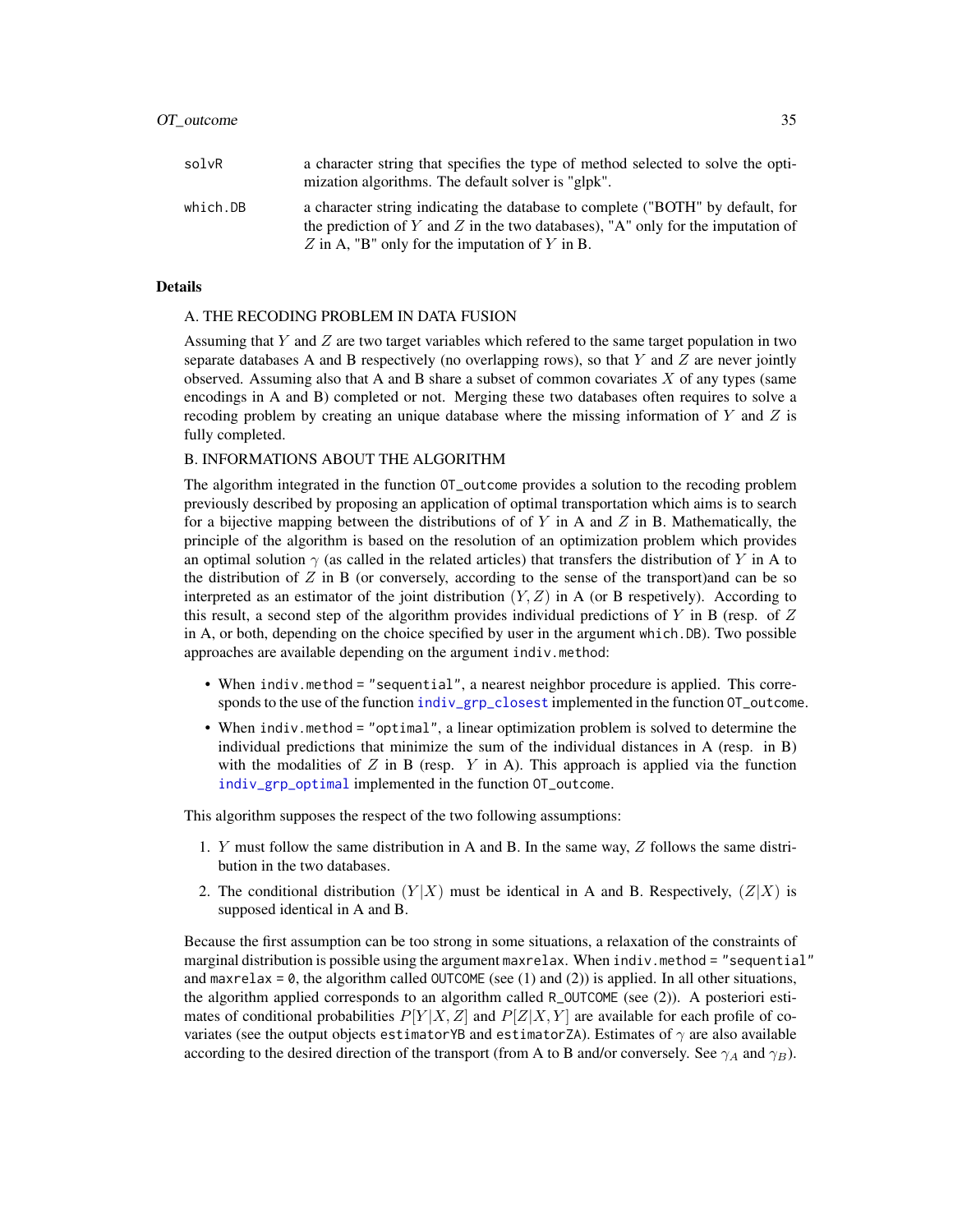# <span id="page-35-0"></span>C. EXPECTED STRUCTURE FOR THE INPUT DATABASE

The input database is a data.frame that must be saved in a specific form by users:

- Two overlayed databases containing a common column of database identifiers (A and B, 1 or 2, by examples, encoded in numeric or factor form)
- A column corresponding to the target variable with its specific encoding in A (For example a factor Y encoded in  $n_Y$  levels, ordered or not, with NAs in the corresponding rows of B)
- A column corresponding to the second target outcome with its specific endoded in B (For example a factor Z in  $n_Z$  levels, with NAs in rows of A)
- The order of the variables in the database have no importance but the column indexes related to the three columns previously described (ie ID,  $Y$  and  $Z$ ) must be rigorously specified in the argument index\_DB\_Y\_Z.
- A set of shared common covariates (at least one but more is recommended) of any type, complete or not (provided that the number of covariates exceeds 1) is required.

The function [merge\\_dbs](#page-20-1) is available in this package to assist user in the preparation of their databases, so please, do not hesitate to use it beforehand if necessary.

Remarks about the target variables:

- A target variable can be of categorical type, but also discrete, stored in factor, ordered or not. Nevertheless, notice that, if the variable is stored in numeric it will be automatically converted in ordered factors.
- If a target outcome is incomplete, the corresponding rows will be automatically dropped during the execution of the function.

The type of each variables (including  $ID, Y$  and  $Z$ ) of the database must be rigorously specified once, in one of the four arguments quanti,nominal, ordinal and logic.

#### D. TRANSFORMATIONS OF CONTINUOUS COVARIATES

The function OT\_outcome integrates in its syntax a process dedicated to the categorization of continuous covariates. For this, it is necessary to rigorously fill in the arguments convert.num and convert.clss. The first one informs about the indexes in database of the continuous variables to transform in ordered factor while the second one specifies the corresponding number of desired balanced levels (for unbalanced levels, users must do transformations by themselves). Therefore convert.num and convert.clss must be vectors of same length, but if the length of convert.num exceeds 1, while the length of convert.clss is 1, then, by default, all the covariates to convert will have the same number of classes, that corresponds to the value specified in the argument convert.clss. Please notice that only covariates can be transformed (not outcomes) and missing informations are not taken into account for the transformations. Moreover, all the indexes informed in the argument convert.num must also be informed in the argument quanti.

#### E. INFORMATIONS ABOUT DISTANCE FUNCTIONS

Each individual (or row) of a given database is here characterized by their covariates, so the distance between two individuals or groups of individuals depends on similarities between covariates according to the distance function chosen by user (via the argument dist.choice). Actually four distance functions are implemented in OT\_outcome to take into account the most frequently encountered situation (see (3)):

• the Manhattan distance ("M")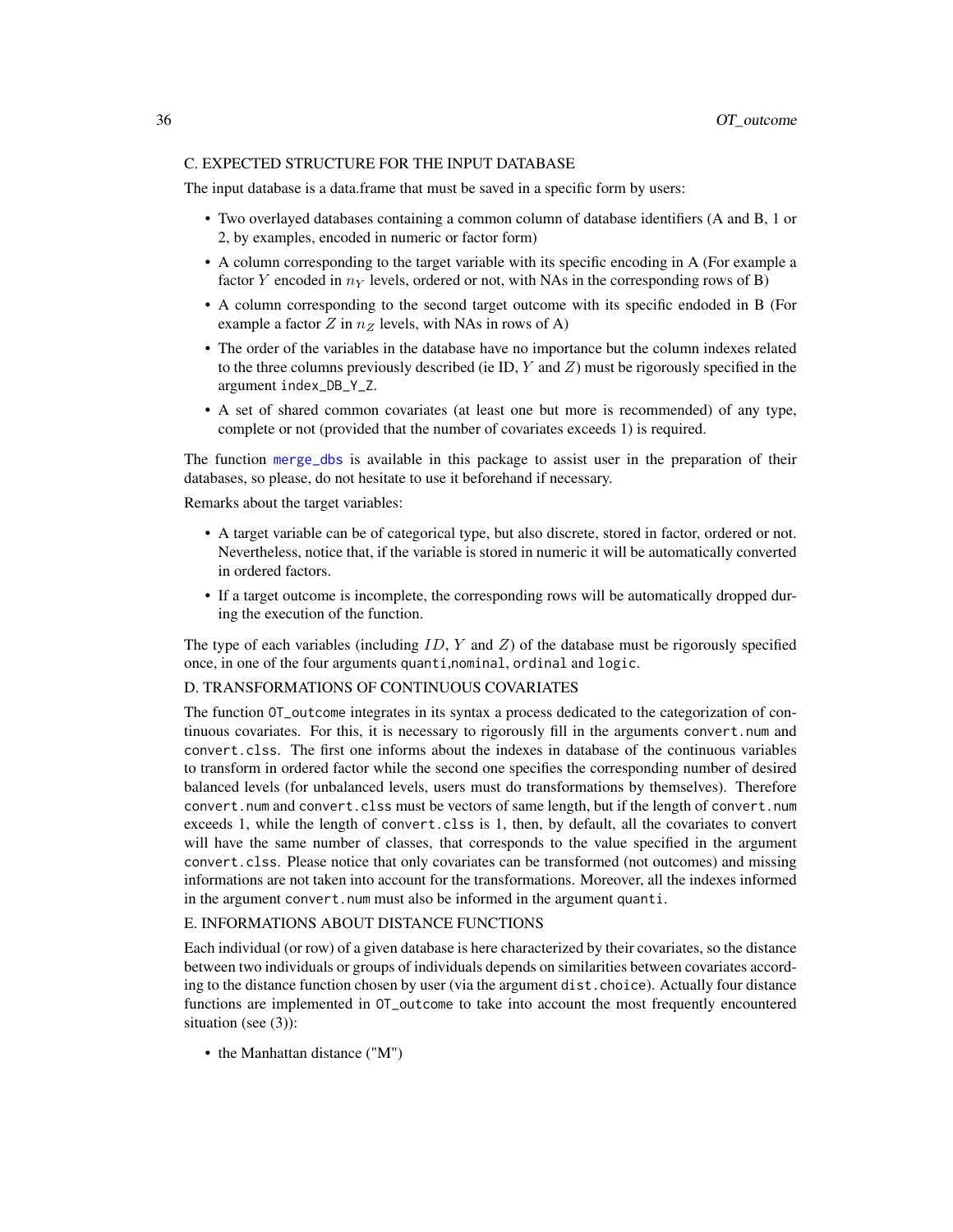# OT\_outcome 37

- the Euclidean distance ("E")
- the Gower distance for mixed data (see (4): "G")
- the Hamming distance for binary data ("H")

Moreover, it is also possible to directly apply the first three distances mentioned on coordinates extracted from a multivariate analysis (Factor Analysis for Mixed Data, see (5)) applied on raw covariates using the arguments FAMD.coord and FAMD.perc. This method is used (1).

As a decision rule, for a given profile of covariates  $P_j$ , an individual i will be considered as a neighbor of  $P_j$  if  $dist(i, P_j) <$  prox.dist  $\times max(dist(i, P_j))$  where  $prox.dist$  must be fixed by user.

# F. INFORMATIONS ABOUT THE SOLVER

The argument solvR permits user to choose the solver of the optimization algorithm. The default solver is "glpk" that corresponds to the GNU Linear Programming Kit (see (6) for more details). Moreover, the function actually uses the R optimization infrastructure of the package **ROI** which offers a wide choice of solver to users by easily loading the associated plugins of  $ROI$  (see (7)).

For more details about the algorithms integrated in OT\_outcome, please consult (1) and (2).

#### Value

A "otres" class object of 9 elements:

| time_exe    | the running time of the function                                                                                                                                                                                                                                                                                                                                                                                                                                                                                                            |
|-------------|---------------------------------------------------------------------------------------------------------------------------------------------------------------------------------------------------------------------------------------------------------------------------------------------------------------------------------------------------------------------------------------------------------------------------------------------------------------------------------------------------------------------------------------------|
| gamma_A     | a matrix corresponding to an estimation of the joint distribution of $(Y, Z)$ in A                                                                                                                                                                                                                                                                                                                                                                                                                                                          |
| gamma_B     | a matrix corresponding to an estimation of the joint distribution of $(Y, Z)$ in B                                                                                                                                                                                                                                                                                                                                                                                                                                                          |
| profile     | a data. frame that gives all details about the remaining $P$ profiles of covariates.<br>These informations can be linked to the estimatorZA and the estimatorYB<br>objects for a better interpretation of the results.                                                                                                                                                                                                                                                                                                                      |
| res_prox    | the outputs of the function proxim_dist                                                                                                                                                                                                                                                                                                                                                                                                                                                                                                     |
| estimatorZA | an array that corresponds to estimates of the probability distribution of $Z$ condi-<br>tional to $X$ and $Y$ in database A. The number of rows of each table corresponds<br>to the total number of profiles of covariates. The first dimension of each table<br>(rownames) correspond to the profiles of covariates sorted by order of appear-<br>ance in the merged database. The second dimension of the array (columns of<br>the tables) corresponds to the levels of $Y$ while the third element corresponds to<br>the levels of $Z$ . |
| estimatorYB | an array that corresponds to estimates of the probability distribution of $Y$ condi-<br>tional to $X$ and $Z$ in database B. The number of rows of each table corresponds<br>to the total number of profiles of covariates. The first dimension of each table<br>(rownames) correspond to the profiles of covariates sorted by order of appear-<br>ance in the merged database. The second dimension of the array (columns of<br>the tables) corresponds to the levels of $Z$ while the third element corresponds to<br>the levels of $Y$ . |
| DATA1_OT    | the database A with the individual predictions of $Z$ using an optimal transporta-<br>tion algorithm (OUTCOME) or R-OUTCOME                                                                                                                                                                                                                                                                                                                                                                                                                 |
| DATA2_OT    | the database B with the individual predictions of $Y$ using an optimal transporta-<br>tion algorithm (OUTCOME) or R-OUTCOME                                                                                                                                                                                                                                                                                                                                                                                                                 |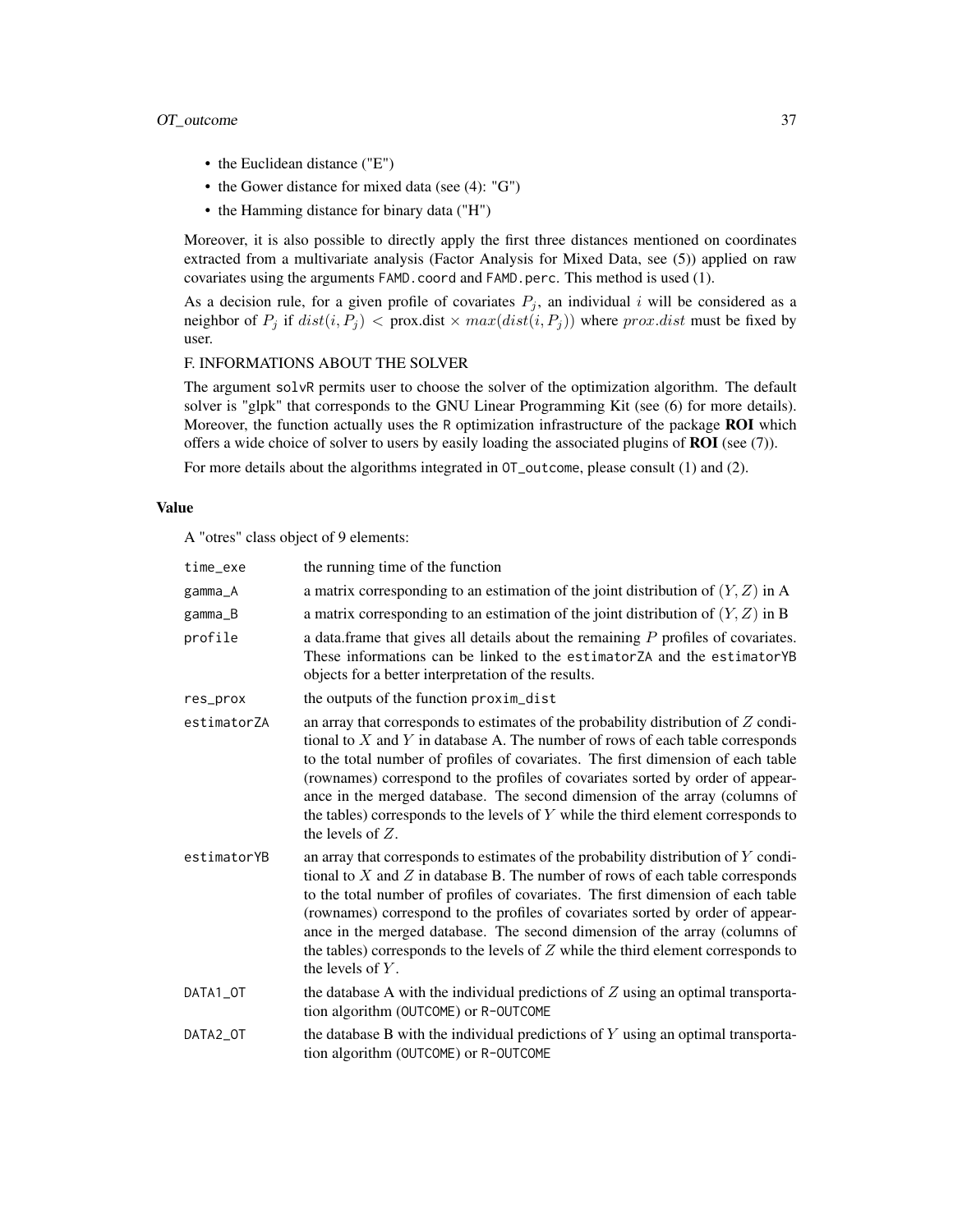#### <span id="page-37-0"></span>Author(s)

Gregory Guernec, Valerie Gares, Jeremy Omer

<otrecod.pkg@gmail.com>

#### References

- 1. Gares V, Dimeglio C, Guernec G, Fantin F, Lepage B, Korosok MR, savy N (2019). On the use of optimal transportation theory to recode variables and application to database merging. The International Journal of Biostatistics. Volume 16, Issue 1, 20180106, eISSN 1557-4679. doi:10.1515/ijb-2018-0106
- 2. Gares V, Omer J (2020) Regularized optimal transport of covariates and outcomes in data recoding. Journal of the American Statistical Association. doi: [10.1080/01621459.2020.1775615](https://doi.org/10.1080/01621459.2020.1775615)
- 3. Anderberg, M.R. (1973), Cluster analysis for applications, 359 pp., Academic Press, New York, NY, USA.
- 4. Gower J.C. (1971). A general coefficient of similarity and some of its properties. Biometrics, 27, 623–637.
- 5. Pages J. (2004). Analyse factorielle de donnees mixtes. Revue Statistique Appliquee. LII (4). pp. 93-111.
- 6. Makhorin A (2011). GNU Linear Programming Kit Reference Manual Version 4.47.[http:](http://www.gnu.org/software/glpk/) [//www.gnu.org/software/glpk/](http://www.gnu.org/software/glpk/)
- 7. Theussl S, Schwendinger F, Hornik K (2020). ROI: An Extensible R Optimization Infrastructure.Journal of Statistical Software,94(15), 1-64. doi: [10.18637/jss.v094.i15](https://doi.org/10.18637/jss.v094.i15)

#### See Also

[transfo\\_dist](#page-54-1),[proxim\\_dist](#page-40-1), [avg\\_dist\\_closest](#page-3-1), [indiv\\_grp\\_closest](#page-13-1), [indiv\\_grp\\_optimal](#page-16-1)

#### Examples

```
### Using a sample of simu_data dataset
### Y and Z are a same variable encoded in 2 different forms:
### (3 levels for Y and 5 levels for Z)
#--------
data(simu_data)
sim\_dat = simu\_data[c(1:200, 301:500), ]### An example of OUTCOME algorithm that uses:
#-----
# - A nearest neighbor procedure for the estimation of individual predictions
# - The Manhattan distance function
# - 90% of individuals from each modalities to calculate average distances
# between individuals and modalities
# Predictions are assessed for Y in B and Z in A
#-----
try1 = OT_outcome(simu_dat, quanti = c(3,8), nominal = c(1,4:5,7), ordinal = c(2,6),
                  dist.choice = 'M'', maxrelax = 0,
```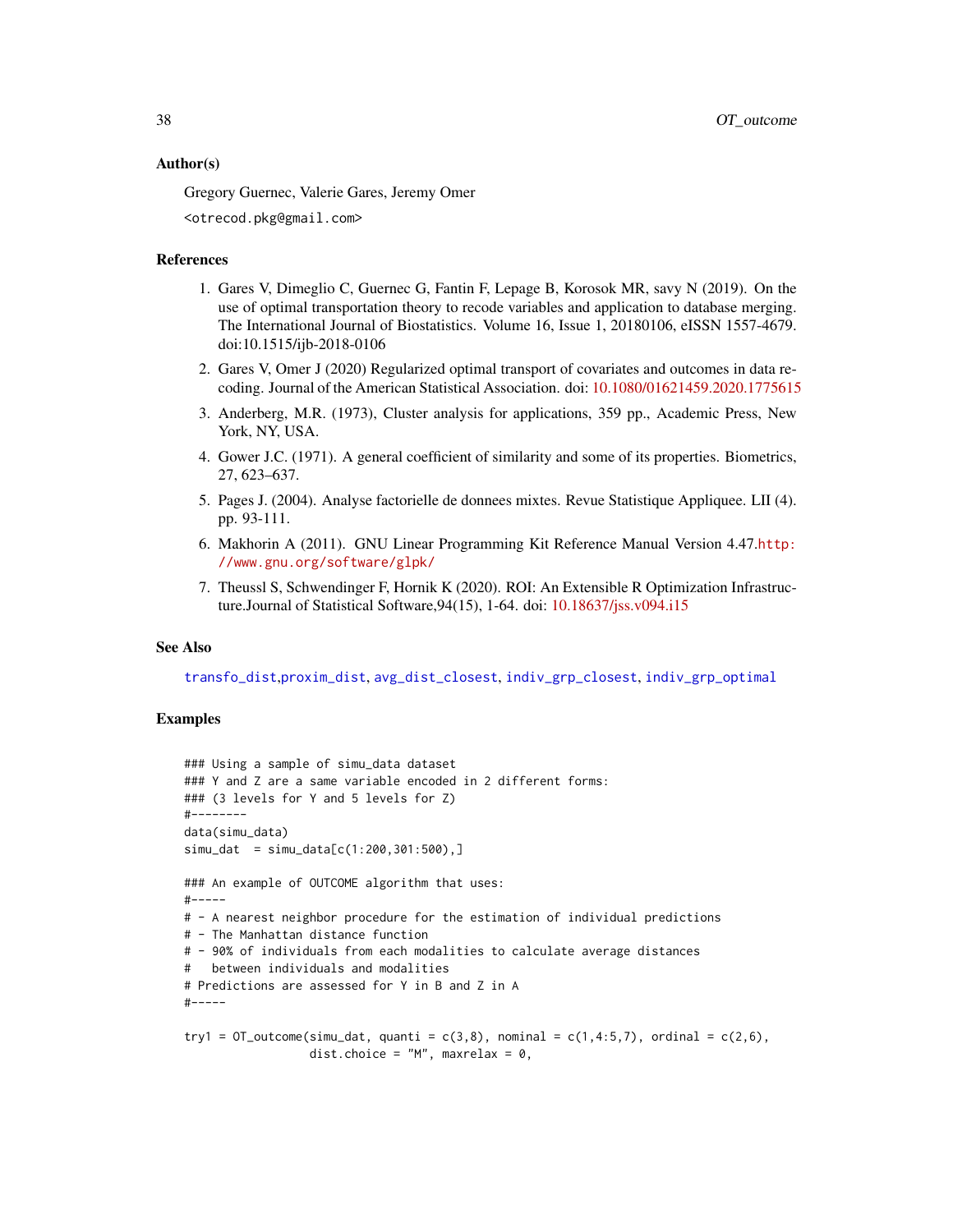# OT\_outcome 39

```
indiv.method = "sequential")
head(try1$DATA1_OT) # Part of the completed database A
head(try1$DATA2_OT) # Part of the completed database B
head(try1$estimatorZA[,,1])
# ... Corresponds to P[Z = 1|Y,P1] when P1 corresponds to the 1st profile of covariates (P_1)
# detailed in the 1st row of the profile object:
try1$profile[1,] # Details of P_1
# So estimatorZA[1,1,1]= 0.2 corresponds to an estimation of:
# P[Z = 1|Y=[20-40],Gender_2=0,Treatment_2=1,Treatment_3=0,Smoking_2=1,Dosage=3,Age=65.44]
# Thus, we can conclude that all individuals with the P_1 profile of covariates have
# 20% of chance to be affected to the 1st level of Z in database A.
# ... And so on, the reasoning is the same for the estimatorYB object.
### An example of OUTCOME algorithm with same conditions as the previous example, excepted that;
# - Only the individual predictions of Y in B are required
# - The continuous covariates "age" (related index = 8) will be converted in an ordinal factors
# of 3 balanced classes (tertiles)
# - The Gower distance is now used
###-----
try2 = OT_outcome(simu_dat, quanti = c(3,8), nominal = c(1,4:5,7), ordinal = c(2,6),
                  dist.choice = "G", maxrelax = 0,
                  convert.num = 8, convert.class = 3,
                  indiv.method = "sequential", which.DB = "B")
### An example of OUTCOME algorithm with same conditions as the first example, excepted that;
# - Only the individual predictions of Z in A are required
# - The continuous covariates "age" (related index = 8) will be converted in an ordinal factors
# of 3 balanced classes (tertiles)
# - Here, the Hamming distance can be applied because, after conversion, all covariates are factors.
# Disjunctive tables of each covariates will be automatically used to work with a set of binary
# variables.
###-----
try3 = OT_outcome(simu_data, quanti = c(3,8), nominal = c(1,4:5,7), ordinal = c(2,6),
                  dist.choice = "H", maxrelax = 0,
                  convert.num = 8, convert.clss = 3,
                  indiv.method = "sequential",which.DB = "B")
### An example of R-OUTCOME algorithm using:
# - An optimization procedure for individual predictions on the 2 databases
# - The Manhattan distance
# - Raw covariates
###-----
try4 = OT_outcome(simu_data, quanti = c(3,8), nominal = c(1,4:5,7), ordinal = c(2,6),
                  dist.choice = 'M'', maxrelax = 0,
```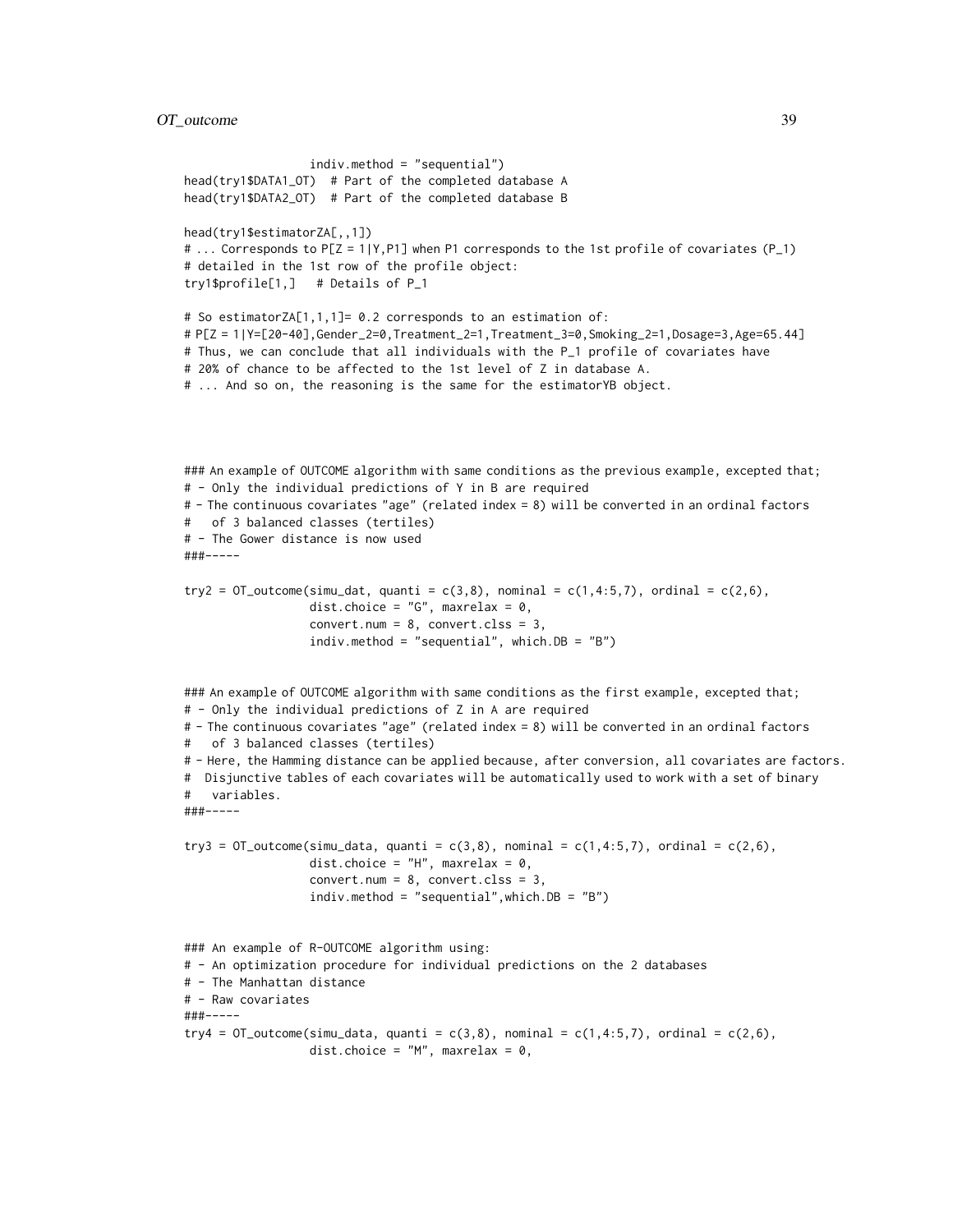```
indiv.method = "optimal")
### An example of R-OUTCOME algorithm with:
# - An optimization procedure for individual predictions on the 2 databases
# - The use of Euclidean distance on coordinates from FAMD
# - Raw covariates
###-----
try5 = OT_outcome(simu_data, quanti = c(3,8), nominal = c(1,4:5,7), ordinal = c(2,6),
                  dist.choice = "E",
                  FAMD.coord = "YES", FAMD.perc = 0.8,
                  indiv.method = "optimal")
### An example of R-OUTCOME algorithm with relaxation on marginal distributions and:
# - An optimization procedure for individual predictions on the 2 databases
# - The use of the euclidean distance
# - An arbitrary coefficient of relaxation
# - Raw covariates
#-----
try6 = OT_outcome(simu_data, quanti = c(3,8), nominal = c(1,4:5,7), ordinal = c(2,6),
                  dist.choice = "E", maxrelax = 0.4,
                  indiv.method = "optimal")
```

```
power_set power_set()
```
#### Description

A function that gives the power set  $P(S)$  of any non empty set S.

#### Usage

```
power_set(n, ordinal = FALSE)
```
#### Arguments

| n       | an integer. The cardinal of the set                                         |
|---------|-----------------------------------------------------------------------------|
| ordinal | a boolean. If TRUE the power set is only composed of subsets of consecutive |
|         | elements, FALSE (by default) otherwise.                                     |

# Value

A list of  $2^n - 1$  subsets (The empty set is excluded)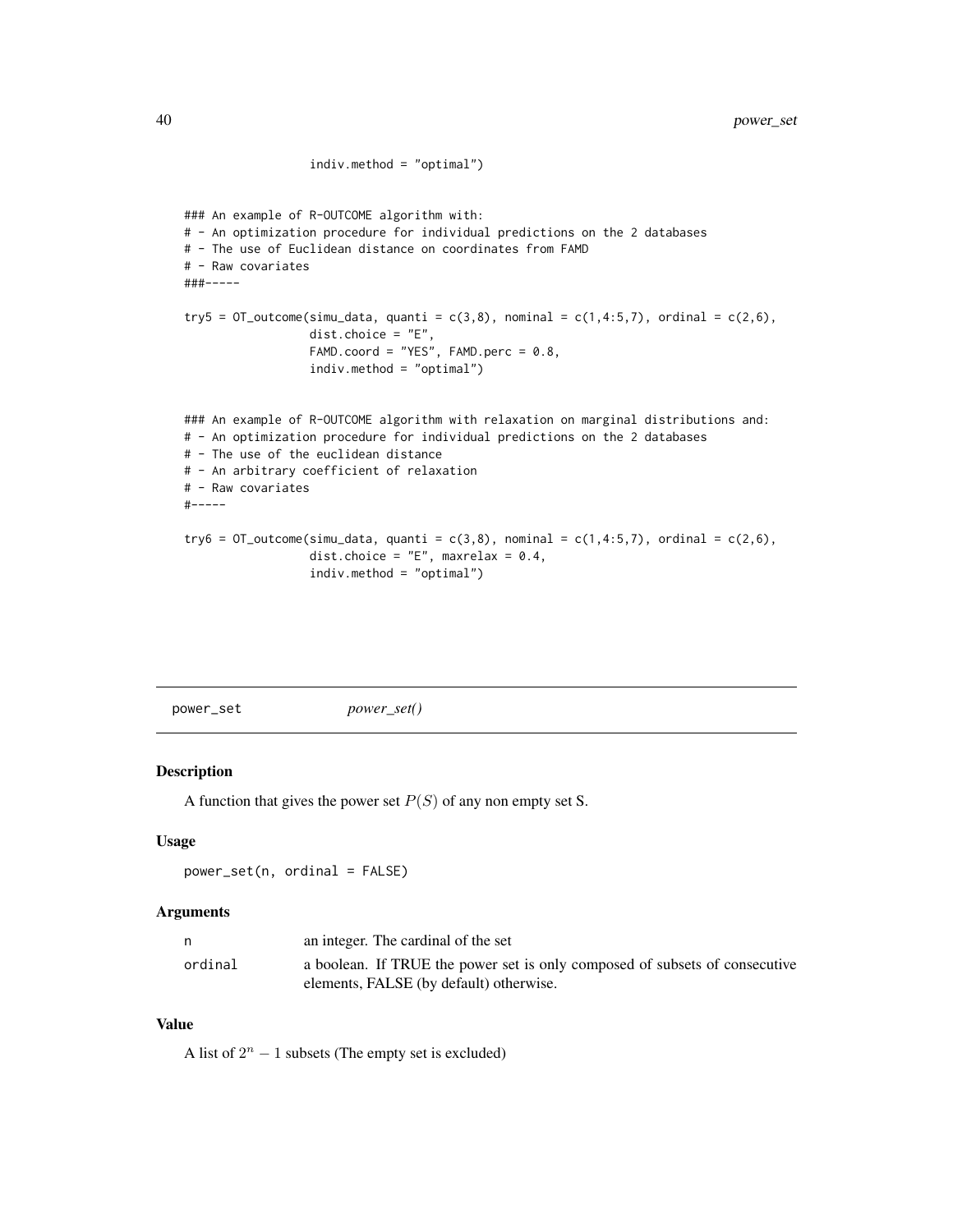# <span id="page-40-0"></span>proxim\_dist 41

# Author(s)

Gregory Guernec <otrecod.pkg@gmail.com>

# References

Devlin, Keith J (1979). Fundamentals of contemporary set theory. Universitext. Springer-Verlag

# Examples

```
# Powerset of set of 4 elements
fam = power_set(4)# Powerset of set of 4 elements by only keeping
# subsets of consecutive elements
fam2 = power_set(4, ordinal = TRUE)
```
<span id="page-40-1"></span>proxim\_dist *proxim\_dist()*

# Description

proxim\_dist computes the pairwise distance matrix of a database and cross-distance matrix between two databases according to various distances used in the context of data fusion.

#### Usage

```
proxim_dist(data_file, indx_DB_Y_Z = 1:3, norm = "E", prox = 0.3)
```
# Arguments

| data_file   | a data. frame corresponding ideally to an output object of the function transfo_dist.                                                                                                                                                                  |
|-------------|--------------------------------------------------------------------------------------------------------------------------------------------------------------------------------------------------------------------------------------------------------|
|             | Otherwise this data.frame is the result of two overlayed databases with a col-                                                                                                                                                                         |
|             | umn of database identifier ("A" and "B", 1 and 2, for example), a target variable                                                                                                                                                                      |
|             | (called Y by example) only known in the first database, a target variable $(Z)$                                                                                                                                                                        |
|             | only stored in the second database, such that $Y$ and $Z$ summarize a same infor-                                                                                                                                                                      |
|             | mation differently encoded in the two databases and set of common covariates                                                                                                                                                                           |
|             | (at least one) of any type. The order of the variables in the data. frame have no                                                                                                                                                                      |
|             | importance. The type of the covariates must be in accordance with the chosen                                                                                                                                                                           |
|             | distance function in the norm option.                                                                                                                                                                                                                  |
| indx_DB_Y_Z | a vector of three column indexes corresponding to the database identifier, the tar-<br>get variable of the above database and the target variable of the below database.<br>The indexes must be declared in this specific order.                       |
| norm        | a character string indicating the choice of the distance function. This latest de-<br>pends on the type of the common covariates: the Hamming distance for binary<br>covariates only (norm = $H''$ ), the Manhattan distance ("M", by default) and the |
|             | euclidean distance ("E") for continuous covariates only, or the Gower distance                                                                                                                                                                         |
|             | for mixed covariates ("G").                                                                                                                                                                                                                            |
|             |                                                                                                                                                                                                                                                        |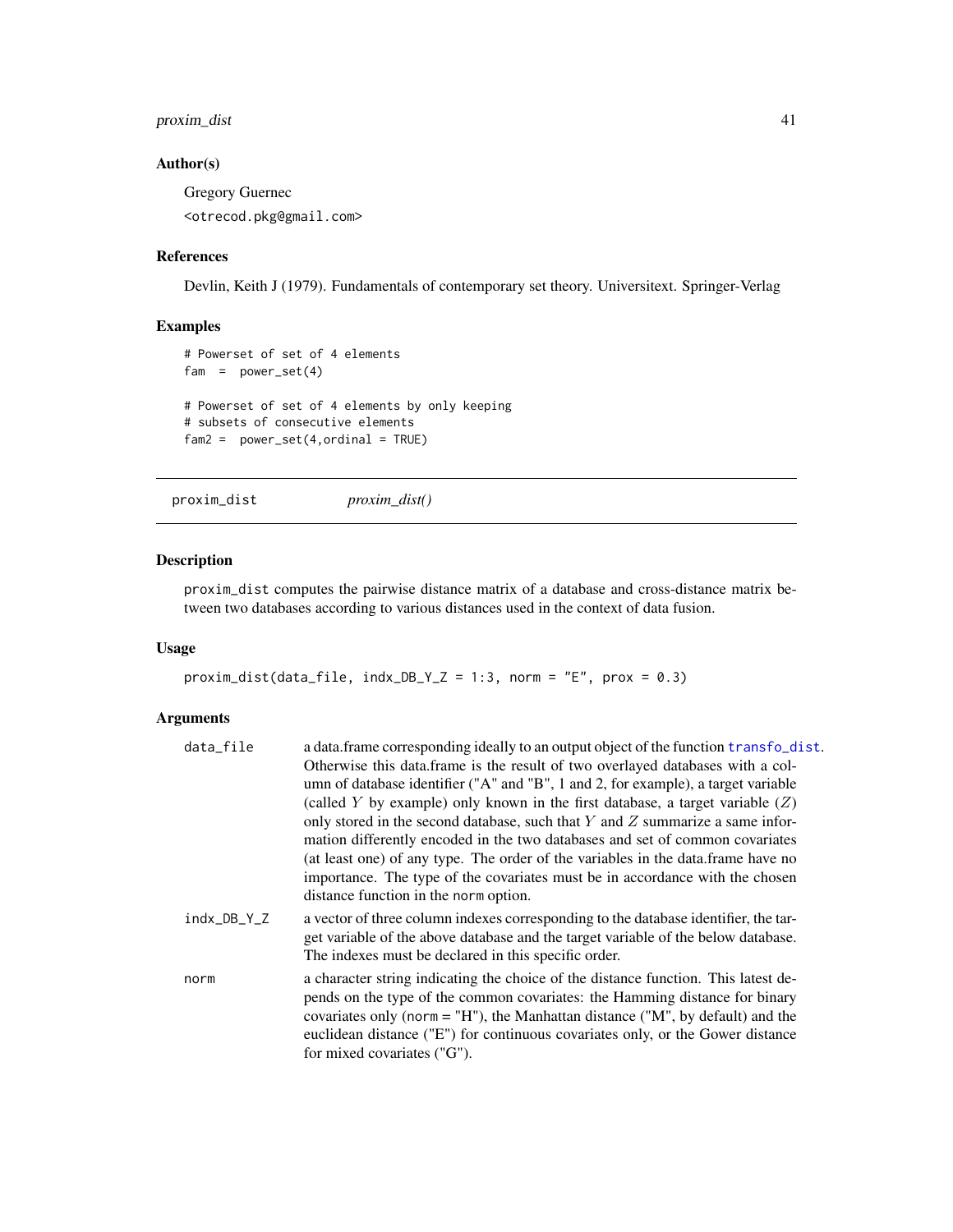<span id="page-41-0"></span>prox a ratio (betwen 0 and 1) used to calculate the distance threshold below which an individual (a row or a given statistical unit) is considered as a neighbor of a given profile of covariates. 0.3 is the default value.

#### Details

This function is the first step of a family of algorithms that solve recoding problems of data fusion using optimal transportation theory (see the details of these corresponding models OUTCOME, R\_OUTCOME, JOINT and R\_JOINT in (1) and (2)). The function proxim\_dist is directly implemented in the functions [OT\\_outcome](#page-32-1) and [OT\\_joint](#page-25-1) but can also be used separately as long as the input database has as suitable structure. Nevertheless, its preparation will have to be rigorously made in two steps detailled in the following sections.

# A. EXPECTED STRUCTURE FOR THE INPUT DATABASE

Firsly, the initial database required is a data.frame that must be prepared in a specific form by users. From two separate databases, the function [merge\\_dbs](#page-20-1) available in this package can assist users in this initial merging, nevertheless notice that this preliminary transformation can also be made directly by following the imposed structure described below: two overlayed databases containing a common column of database identifiers (A and B for examples, encoded in numeric or factor form), a column corresponding to the target variable with its specific encoding in A (for example a factor Y encoded in  $n<sub>Y</sub>$  levels, ordered or not, with NAs in the corresponding rows of B), a column corresponding to the same variable with its specific endoded in B (for example a factor  $Z$ in  $n<sub>Z</sub>$  levels, with NAs in database A), and a set of shared covariates (at least one) between the two databases.

The order of these variables in the database have no importance but the column indexes related to database identifier,  $Y$  and  $Z$ , must be specified in the indx\_DB\_Y\_Z option. Users can refer to the structure of the table [simu\\_data](#page-52-1) available in the package to adapt their databases to the inital format required.

Missing values are allowed on covariates only, and are excluded from all computations involving the rows within which they occur. In the particular case where only one covariate with NAs is used, we recommend working with imputed or complete case only to avoid the presence of NA in the distance matrix that will be computed a posteriori. If the database counts many covariates and some of them have missing data, user can keep them or apply beforehand the [imput\\_cov](#page-11-1) function on data.frame to deal with this problem.

#### B. DISTANCE FUNCTIONS AND TYPES OF COVARIATES

In a second step, the shared variables of the merged database will have to be encoded according to the choice of the distance function fixed by user, knowing that it is also frequent that it is the type of the variables which fixes the distance function to choose. The function [transfo\\_dist](#page-54-1) is available in the package to assist users in this task but a user can also decide to make this preparation by themselves. Thus, with the Euclidean or Manhattan distance  $((3)$ , norm = "E" or "M"), if all types of variables are allowed, logical variables are transformed in binary variables, and categorical variables (factors ordered or not) are replaced by their related disjunctive tables (the function [transfo\\_quali](#page-58-1) can make these specific transformations). The Hamming distance (norm = "H") only requires binary variables (all other forms are not allowed). In this context, continuous variables could have been converted in factor of k levels  $(k > 2)$  beforehand. The categorical covariates are then transformed in disjunctive tables (containing the  $(k-1)$  corresponding binary variables) before use. With this distance, categorical variables are also transformed in disjunctive tables. Notice that, using the Hamming distance could be quite long in presence of NAs on covariates. Finally,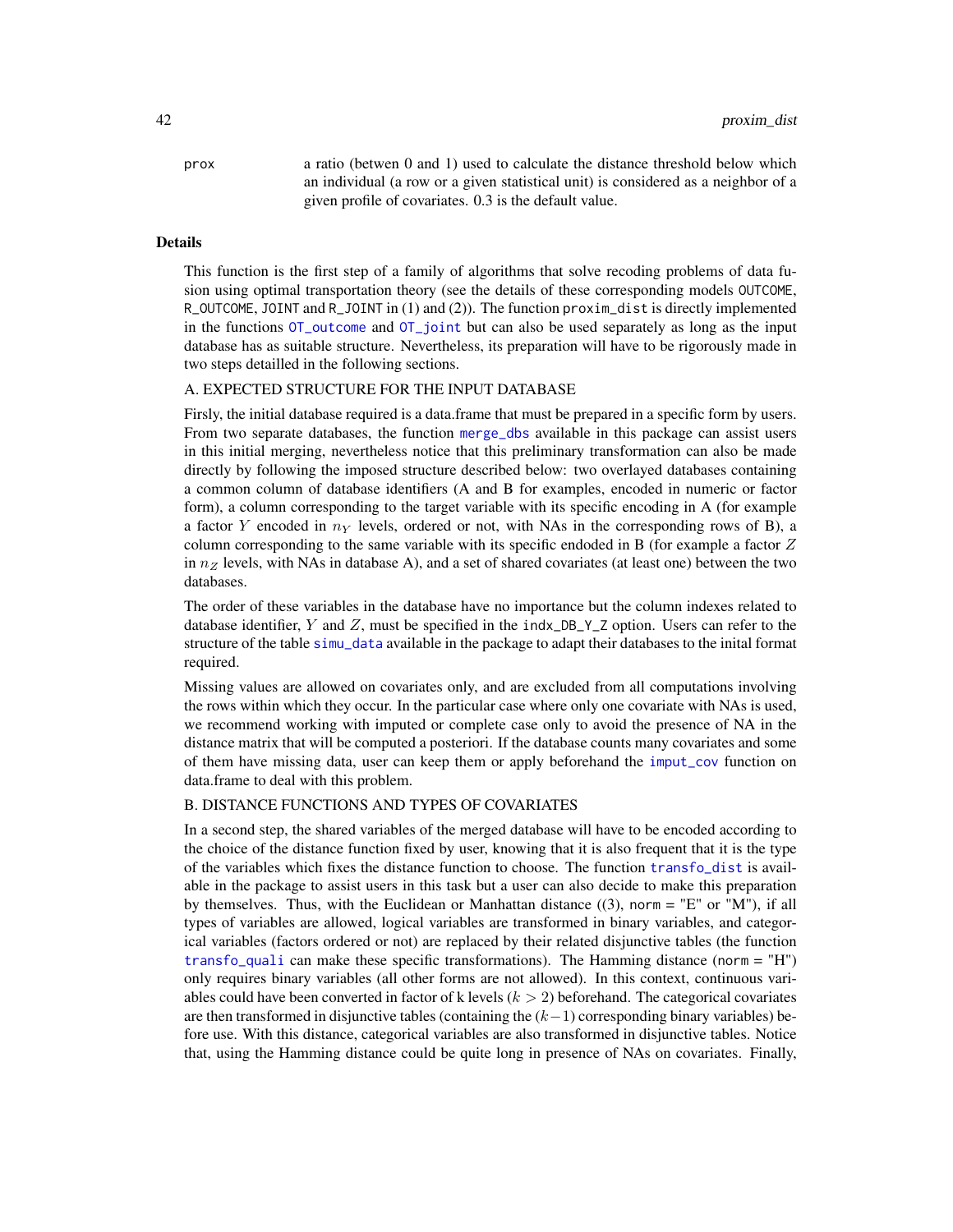#### <span id="page-42-0"></span>proxim\_dist 43

the Gower distance  $((4)$ , norm = "G") uses the ([gower.dist](#page-0-0)) function (5) and so allows logical, categorical and numeric variables without preliminary transformations.

In conclusion, the structure of the data.frame required in input of the function proxim\_dist corresponds to two overlayed databases with two target outcomes and a set of shared covariates whose encodings depend on the distance function choosen by user.

If some columns are excluded when computing an Euclidean, Manhattan, or Hamming distance between two rows, the sum is scaled up proportionally to the number of columns used in the computation as proposed by the standard ([dist](#page-0-0)) function. If all pairs are excluded when computing a particular distance, instead of putting NA in the corresponding cell of the distance matrix, the process stops and an object listing the problematic rows is proposed in output. It suggests users to remove these rows before running the process again or impute NAs related to these rows (see (6) for more details).

#### C. PROFILES OF COVARIATES AND OUTPUT DETAILS

Whatever the type (mixed or not) and the number of covariates in the data.frame of interest, the function proxim\_dist firstly detects all the possible profiles (or combinations) of covariates from the two databases, and saves them in the output profile. For example, assuming that a data.frame in input (composed of two overlayed data.frames A and B) have three shared binary covariates (identically encoded in A and B) so the sequences 011 and 101 will be considered as two distinct profiles of covariates. If each covariate is a factor of  $n_1$ ,  $n_2$  and  $n_3$  levels respectively, so it exists at most  $n_1 \times n_2 \times n_3$  possible profiles of covariates. This number is considered as a maximum here because only the profiles of covariates met in at least one of the two databases will be kept for the study.

proxim\_dist classifies individuals from the two databases according to their proximities to each profile of covariates and saves the corresponding indexes of rows from A and B in two lists indXA and indXB respectively. indXA and indXB thus contain as many objects as covariates profiles and the proximity between a given profile and a given individual is defined as follows. The function also provides in output the list of all the encountered profiles of covariates. As a decision rule, for a given profile of covariates  $P_j$ , an individual i will be considered as a neighbor of  $P_j$ if  $dist(i, P_j) < prox \times max(dist(i, P_j))$  where prox will be fixed by user. Set the value 0 to the prox parameter assures that each individual of A (and B respectively) is exactly the profile of one profile of covariates. Therefore, it is not recommended in presence of continuous coavariates. Conversely, assign the value 1 to prox is not recommended because it assumes that each individual is neighbor with all the encountered profiles of covariates.

# Value

A list of 16 elements (the first 16 detailed below) is returned containing various distance matrices and lists useful for the algorithms that used Optimal Transportation theory. Two more objects (the last two of the following list) will be returned if distance matrices contain NAs.

| FILE NAME | a simple reminder of the name of the raw database                               |
|-----------|---------------------------------------------------------------------------------|
| nA        | the number of rows of the first database $(A)$                                  |
| nВ        | the number of rows of the second database (B)                                   |
| Xobserv   | the subset of the two overlayed databases composed of the shared variables only |
| profile   | the different encountered profiles of covariates according to the data.frame    |
| Yobserv   | the numeric values of the target variable in the first database                 |
|           |                                                                                 |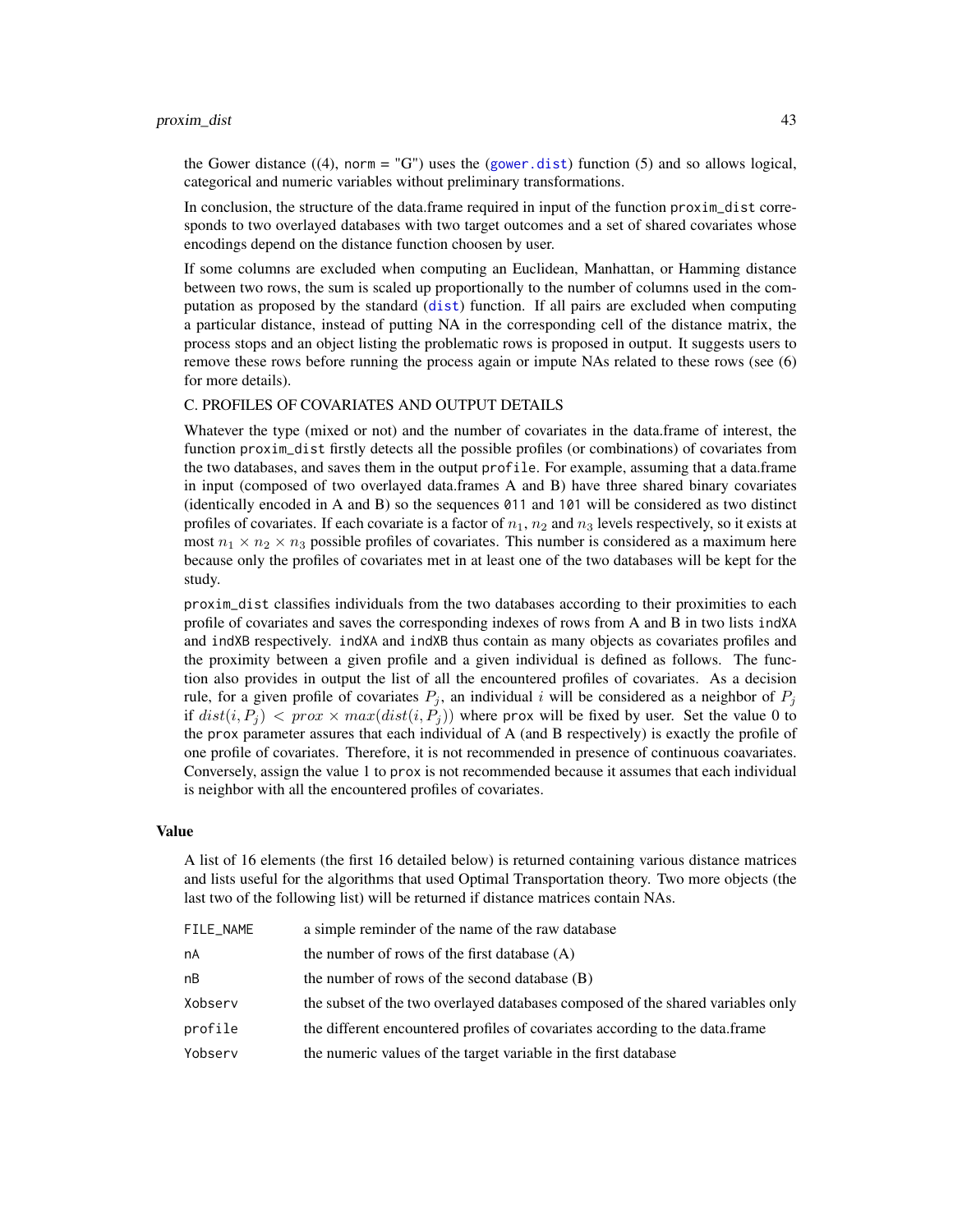| Zobserv    | the numeric values of the target variable in the second database                                                                                                               |
|------------|--------------------------------------------------------------------------------------------------------------------------------------------------------------------------------|
| D          | a distance matrix corresponding to the computed distances between individuals<br>of the two databases                                                                          |
| Y          | the $nY$ levels of the target variable in numeric form, in the first database                                                                                                  |
| Z          | the $nZ$ levels of the target variable in numeric form, in the second database                                                                                                 |
| indY       | a list of $n_Y$ groups of individual (or row) numbers where each group corresponds<br>to the individuals indexes related to a given level of $Y$ in the first database         |
| indZ       | a list of $nZ$ groups of individual (or row) numbers where each group corresponds<br>to the individuals indexes related to a given level of $Z$ in the second database         |
| indXA      | a list of individual (row) indexes from the first database, sorted by profiles of<br>covariates according to their proximities. See the Details part for more infor-<br>mation |
| indXB      | a list of individual (row) indexes from the second database, sorted by profiles<br>of covariates according to their proximities. See the Details part for more<br>information  |
| DA         | a distance matrix corresponding to the pairwise distances between individuals<br>of the first database                                                                         |
| DB         | a distance matrix corresponding to the pairwise distances between individuals<br>of the second database                                                                        |
| ROWS_TABLE | combinations of row numbers of the two databases that generate NAs in D                                                                                                        |
| ROWS_TO_RM | number of times a row of the first or second database is involved in the NA<br>process of D                                                                                    |
|            |                                                                                                                                                                                |

# Author(s)

Gregory Guernec, Valerie Gares, Jeremy Omer

<otrecod.pkg@gmail.com>

# References

- 1. Gares V, Dimeglio C, Guernec G, Fantin F, Lepage B, Korosok MR, savy N (2019). On the use of optimal transportation theory to recode variables and application to database merging. The International Journal of Biostatistics. Volume 16, Issue 1, 20180106, eISSN 1557-4679. doi:10.1515/ijb-2018-0106
- 2. Gares V, Omer J (2020) Regularized optimal transport of covariates and outcomes in data recoding. Journal of the American Statistical Association. doi: [10.1080/01621459.2020.1775615](https://doi.org/10.1080/01621459.2020.1775615)
- 3. Anderberg, M.R. (1973), Cluster analysis for applications, 359 pp., Academic Press, New York, NY, USA.
- 4. Gower, J. C. (1971). A general coefficient of similarity and some of its properties. Biometrics, 27, 623–637.
- 5. D'Orazio M. (2015). Integration and imputation of survey data in R: the StatMatch package. Romanian Statistical Review, vol. 63(2)
- 6. Borg, I. and Groenen, P. (1997) Modern Multidimensional Scaling. Theory and Applications. Springer.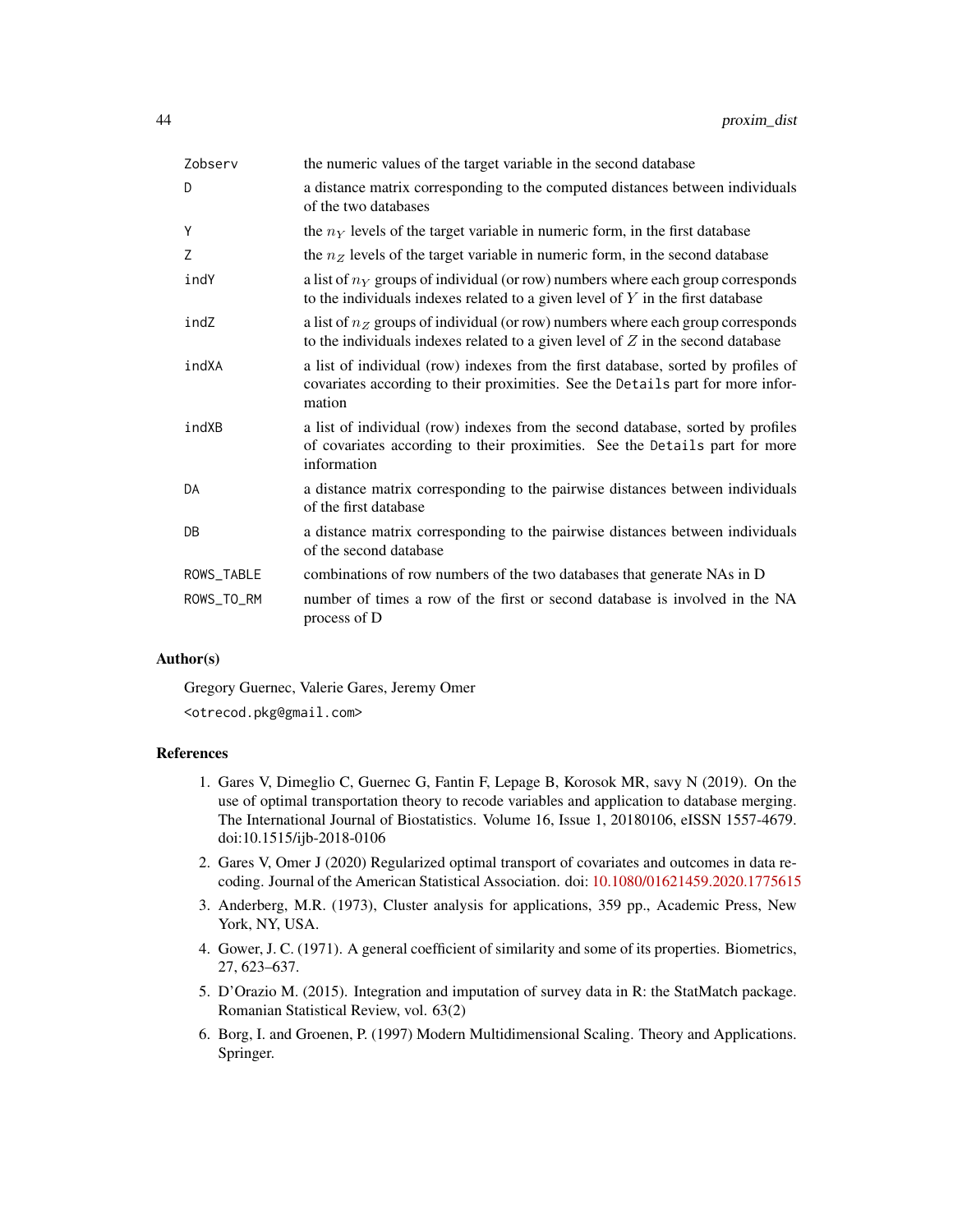# <span id="page-44-0"></span>proxim\_dist 45

#### See Also

[transfo\\_dist](#page-54-1), [imput\\_cov](#page-11-1), [merge\\_dbs](#page-20-1), [simu\\_data](#page-52-1)

#### Examples

```
data(simu_data)
### The covariates of the data are prepared according to the chosen distance
### using the transfo_dist function
### Ex 1: The Manhattan distance
try1 = transfo_dist(simu_data,quanti = c(3,8), nominal = c(1,4:5,7),
                    ordinal = c(2,6), logic = NULL, prep_choice = "M")
res1 = proxim_dist(try1, norm = "M") # try1 compatible with norm = "E" for Euclidean
### Ex 2: The Euclidean and Manhattan distance applied on coordinates from FAMD
try2 = transfo_dist(simu_data,quanti = c(3,8), nominal = c(1,4:5,7),
                    ordinal = c(2,6), logic = NULL, prep_choice = "FAMD", info = 0.80)
res2_E = proxim\_dist(try2, norm = "E")res2_M = proxim\_dist(try2, norm = "M")### Ex 3: The Gower distance with mixed covariates
try3 = transfo_dist(simu_data[c(1:100,301:400),],quanti = c(3,8), nominal = c(1,4:5,7),
                    ordinal = c(2,6), logic = NULL, prep_choice = "G")
res3 = proxim\_dist(try3, norm = "G")### Ex 4a: The Hamming distance with binary (but incomplete) covariates only
# categorization of the continuous covariates age by tertiles
try4 = transfo_dist(simu_data,quanti = c(3,8), nominal = c(1,4:5,7),ordinal = c(2,6),
                    convert\_num = 8, convert\_cls = 3, prep\_choice = "H")res4 = proxim\_dist(try4, norm = "H")# Be patient ... It could take few minutes
### Ex 4b: The Hamming distance with complete cases on nominal and ordinal covariates only
simu_data_CC = simu_data[(!is.na(simu_data[,5]))&(!is.na(simu_data[,6]))
                          &(!is.na(simu_data[,7])),1:7]
try4b = transfo_dist(simu_data_CC,quanti = 3, nominal = c(1,4:5,7),ordinal = c(2,6),
                     prep_choice = "H")
res4b = proxim_dist(try4b, norm = "H")
### Ex 5: PARTICULAR CASE, If only one covariate with no NAs
try5 = try1[, c(1:3,7)] # Only Smoking variable
```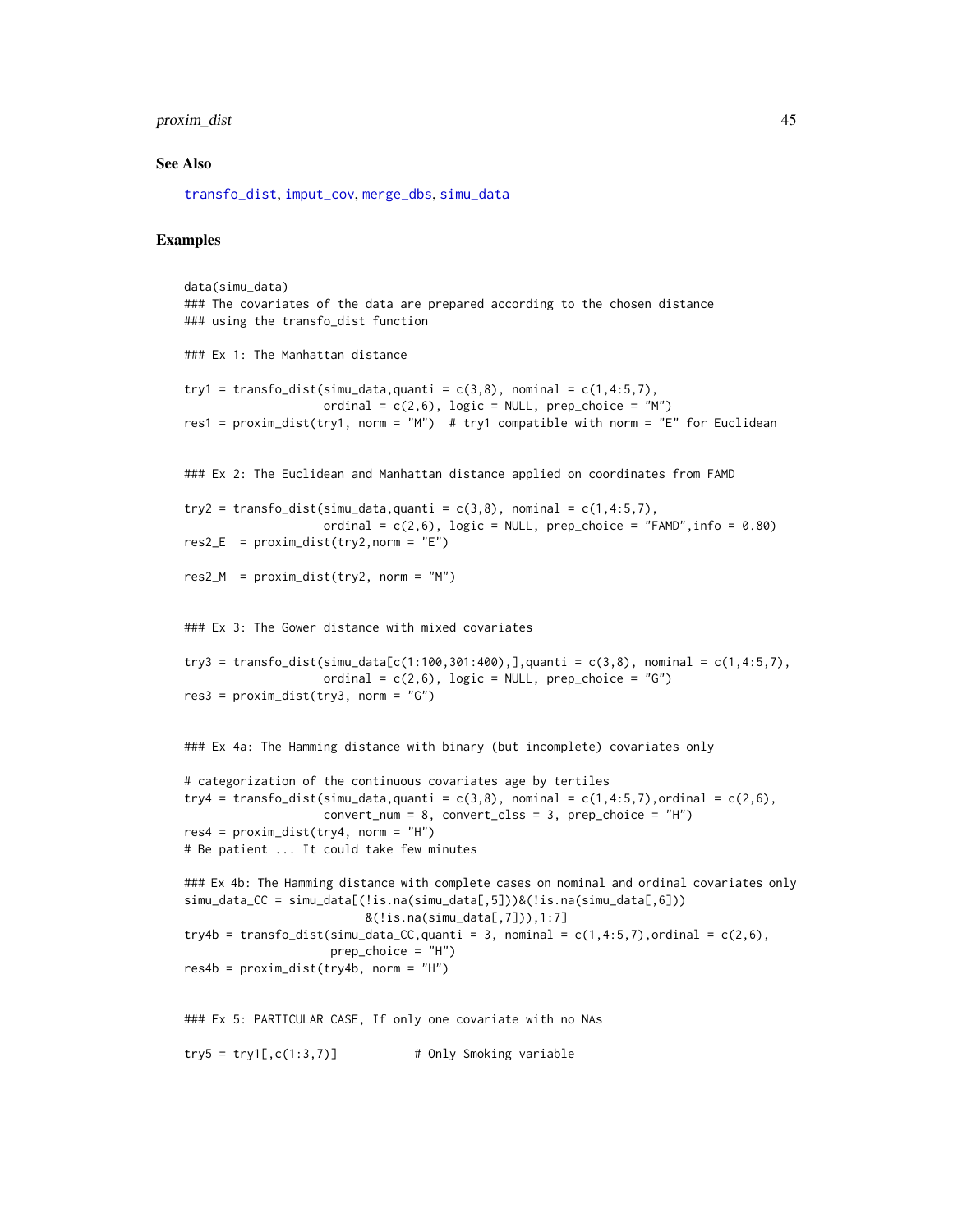```
try6 = try5[:is.na(try5[, 4]),] # Keep complete case
res6_M = proxim\_dist(try6, norm = "M", prox = 0.10)res7_H = proxim\_dist(try6, norm = "H") # Hamming
### Ex 6: PARTICULAR CASE, many covariates but NAs in distance matrix
# We generated NAs in the try1 object so that:
# dist(A4,B102) and dist(A122,B102) returns NA whatever the norm chosen:
try7 = try1try7[4,7:9] = NAtry7[122, 6:9] = NAtry7[300+102,4:6] = NA
res7 = proxim_dist(try7,norm = "M")
# The process stopped indicates 2 NAs and the corresponding row numbers
# The 2nd output of res7 indicates that removing first the 102th row of the database
# B is enough to solve the pb:
try8 = try7[-402,]
res8 = proxim_dist(try8,norm = "M")
```
<span id="page-45-1"></span>select\_pred *select\_pred()*

Description

Selection of a subset of non collinear predictors having relevant relationships with a given target outcome using a random forest procedure.

#### Usage

```
select_pred(
 databa,
 Y = NULL,Z = NULL,ID = 1,OUT = "Y",quanti = NULL,nominal = NULL,ordial = NULL,logic = NULL,
  convert_num = NULL,
  convert_clss = NULL,
  thresh_cat = 0.3,
  thresh_num = 0.7,
  thresh_Y = 0.2,
 RF = TRUE,
```
<span id="page-45-0"></span>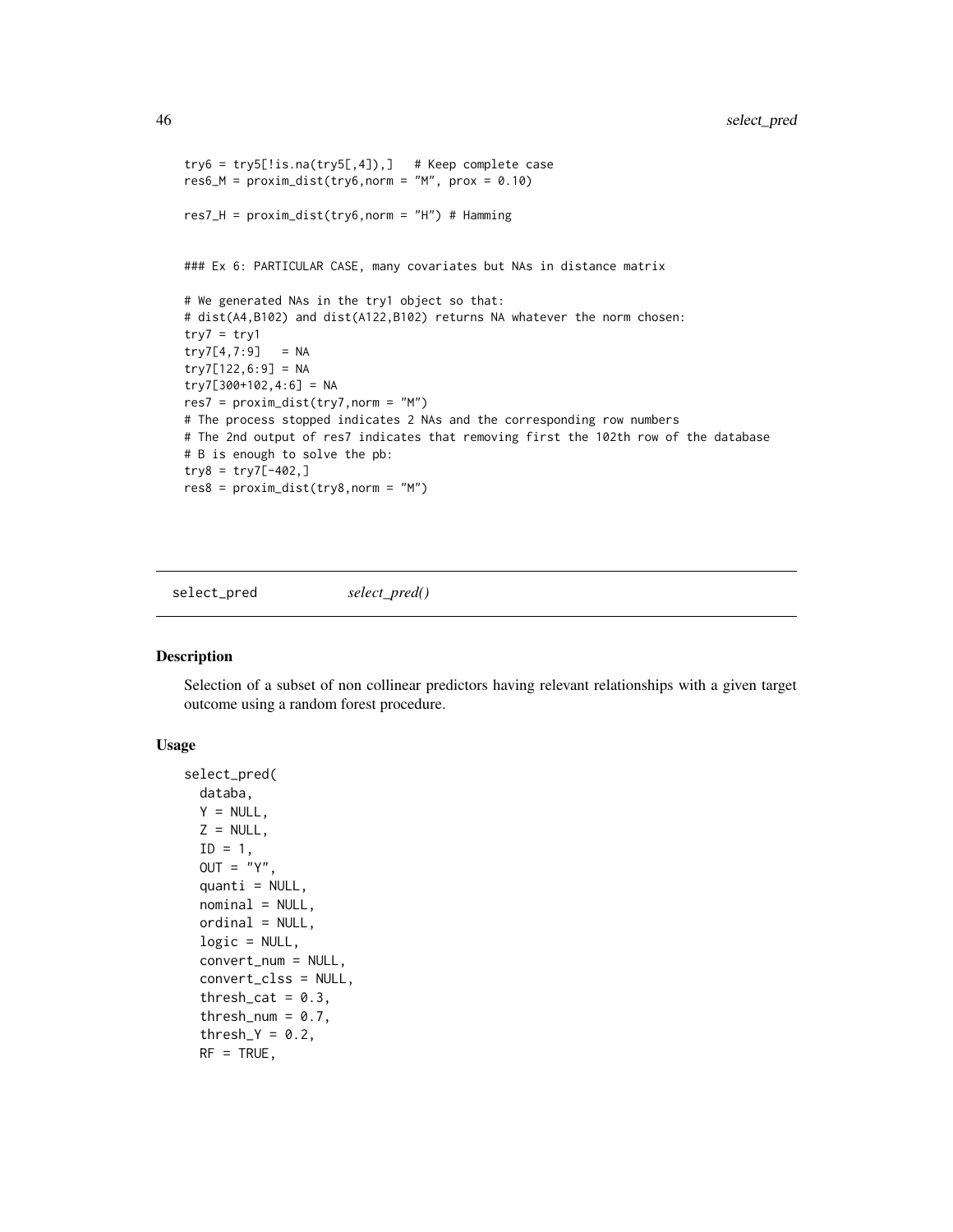```
RF_ntree = 500,
  RF_condi = FALSE,
 RF_{condi_{t}}thr = 0.2,
 RF\_SEED = sample(1:1e+06, 1)\mathcal{L}
```
# Arguments

| databa       | a data.frame with a column of identifiers (of row or of database in the case of<br>two concatened databases), an outcome, and a set of predictors. The number of<br>columns can exceed the number of rows.                                                                                                                                                                                                          |  |
|--------------|---------------------------------------------------------------------------------------------------------------------------------------------------------------------------------------------------------------------------------------------------------------------------------------------------------------------------------------------------------------------------------------------------------------------|--|
| Υ            | the label of a first target variable with quotes                                                                                                                                                                                                                                                                                                                                                                    |  |
| Ζ            | the label of a second target variable with quotes when databa is the result of<br>two overlayed databases.                                                                                                                                                                                                                                                                                                          |  |
| ΙD           | the column index of the database identifier (The first column by default) in the<br>case of two concatened databases, a row identifier otherwise                                                                                                                                                                                                                                                                    |  |
| OUT          | a character that indicates the outcome to predict in the context of overlayed<br>databases. By default, the outcome declared in the argument Y is predicted.<br>Another possible outcome to predict can be set with the related argument Z.                                                                                                                                                                         |  |
| quanti       | a vector of integers corresponding to the column indexes of all the numeric<br>predictors.                                                                                                                                                                                                                                                                                                                          |  |
| nominal      | a vector of integers which corresponds to the column indexes of all the categor-<br>ical nominal predictors.                                                                                                                                                                                                                                                                                                        |  |
| ordinal      | a vector of integers which corresponds to the column indexes of all the categor-<br>ical ordinal predictors.                                                                                                                                                                                                                                                                                                        |  |
| logic        | a vector of integers indicating the indexes of logical predictors. No index re-<br>mained by default                                                                                                                                                                                                                                                                                                                |  |
| convert_num  | a vector of integers indicating the indexes of quantitative variables to convert in<br>ordered factors. No index remained by default. Each index selected has to be<br>defined as quantitative in the argument quanti.                                                                                                                                                                                              |  |
| convert_clss | a vector of integers indicating the number of classes related to each transforma-<br>tion of quantitative variable in ordered factor. The length of this vector can not<br>exceed the length of the argument convert_num. Nevertheless, if length(convert_num)<br>$> 1$ and length(convert_clss) = 1, all quantitative predictors selected for dis-<br>cretization will have by default the same number of classes. |  |
| thresh_cat   | a threshold associated to the Cramer's V coefficient $(= 0.30$ by default)                                                                                                                                                                                                                                                                                                                                          |  |
| thresh_num   | a threshold associated to the Spearman's coefficient of correlation $(= 0.70 \text{ by }$<br>default)                                                                                                                                                                                                                                                                                                               |  |
| thresh_Y     | a threshold linked to the RF approach, that corresponds to the minimal cumula-<br>tive percent of importance measure required to be kept in the final list of predic-<br>tors.                                                                                                                                                                                                                                      |  |
| <b>RF</b>    | a boolean sets to TRUE (default) if a random forest procedure must be applied<br>to select the best subset of predictors according to the outcome. Otherwise, only<br>pairwise associations between predictors are used for the selection.                                                                                                                                                                          |  |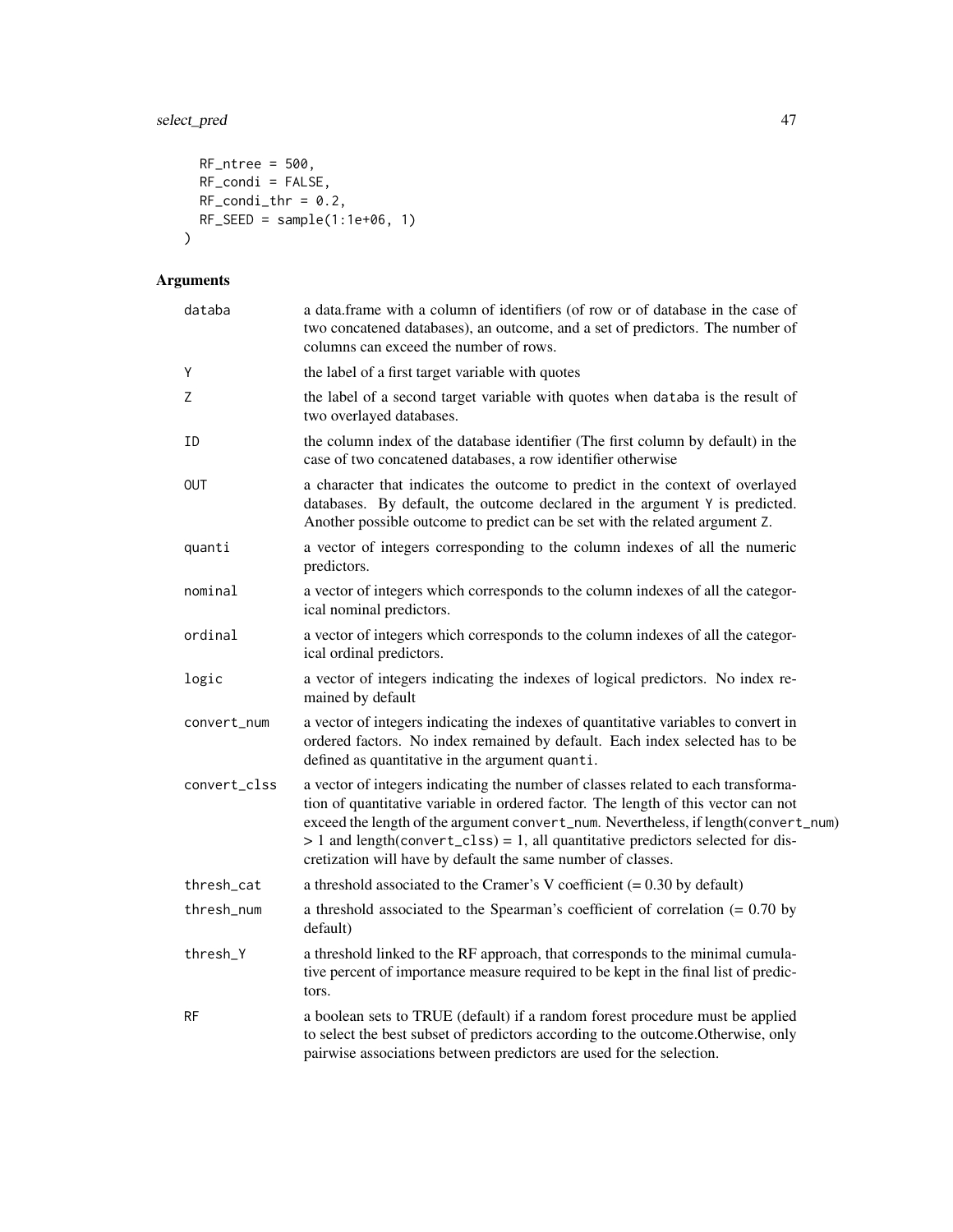<span id="page-47-0"></span>

| RF ntree           | the number of bootsrap samples required from the row datasource during the<br>random forest procedure                                                                                                                                                                                                                                                                                                                                                             |
|--------------------|-------------------------------------------------------------------------------------------------------------------------------------------------------------------------------------------------------------------------------------------------------------------------------------------------------------------------------------------------------------------------------------------------------------------------------------------------------------------|
| RF_condi           | a boolean specifying if the conditional importance measures must be assessed<br>from the random forest procedure (TRUE) rather than the standard variable im-<br>portance measures (FALSE by default)                                                                                                                                                                                                                                                             |
| $RF\_condi_{-}thr$ | a threshold linked to (1 - pvalue) of an association test between each predictor<br>X and the other variables, given that a threshold value of zero will include all<br>variables in the computation of the conditional importance measure of $X(0.20)$<br>is the default value). Conversely, a larger threshold will only keeps the subset<br>of variables that is strongly correlated to $X$ for the computation of the variable<br>importance measure of $X$ . |
| RF SEED            | an integer used as argument by the set.seed() for offsetting the random number<br>generator (random integer by default). This value is only used for RF method.                                                                                                                                                                                                                                                                                                   |

#### Details

The select\_pred function provides several tools to identify, on the one hand, the relationships between predictors, by detecting especially potential problems of collinearity, and, on the other hand, proposes a parcimonious subset of relevant predictors (of the outcome) using appropriate random forest procedures. The function which can be used as a preliminary step of prediction in regression areas is particularly adapted to the context of data fusion by providing relevant subsets of predictors (the matching variables) to algorithms dedicated to the solving of recoding problems.

# A. REQUIRED STRUCTURE FOR THE DATABASE

The expected input database is a data.frame that especially requires a specific column of row identifier and a target variable (or outcome) having a finite number of values or classes (ordinal, nominal or discrete type). Notice that if the chosen outcome is in numeric form, it will be automatically converted in ordinal type. The number of predictors is not a constraint for select\_pred (even if, with less than three variables a process of variables selection has no real sense...), and can exceed the number of rows (no problem of high dimensionality here). The predictors can be continuous (quantitative), boolean, nominal or ordinal with or without missing values. In presence of numeric variables, users can decide to discretize them or a part of them by themselves beforehand. They can also choose to use the internal process directly integrated in the function. Indeed, to assist users in this task, two arguments called convert\_num and convert\_clss dedicated to these transformations are available in input of the function. These options make the function select\_pred particularly adapted to the function [OT\\_joint](#page-25-1) which only allows data.frame with categorical covariates. With the argument convert\_num, users choose the continuous variables to convert and the related argument convert\_clss specifies the corresponding number of classes chosen for each discretization. It is the reason why these two arguments must be two vectors of indexes of same length. Neverthe less, an unique exception exists when convert\_clss is equalled to a scalar  $S$ . In this case, all the continuous predictors selected for conversion will be discretized with a same number of classes S. By example, if convert\_clss = 4, all the continuous variables specified in the convert\_num argument will be discretized by quartiles. Moreover, notice that missing values from incomplete predictors to convert are not taken into account during the conversion, and that each predictor specified in the argument convert\_num must be also specified in the argument quanti. In this situation, the label of the outcome must be entered in the argument Y, and the arguments Z and OUT must keep their default values. Finally, the order of the column indexes related to the identifier and the outcome have no importance.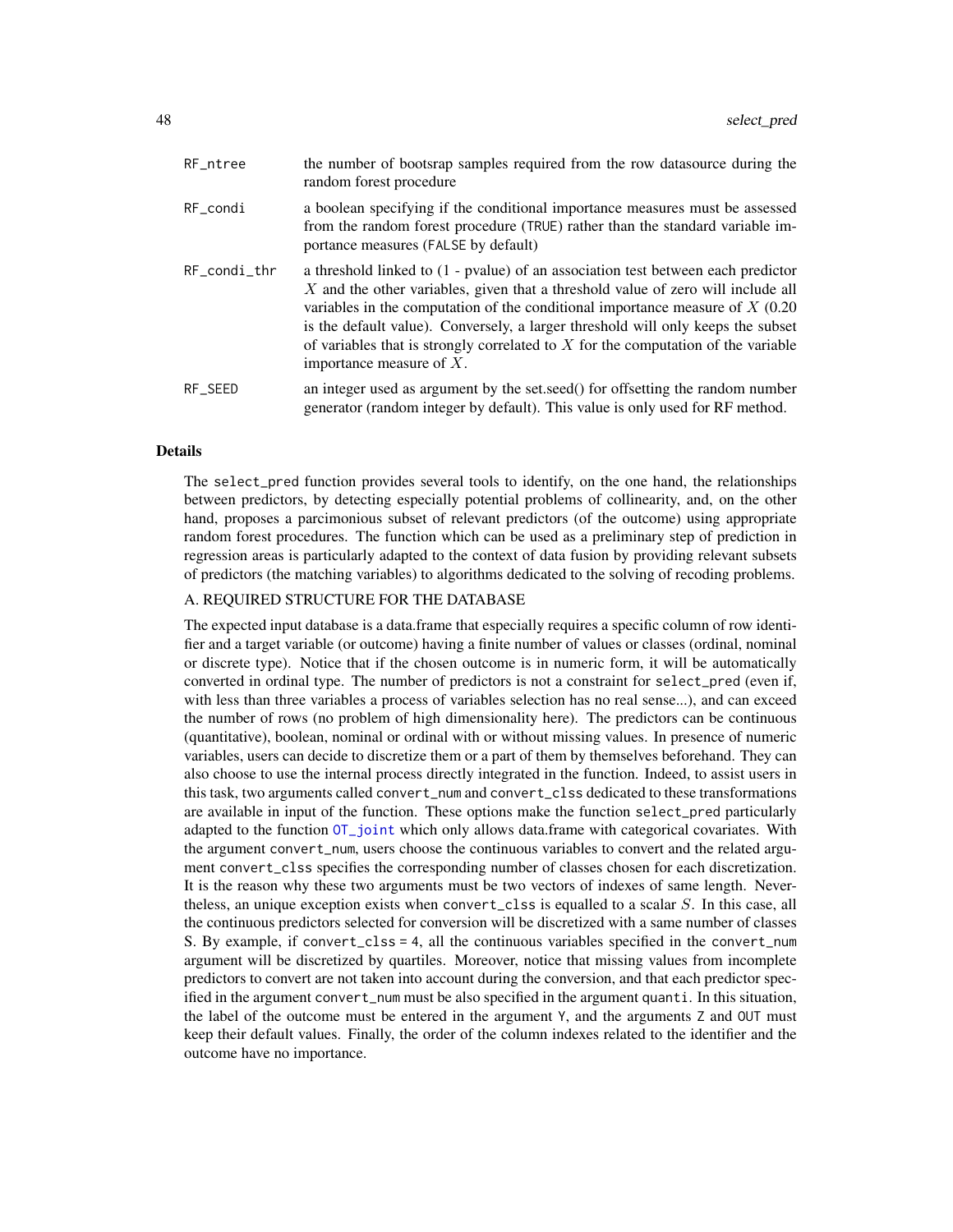#### <span id="page-48-0"></span>select\_pred 49

For a better flexibility, the input database can also be the result of two overlayed databases. In this case, the structure of the database must be similar to those observed in the datasets [simu\\_data](#page-52-1) and [tab\\_test](#page-53-1) available in the package with a column of database identifier, one target outcome by database (2 columns), and a subset of shared predictors. Notice that, overlaying two separate databases can also be done easily using the function [merge\\_dbs](#page-20-1) beforehand. The labels of the two outcomes will have to be specified in the arguments Y for the top database, and in Z for the bottom one. Notice also that the function select\_pred deals with only one outcome at a time that will have to be specified in the argument OUT which must be equalled to "Y" for the study of the top database or "Z" for the study of the bottom one.

Finally, whatever the structure of the database declared in input, each column index related to the database variable must be entered once (and only once) in one of the following four arguments: quanti, nominal, ordinal, logic.

#### B. PAIRWISE ASSOCIATIONS BETWEEN PREDICTORS

In a first step of process, select\_pred calculates standard pairwise associations between predictors according to their types.

- 1. Between categorical predictors (ordinal, nominal and logical): Cramer's V (and Bias-corrected Cramer's V, see (1) for more details) are calculated between categorical predictors and the argument thres\_cat fixed the associated threshold beyond which two predictors can be considered as redundant. A similar process is done between the target variable and the subset of categorical variables which provides in output a first table ranking the top scoring predictors. This table summarizes the ability of each variable to predict the target outcome.
- 2. Between continuous predictors: If the ordinal and logic arguments differ from NULL, all the corresponding predictors are beforehand converted in rank values. For numeric (quantitative), logical and ordinal predictors, pairwise correlations between ranks (Spearman) are calculated and the argument thresh\_num fixed the related threshold beyond which two predictors can be considered as redundant. A similar process is done between the outcome and the subset of discrete variables which provides in output, a table ranking the top scoring predictor variates which summarizes their abilities to predict the target. In addition, the result of a Farrar and Glauber test is provided. This test is based on the determinant of the correlation matrix of covariates and the related null hypothesis of the test corresponds to an absence of collinearity between them (see (2) for more details about the method). In presence of a large number of numeric covariates and/or ordered factors, the approximate Farrar-Glauber test, based on the normal approximation of the null distribution is more adapted and its result is also provided in output. These two tests are highly sensitive and, by consequence, it suggested to consider these results as simple indicators of collinearity between predictors rather than an essential condition of acceptability.

If the initial number of predictors is not too important, these informations can be sufficient to the user for the visualization of potential problems of collinearity and for the selection of a subset of predictors (RF = FALSE). It is nevertheless often necessary to complete this visualization by an automatical process of selection like the Random Forest approach (see Breiman 2001, for a better understanding of the method) linked to the function select\_pred (RF = TRUE).

#### C. RANDOM FOREST PROCEDURE

As a final step of the process, a random forest approach  $(RF(3))$  is here prefered (to regression models) for two main reasons: RF methods allow notably the number of variables to exceed the number of rows and remain applicable whatever the types of covariates considered. The function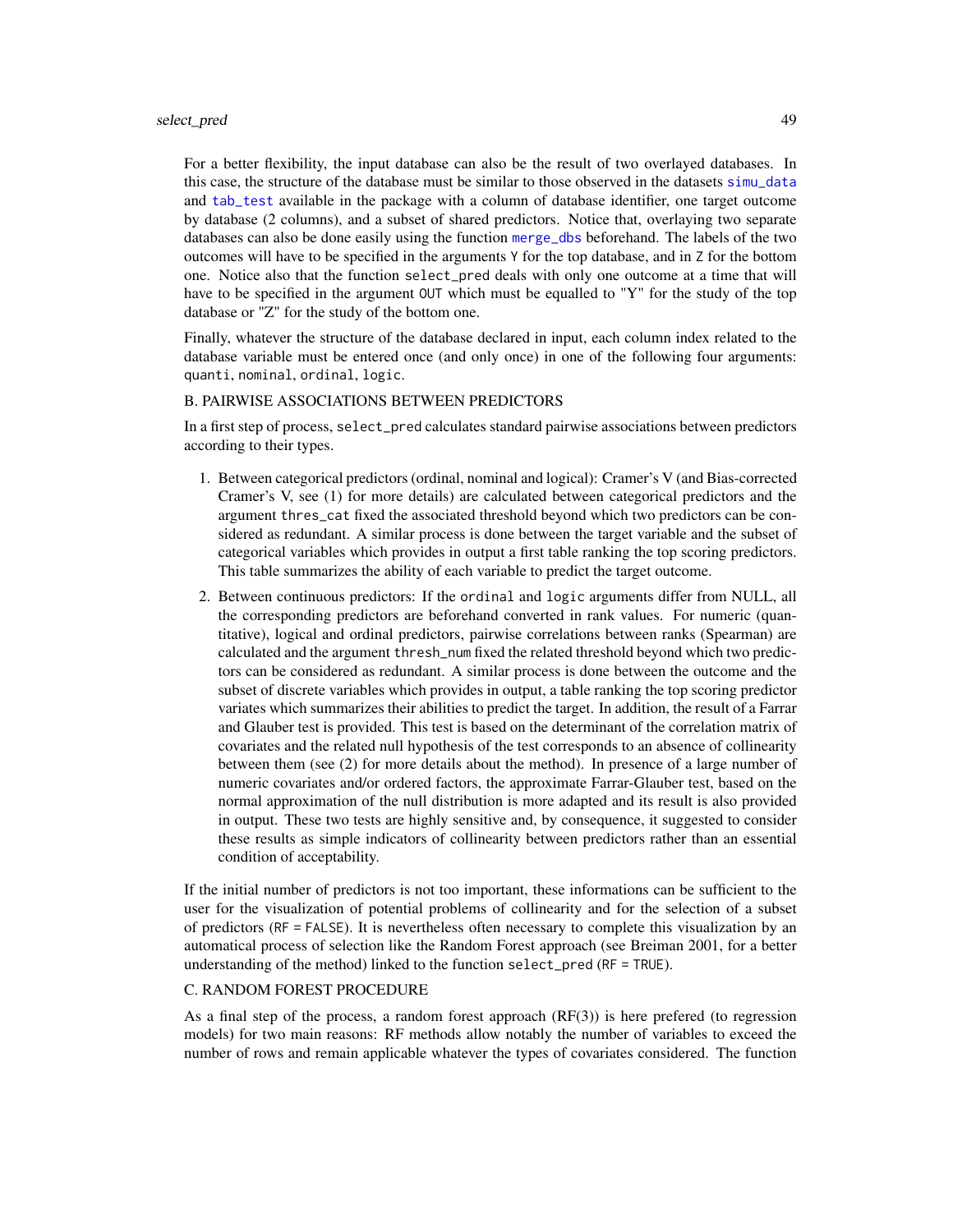<span id="page-49-0"></span>select\_pred integrates in its algorithm the functions [cforest](#page-0-0) and [varimp](#page-0-0) of the package party (Hothorn, 2006) and so gives access to their main arguments.

A RF approach generally provides two types of measures for estimating the mean variable importance of each covariate in the prediction of an outcome: the Gini importance and the permutation importance. These measurements must be used with caution, by taking into account the following constraints:

- 1. The Gini importance criterion can produce bias in favor of continuous variables and variables with many categories. To avoid this problem, only the permutation criterion is available in the function.
- 2. The permutation importance criterion can overestimate the importance of highly correlated predictors.

The function select\_pred proposes three different scenarios according to the types of predictors:

- 1. The first one consists in boiling down to a set of categorical variables (ordered or not) by discretizing all the continuous predictors beforehand, using the internal convert\_num argument or another one, and then works with the conditional importance measures (RF\_condi = TRUE) which give unbiased estimations. In the spirit of a partial correlation, the conditional importance measure related to a variable  $X$  for the prediction of an outcome  $Y$ , only uses the subset of variables the most correlated to X for its computation. The argument  $RF_{\text{cond}_\text{t}}$ thr that corresponds exactly to the argument threshold of the function [varimp](#page-0-0), fixes a ratio below which a variable Z is considered sufficiently correlated to  $X$  to be used as an adjustment variable in the computation of the importance measure of  $X$  (In other words,  $Z$  is included in the conditioning for the computation, see  $(4)$  and  $(5)$  for more details). A threshold value of zero will include all variables in the computation of conditional importance measure of each predictor X, while a threshold  $\lt 1$ , will only include a subset of variables. Two remarks related to this method: firstly, notice that taking into account only subsets of predictors in the computation of the variable importance measures could lead to a relevant saving of execution time. Secondly, because this approach does not take into account incomplete information, the method will only be applied to complete data (incomplete rows will be temporarily removed for the study).
- 2. The second possibility, always in presence of mixed types predictors, consists in the execution of two successive RF procedures. The first one will be used to select an unique candidate in each susbset of correlated predictors (detecting in the 1st section), while the second one will extract the permutation measures from the remaining subset of uncorrelated predictors (RF\_condi = FALSE, by default). This second possibility has the advantage to work in presence of incomplete predictors.
- 3. The third scenario consists in running a first time the function without RF process (RF = FALSE), and according to the presence of highly correlated predictors or not, users can choose to extract redundant predictors manually and re-runs the function with the subset of remaining non-collinear predictors to avoid potential biases introduced by the standard permutations measures.

The three scenarios finally lead to a list of uncorrelated predictors of the outcome sorted in importance order. The argument thresh\_Y corresponds to the minimal percent of importance required (and fixed by user) for a variable to be considered as a reliable predictor of the outcome. Finally, because all random forest results are subjects to random variation, users can check whether the same importance ranking is achieved by varying the random seed parameter (RF\_SEED) or by increasing the number of trees (RF\_ntree).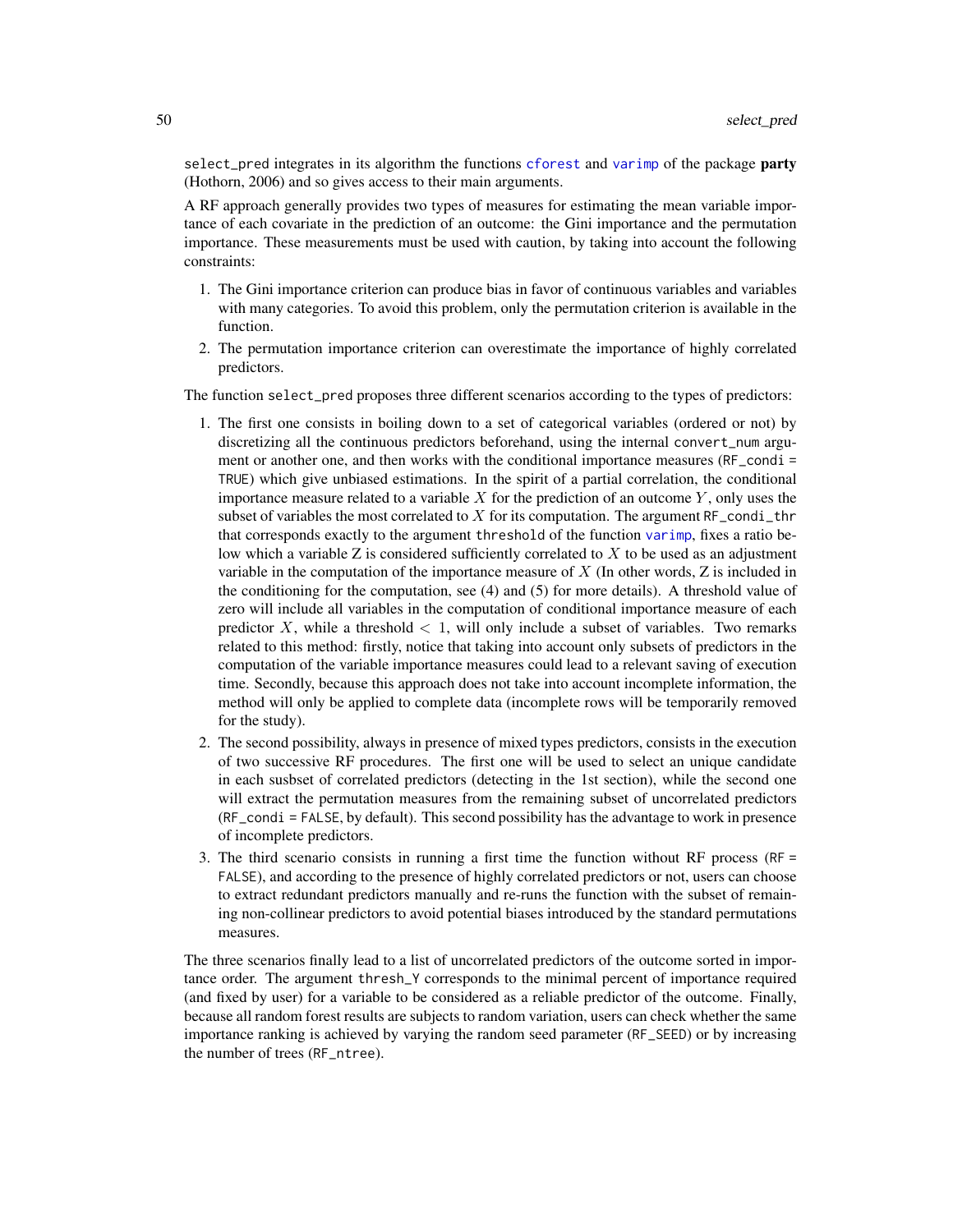# <span id="page-50-0"></span>select\_pred 51

#### Value

A list of 14 (if RF = TRUE) or 11 objects (Only the first ten objects if RF = FALSE) is returned:

| seed          | the random number generator related to the study                                                                                            |
|---------------|---------------------------------------------------------------------------------------------------------------------------------------------|
| outc          | the identifier of the outcome to predict                                                                                                    |
| thresh        | a summarize of the different thresholds fixed for the study                                                                                 |
| convert_num   | the labels of the continuous predictors transformed in categorical form                                                                     |
| DB_USED       | the final database used after potential transformations of predictors                                                                       |
| vcrm_OUTC_cat | a table of pairwise associations between the outcome and the categorical predic-<br>tors (Cramer's V)                                       |
| cor_OUTC_num  | a table of pairwise associations between the outcome and the continuous predic-<br>tors (Rank correlation)                                  |
| vcrm_X_cat    | a table of pairwise associations between the categorical predictors (Cramer's V)                                                            |
| $cor_X_{num}$ | a table of pairwise associations between the continuous predictors (Cramer's V)                                                             |
| FG_test       | the results of the Farrar and Glauber tests, with and without approximation form                                                            |
| collinear_PB  | a table of predictors with problem of collinearity according to the fixed thresh-<br>olds                                                   |
| drop_var      | the labels of predictors to drop after RF process (optional output: only if RF=TRUE)                                                        |
| RF_PRED       | the table of variable importance measurements, conditional or not, according to<br>the argument condi_RF (optional output: Only if RF=TRUE) |
| RF_best       | the labels of the best predictors selected (optional output: Only if RF=TRUE)<br>according to the value of the argument thresh_Y            |

# Author(s)

Gregory Guernec

<gregory.guernec@inserm.fr>

#### References

- 1. Bergsma W. (2013). A bias-correction for Cramer's V and Tschuprow's T. Journal of the Korean Statistical Society, 42, 323–328.
- 2. Farrar D, and Glauber R. (1968). Multicolinearity in regression analysis. Review of Economics and Statistics, 49, 92–107.
- 3. Breiman L. (2001). Random Forests. Machine Learning, 45(1), 5–32.
- 4. Hothorn T, Buehlmann P, Dudoit S, Molinaro A, Van Der Laan M (2006). "Survival Ensembles." Biostatistics, 7(3), 355–373.
- 5. Strobl C, Boulesteix A-L, Kneib T, Augustin T, Zeileis A (2008). Conditional Variable Importance for Random Forests. BMC Bioinformatics, 9, 307. [https://bmcbioinformatics.](https://bmcbioinformatics.biomedcentral.com/articles/10.1186/1471-2105-9-307) [biomedcentral.com/articles/10.1186/1471-2105-9-307](https://bmcbioinformatics.biomedcentral.com/articles/10.1186/1471-2105-9-307)

# See Also

[simu\\_data](#page-52-1), [tab\\_test](#page-53-1), [OT\\_joint](#page-25-1)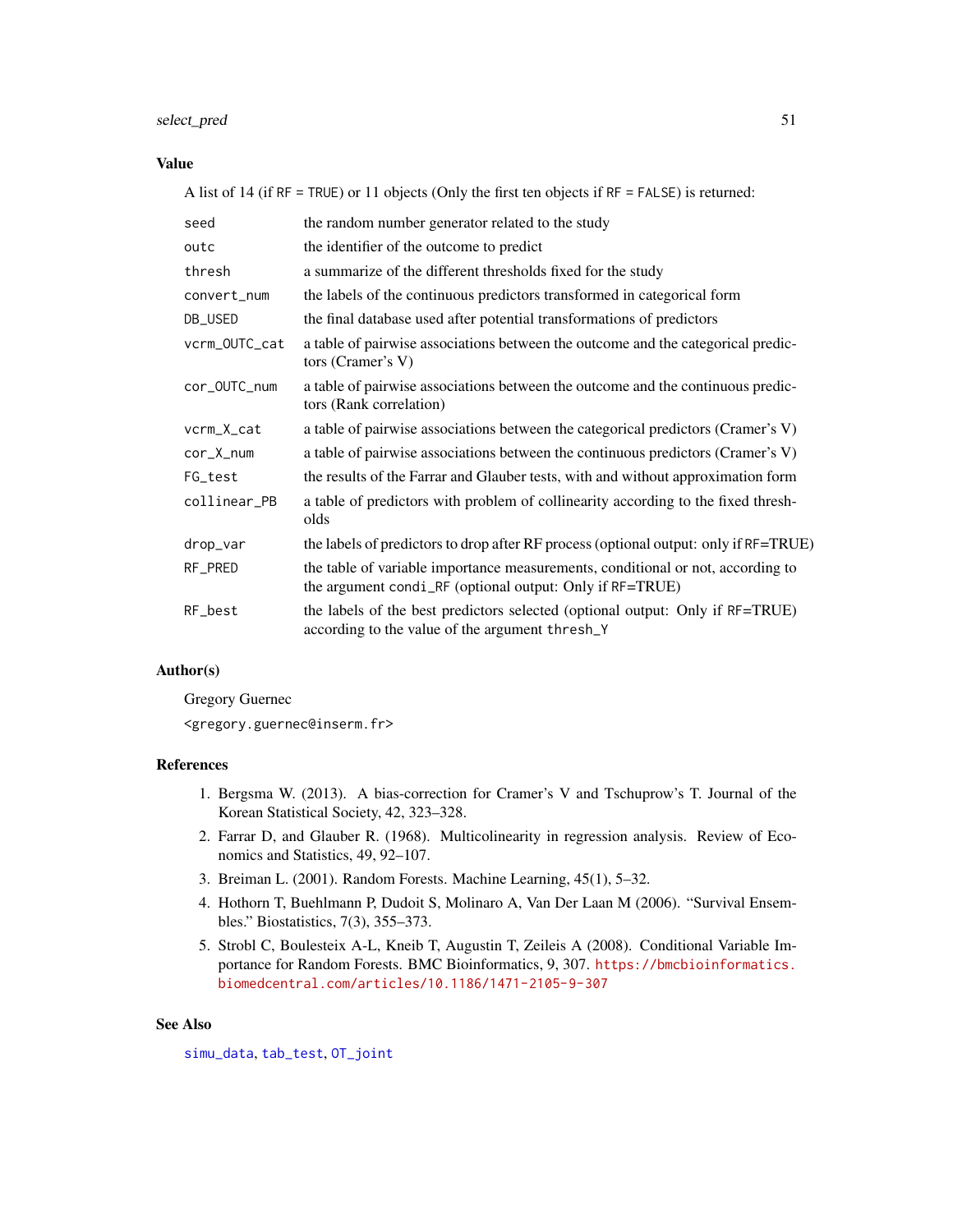## Examples

```
### Example 1
#-----
# - From two overlayed databases: using the table simu_data
# - Searching for the best predictors of "Yb1"
# - Using the row database
# - The RF approaches are not required
#-----
data(simu_data)
test_DB1 = select_pred(simu_data,Y = "Yb1", Z = "Yb2", ID = 1, OUT = "Y",quanti = c(3,8), nominal = c(1,4:5,7), ordinal = c(2,6),
                       thresh_cat = 0.30, thresh_num = 0.70, thresh_Y = 0.20,
                       RF = FALSE### Example 2
#-----
# - With same conditions as example 1
# - Searching for the best predictors of "Yb2"
#-----
test_DB2 = select_pred(simu_data, Y = "Yb1", Z = "Yb2", ID = 1, OUT = "Z",quanti = c(3,8), nominal = c(1,4:5,7), ordinal = c(2,6),
                       thresh_cat = 0.30, thresh_num = 0.70, thresh_Y = 0.20,
                       RF = FALSE)### Example 3
#-----
# - With same conditions as example 1
# - Using a RF approach to estimate the standard variable importance measures
# and determine the best subset of predictors
# - Here a seed is required
#-----
test_DB3 = select_pred(simu_data,Y = "Yb1", Z = "Yb2", ID = 1, OUT = "Y",quanti = c(3,8), nominal = c(1,4:5,7), ordinal = c(2,6),
                       thresh_cat = 0.30, thresh_num = 0.70, thresh_Y = 0.20,
                       RF = TRUE, RF\_condi = FALSE, RF\_SEED = 3023)
### Example 4
#-----
# - With same conditions as example 1
# - Using a RF approach to estimate the conditional variable importance measures
# and determine the best subset of predictors
# - This approach requires to convert the numeric variables: Only "Age" here
# discretized in 3 levels
#-----
test_DB4 = select_pred(simu_data, Y = "Yb1", Z = "Yb2", ID = 1, OUT = "Z",quanti = c(3,8), nominal = c(1,4:5,7), ordinal = c(2,6),
```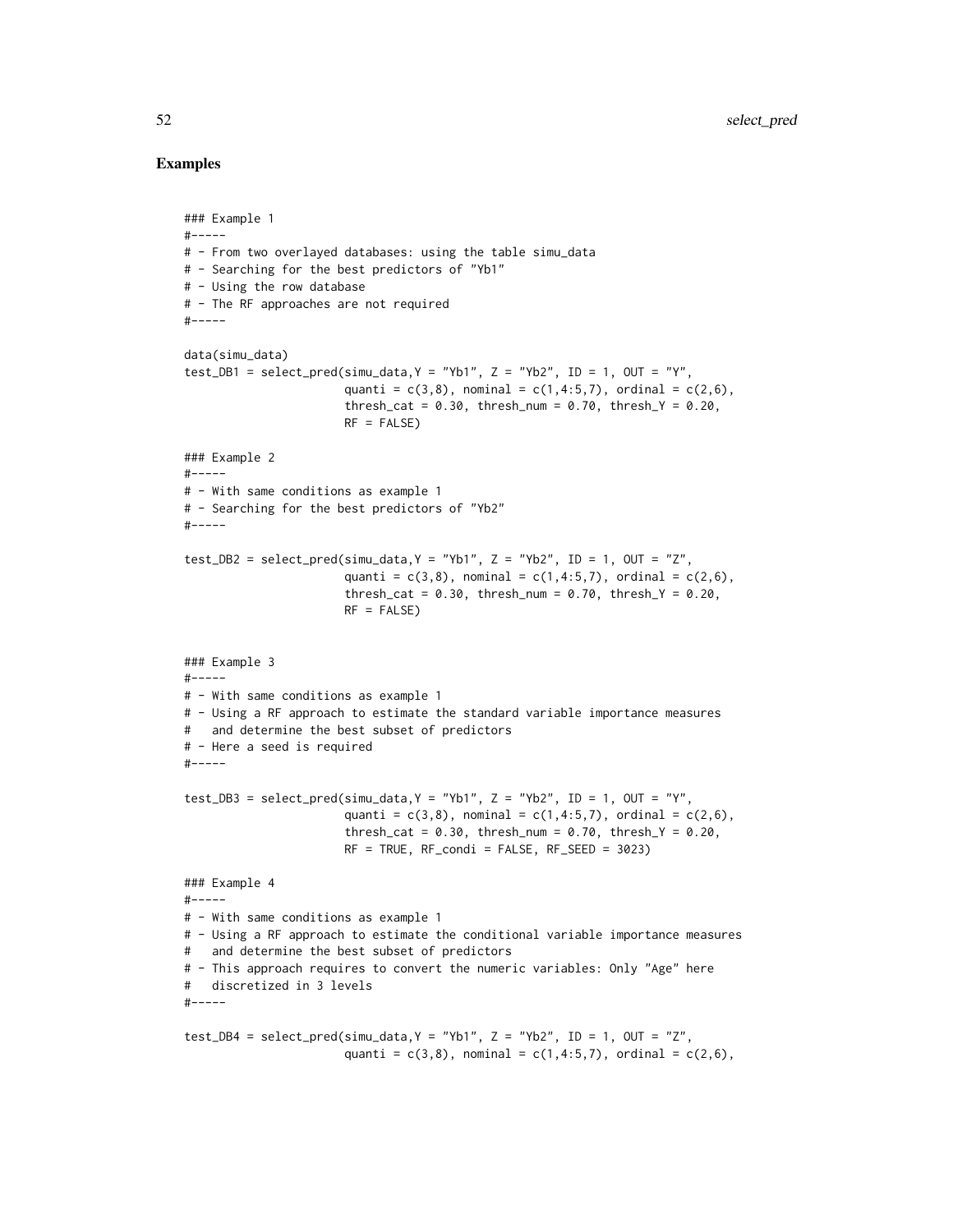```
convert\_num = 8, convert\_cls = 3,
                       thresh_cat = 0.30, thresh_num = 0.70, thresh_Y = 0.20,
                       RF = TRUE, RF\_condi = TRUE, RF\_condi_thr = 0.60, RF\_SEED = 3023)### Example 5
#-----# - Starting with a unique database
# - Same conditions as example 1
#-----
sim_A = simu_data[simu_data$DB == "A", -3] # Base A
test_DB5 = select_pred(simu_A, Y = "Yb1",
                       quanti = 7, nominal = c(1,3:4,6), ordinal = c(2,5),
                       thresh_cat = 0.30, thresh_num = 0.70, thresh_Y = 0.20,
                       RF = FALSE)### Example 6
#-----
# - Starting with an unique database
# - Using a RF approach to estimate the conditional variable importance measures
# and determine the best subset of predictors
# - This approach requires to convert the numeric variables: Only "Age" here
# discretized in 3 levels
#-----
sim_B = simu_data[simu_data$DB == "B", -2] # Base Btest_DB6 = select_pred(simu_B, Y = "Yb2",
                       quanti = 7, nominal = c(1,3:4,6), ordinal = c(2,5),
                       convert_num = 7, convert_clss = 3,
                       thresh_cat = 0.30, thresh_num = 0.70, thresh_Y = 0.20,
                       RF = TRUE, RF\_condi = TRUE, RF\_condi_thr = 0.60, RF\_SEED = 3023)
```
simu\_data *A simulated dataset to test the functions of the OTrecod package*

#### Description

The first 300 rows belong to the database A, while the next 400 rows belong to the database B. Five covariates: Gender, Treatment, Dosage, Smoking and Age are common to both databases (same encodings). Gender is the only complete covariate. The variables Yb1 and Yb2 are the target variables of A and B respectively, summarizing a same information encoded in two different scales. that summarize a same information saved in two distinct encodings, that is why, Yb1 is missing in the database B and Yb2 is missing in the database A.

#### Usage

simu\_data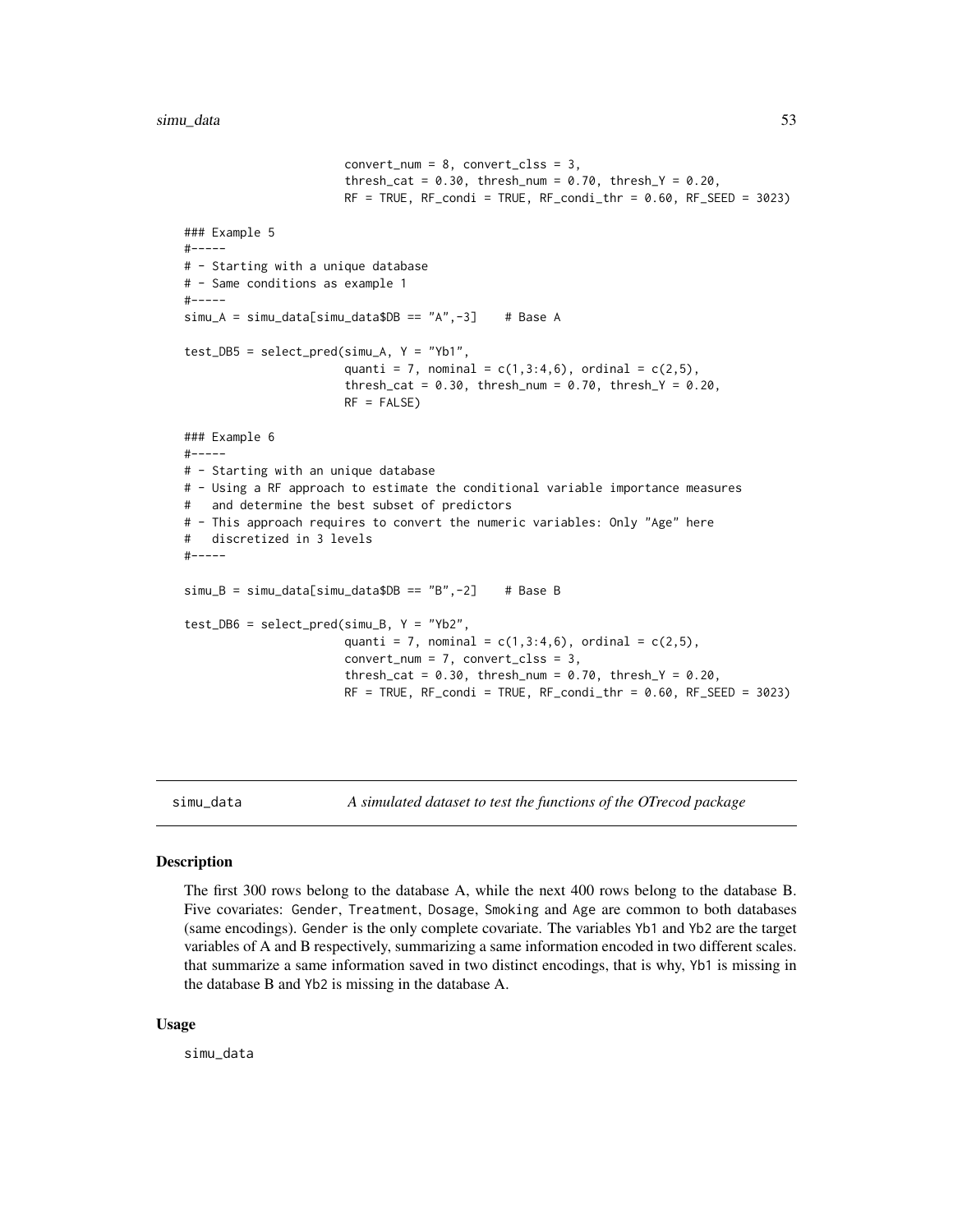#### <span id="page-53-0"></span>Format

A data.frame made of 2 overlayed databases (A and B) with 700 observations on the following 8 variables.

- DB the database identifier, a character with 2 possible classes: A or B
- Yb1 the target variable of the database A, stored as factor and encoded in 3 ordered levels: [20-40], [40-60[,[60-80] (the values related to the database B are missing)
- Yb2 the target variable of the database B, stored as integer (an unknown scale from 1 to 5) in the database B (the values related to A are missing)
- Gender a factor with 2 levels (Female or Male) and no missing values
- Treatment a covariate of 3 classes stored as a character with 2% of missing values: Placebo, Trt A, Trt B
- Dosage a factor with 4 levels and 5% of missing values: from Dos 1 to dos 4
- Smoking a covariate of 2 classes stored as a character and  $10\%$  of missing values: NO for non smoker, YES otherwise
- Age a numeric corresponding to the age of participants in years. This variable counts 5% of missing values

#### Details

The purpose of the functions contained in this package is to predict the missing information on Yb1 and Yb2 in database A and database B using the Optimal Transportation Theory.

Missing information has been simulated to some covariates following a simple MCAR process.

#### Source

randomly generated

<span id="page-53-1"></span>tab\_test *A simulated dataset to test the library*

#### Description

A dataset of 10000 rows containing 3 covariables and 2 outcomes.

#### Usage

tab\_test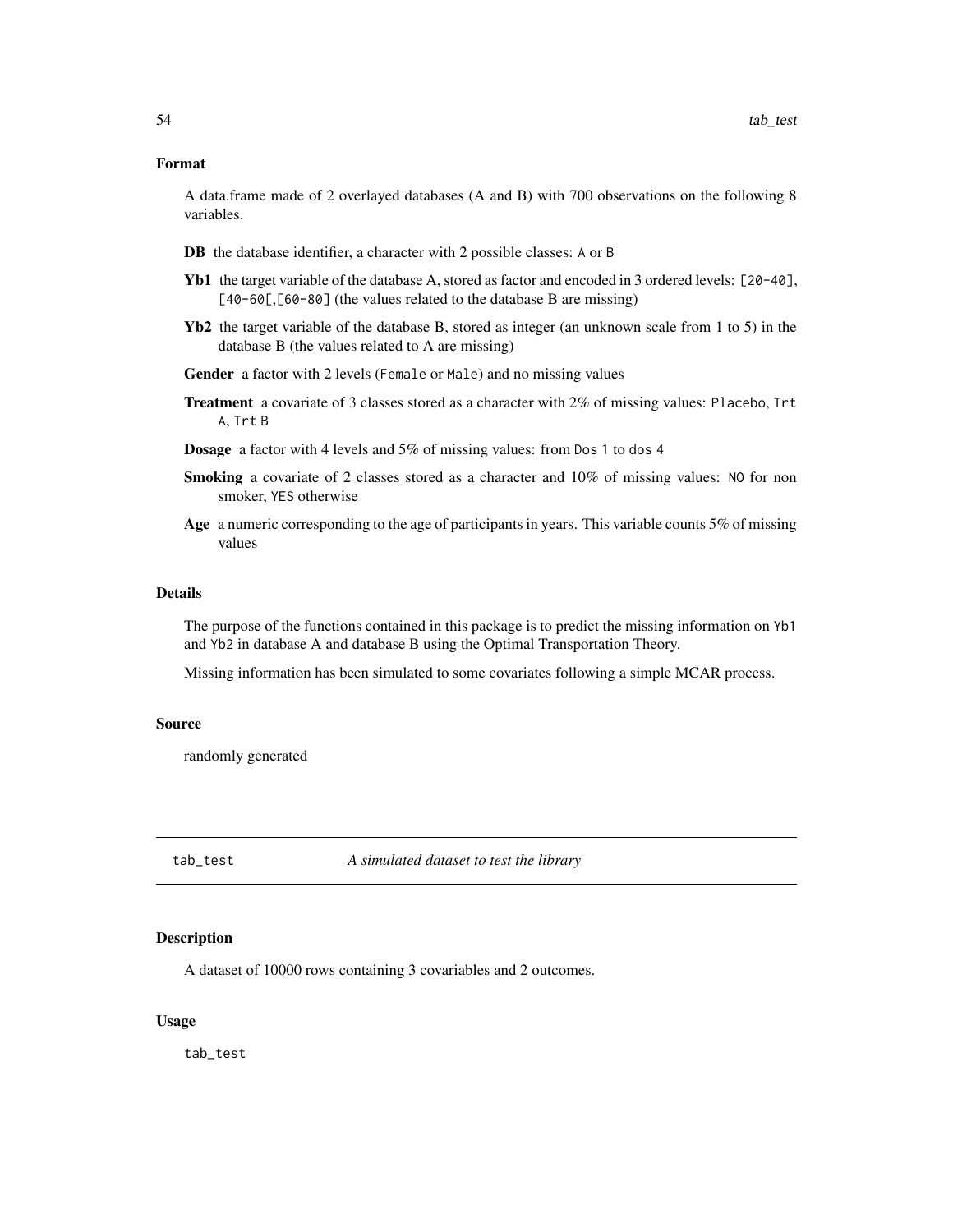# <span id="page-54-0"></span>transfo\_dist 55

# Format

A data frame with 5000 rows and 6 variables:

ident identifier, 1 or 2

Y1 outcome 1 with 2 levels, observed for ident=1 and unobserved for ident=2

Y2 outcome 2 with 4 levels, observed for ident=2 and unobserved for ident=1

X1 covariate 1, integer

X2 covariate 2, integer

X3 covariate 3, integer

# Source

randomly generated

<span id="page-54-1"></span>transfo\_dist *transfo\_dist()*

# Description

This function prepares an overlayed database for data fusion according to the distance function chosen to evaluate the proximities between units.

# Usage

```
transfo_dist(
 DB,
  index_DB_Y_Z = 1:3,
  quanti = NULL,nominal = NULL,ordinal = NULL,
  logic = NULL,
  convert_num = NULL,
  convert_clss = NULL,
 prep_choice = "E",
  info = 0.8)
```
# Arguments

DB a data.frame composed of exactly two overlayed databases with a column of database identifier, two columns corresponding to a same information differently encoded in the two databases and covariates. The order of the variables have no importance.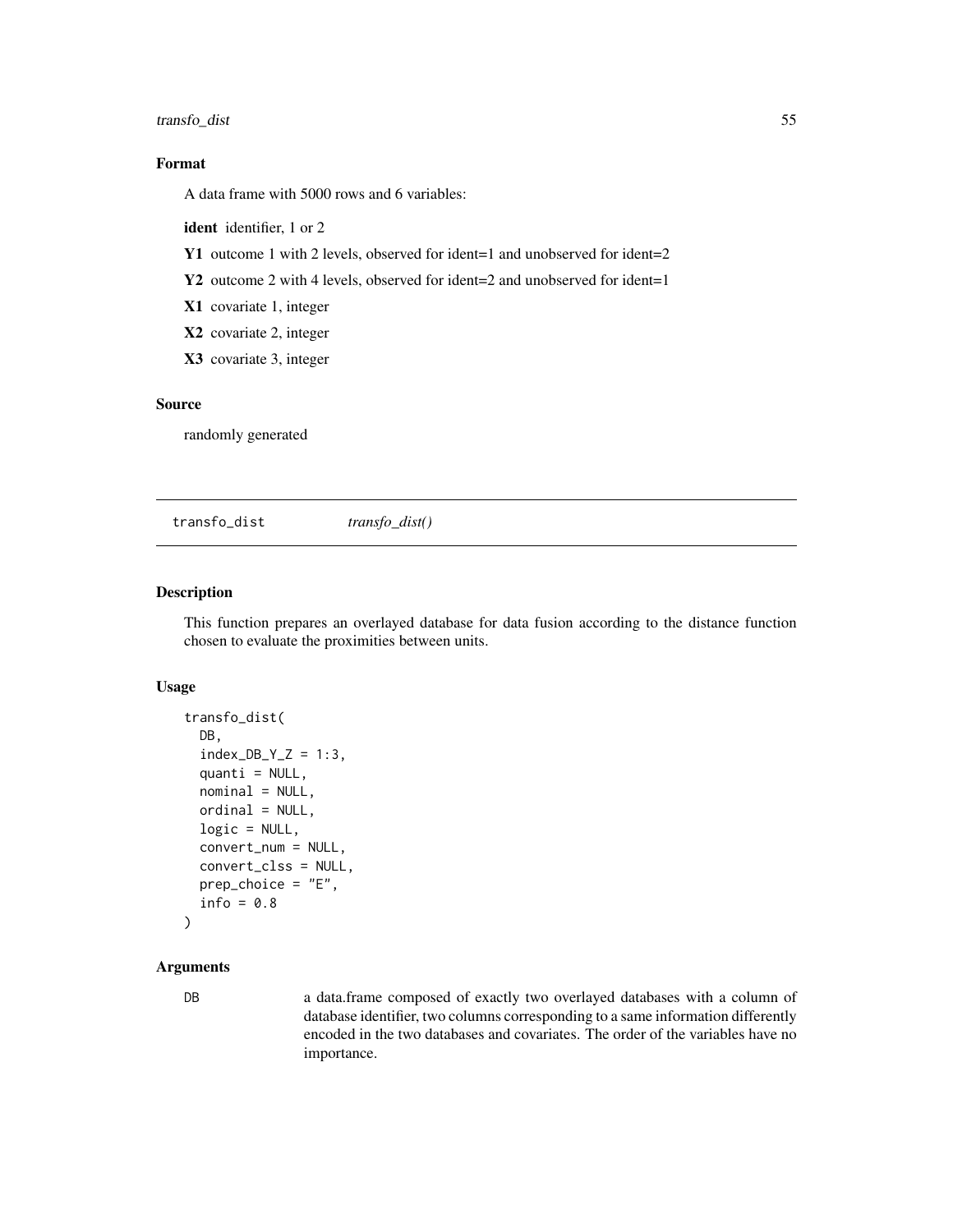<span id="page-55-0"></span>

| index_DB_Y_Z | a vector of exactly three integers. The first integer must correspond to the col-<br>umn index of the database identifier. The second integer corresponds to the in-<br>dex of the target variable in the first database while the third integer corresponds<br>to the index of column related to the target variable in the second database.                                                  |
|--------------|------------------------------------------------------------------------------------------------------------------------------------------------------------------------------------------------------------------------------------------------------------------------------------------------------------------------------------------------------------------------------------------------|
| quanti       | the column indexes of all the quantitative variables (database identificatier and<br>target variables included) stored in a vector.                                                                                                                                                                                                                                                            |
| nominal      | the column indexes of all the nominal (not ordered) variables (DB identification<br>and target variables included) stored in a vector.                                                                                                                                                                                                                                                         |
| ordinal      | the column indexes of all the ordinal variables (DB identification and target<br>variables included) stored in a vector.                                                                                                                                                                                                                                                                       |
| logic        | the column indexes of all the boolean variables stored in a vector.                                                                                                                                                                                                                                                                                                                            |
| convert_num  | the column indexes of the continuous (quantitative) variables to convert in or-<br>dered factors. All indexes declared in this argument must have been declared in<br>the argument quanti (no conversion by default).                                                                                                                                                                          |
| convert_clss | according to the argument convert_num, a vector indicating for each continuous<br>variable to convert the corresponding desired number of levels. If the length<br>of the argument convert_num exceeds 1 while the length of convert_clss is<br>equal to 1 (only one integer), each discretization will count the same number of<br>levels.                                                    |
| prep_choice  | a character string corresponding to the distance function chosen between: the<br>euclidean distance ("E", by default), the Manhattan distance ("M"), the Gower<br>distance ("G"), the Hamming (also called binary) distance ("H"), and a dis-<br>tance computed from principal components of a factor analysis of mixed data<br>("FAMD").                                                      |
| info         | a ratio (between $0$ and $1, 0.8$ is the default value) that corresponds to the minimal<br>part of variability that must be taken into account by the remaining principal<br>components of the FAMD when this approach is required. This ratio will fix the<br>number of components that will be kept with this approach. When the argument<br>is set to 1, all the variability is considered. |

# Details

# A. EXPECTED STRUCTURE FOR THE INPUT DATABASE

In input of this function, the expected database is the result of an overlay between two databases A and B. This structure can be guaranteed using the specific outputs of the functions [merge\\_dbs](#page-20-1) or [select\\_pred](#page-45-1). Nevertheless, it is also possible to apply directly the function transfo\_dist on a raw database provided that a specific structure is respected in input. The overlayed database (A placed on top of B) must count at least four columns (in an a unspecified order of appearance in the database):

- A column indicating the database identifier (two classes or levels if factor: A and B, 1 and 2, ...)
- A column dedicated to the outcome (or target variable) of the first database and denoted Y for example. This variable can be of categorical (nominal or ordinal factor) or continuous type. Nevertheless, in this last case, a warning will appear and the variable will be automatically converted in ordered factors as a prerequisite format of the database before using data fusion algorithms.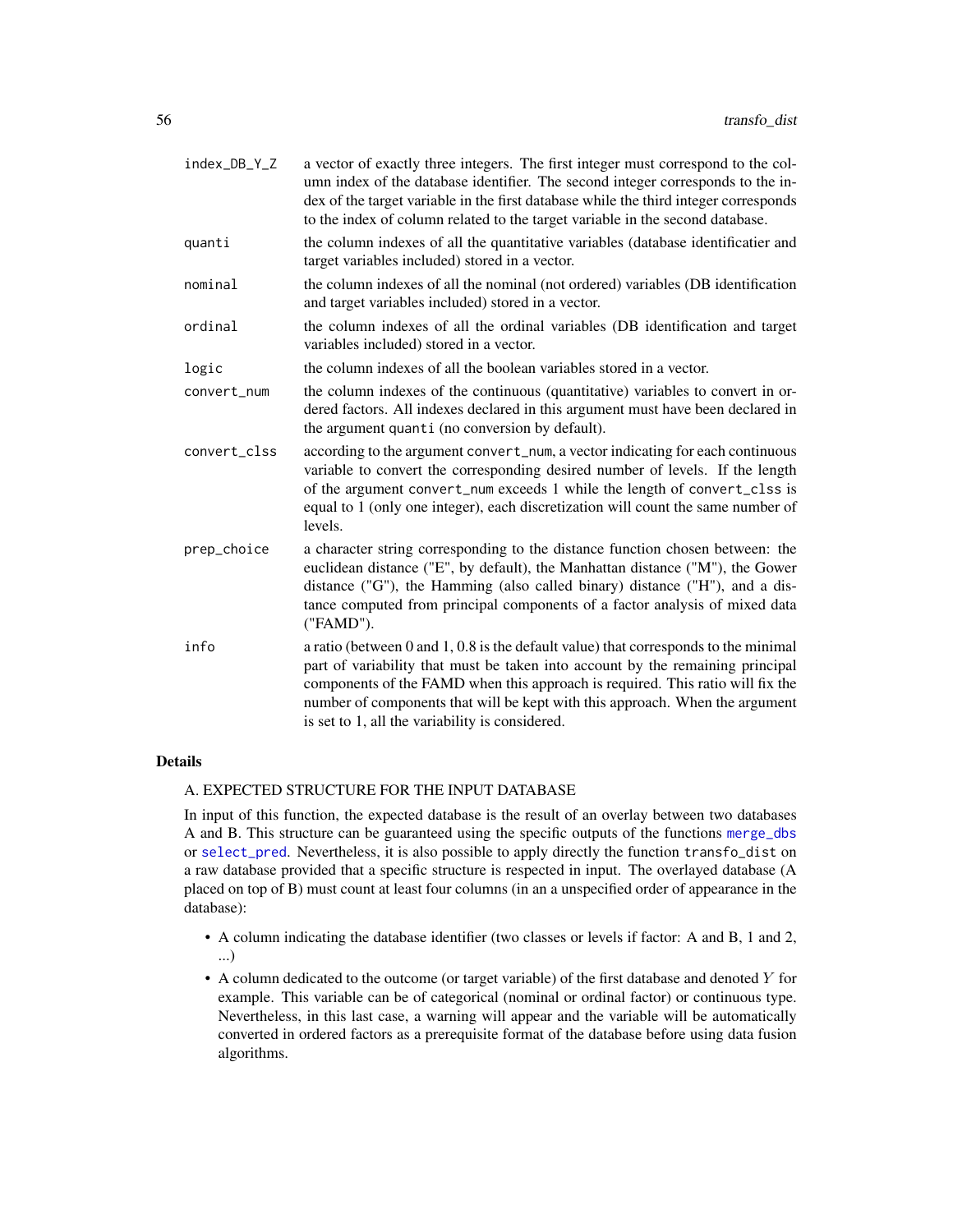#### <span id="page-56-0"></span>transfo\_dist 57

- A column dedicated to the outcome (or target variable) of the second database and denoted  $Z$  for example. As before, this variable can be of categorical (nominal or ordinal factor) or continuous type, and the variable will be automatically converted in ordered factors as a prerequisite format of the database before using data fusion algorithms.
- At least one shared variable (same encoding in the two databases). Incomplete information is possible on shared covariates only with more than one shared covariate in the final database.

In this context, the two databases are overlayed and the information related to  $Y$  in the second database must be missing as well as the information related to  $Z$  in the first one. The column indexes related to the database identifier,  $Y$  and  $Z$  must be specified in this order in the argument index\_DB\_Y\_Z. Moreover, all column indexes (including those related to identifier and target variables Y and  $Z$ ) of the overlayed database (DB) must be declared once (and only once), among the arguments quanti, nominal, ordinal, and logic.

# B. TRANSFORMATIONS OF CONTINUOUS COVARIATES

Because some algorithms dedicated to solving recoding problems like JOINT and R-JOINT (see (1) and/or the documentation of [OT\\_joint](#page-25-1)) requires the use of no continuous covariates, the function transfo\_dist integrates in is syntax a process dedicated to the categorization of continuous variables. For this, it is necessary to rigorously fill in the arguments convert\_num and convert\_clss. The first one specifies the indexes of continuous variables to transform in ordered factors while the second one assigns the corresponding desired number of levels. Only covariates should be transformed (not outcomes) and missing informations are not taken into account for the transformations. Notice that all the indexes informed in the argument convert\_num must also be informed in the argument quanti.

# C. TRANSFORMATIONS ON THE DATABASE ACCORDING TO THE CHOSEN DISTANCE **FUNCTION**

These necessary transformations are related to the type of each covariate. It depends on the distance function chosen by user in the prep\_choice argument.

1. For the Euclidean ("E") and Manhattan ("M") distances (see (2) and (3)): all the remaining continuous variables are standardized. The related recoding to a boolean variable is 1 for TRUE and 0 for FALSE. The recoding of a nominal variable of k classes corresponds to its related disjunctive table (of (k-1) binary variables)). The ordinal variables are all converted to numeric variables (please take care that the order of the classes of each of these variables is well specified at the beginning).

2. For the Hamming ("H") distance (see (2) and (3)): all the continuous variables must be transformed beforehand in categorical forms using the internal process described in section B or via another external approach. The boolean variables are all converted in ordinal forms and then turned into binaries. The recoding for nominal or ordinal variable of k classes corresponds to its related disjunctive table (i.e (k-1) binary variables)).

3. For the Gower ("G") distance (see (4)): all covariates remain unchanged

4. Using the principal components from a factor analysis for mixed data (FAMD (5)): a factor analysis for mixed data is applied on the covariates of the database and a specific number of the related principal components is remained (depending on the minimal part of variability explained by the covariates that the user wishes to keep by varying the info option). The function integrates in its syntax the function  $FAMD$  of the package **FactoMiner** (6) using default parameters. After this step, the covariates are replaced by the remaining principal components of the FAMD, and each value corresponds to coordinates linked to each component. Please notice that this method supposed complete covariates in input, nevertheless in presence of incomplete covariates, each corresponding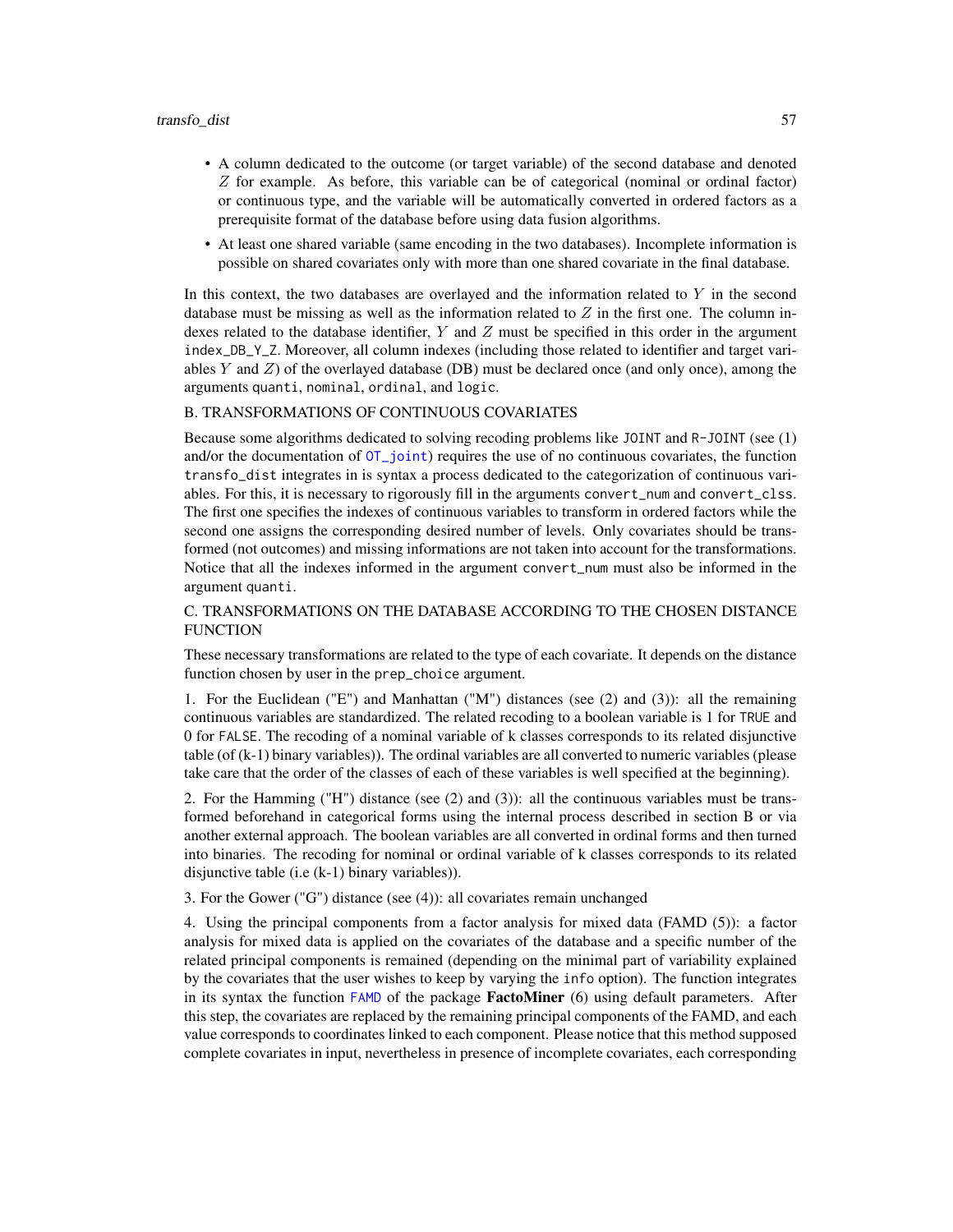rows will be dropped from the study, a warning will appear and the number of remaining rows will be indicated.

#### Value

A data.frame whose covariates have been transformed according to the distance function or approach (for FAMD) chosen. The columns of the data.frame could have been reordered so that the database identifier, Y and Z correspond to the first three columns respectively. Moreover the order of rows remains unchanged during the process.

# Author(s)

Gregory Guernec <otrecod.pkg@gmail.com>

# References

- 1. Gares V, Omer J (2020) Regularized optimal transport of covariates and outcomes in data recoding. Journal of the American Statistical Association. doi: [10.1080/01621459.2020.1775615](https://doi.org/10.1080/01621459.2020.1775615)
- 2. Anderberg, M.R. (1973). Cluster analysis for applications, 359 pp., Academic Press, New York, NY, USA.
- 3. Borg, I. and Groenen, P. (1997). Modern Multidimensional Scaling. Theory and Applications. Springer.
- 4. Gower, J. C. (1971). A general coefficient of similarity and some of its properties. Biometrics, 27, 623–637.
- 5. Pages J. (2004). Analyse factorielle de donnees mixtes. Revue Statistique Appliquee. LII (4). pp. 93-111.
- 6. Lê S, Josse J, Husson, F. (2008). FactoMineR: An R Package for Multivariate Analysis. Journal of Statistical Software. 25(1). pp. 1-18.

#### See Also

[transfo\\_quali](#page-58-1),[merge\\_dbs](#page-20-1)

#### Examples

```
### Using the table simu_data:
```
data(simu\_data)

```
# 1. the Euclidean distance (same output with Manhattan distance),
try1 = transfo_dist(simu_data,quanti = c(3,8), nominal = c(1,4:5,7),
                    ordinal = c(2,6), logic = NULL, prep_choice = "E")
# Here Yb2 was stored in numeric: It has been automatically converted in factor
# You can also convert beforehand Yb2 in ordered factor by example:
sim_data = simu_data
sim_data$Yb2 = as.ordered(sim_data$Yb2)
```
<span id="page-57-0"></span>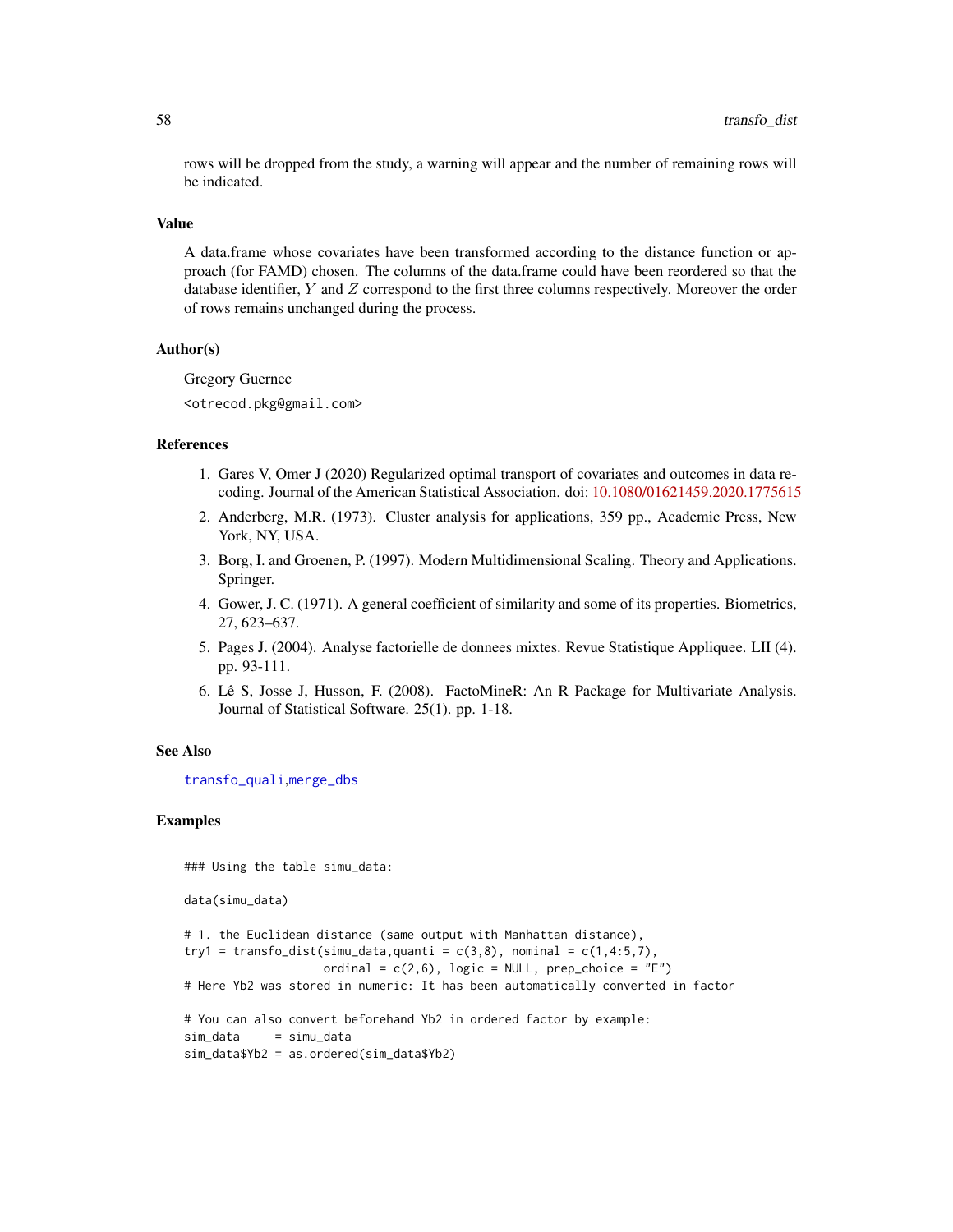# <span id="page-58-0"></span>transfo\_quali 59

```
try1 = transfo_dist(sim_data,quanti = 8, nominal = c(1,4:5,7),
                    ordinal = c(2,3,6), logic = NULL, prep_choice = "E")
# 2. The Euclidean distance generated on principal components
# by a factor analysis for mixed data (FAMD):
try2 = transform\_dist(simu_data,quanti = c(3,8), nominal = c(1,4:5,7),ordinal = c(2,6), logic = NULL, prep_choice = "FAMD")
# Please notice that this method works only with rows that have complete
# information on covariates.
# 3. The Gower distance for mixed data:
try3 = transfo_dist(simu_data,quanti = c(3,8), nominal = c(1,4:5,7),
                    ordinal = c(2,6), logic = NULL, prep_choice = "G")
# 4. The Hamming distance:
# Here the quanti option could only contain indexes related to targets.
# Column indexes related to potential binary covariates or covariates with
# finite number of values must be include in the ordinal option.
# So in simu_data, the discretization of the variable age is required (index=8),
# using the convert_num and convert_clss arguments (for tertiles = 3):
try4 = transfo_dist(simu_data,quanti = c(3,8), nominal = c(1,4:5,7),ordinal = c(2,6),
convert\_num = 8, convert\_cls = 3, prep\_choice = "H")### This function works whatever the order of your columns in your database:
# Suppose that we re-order columns in simu_data:
sim\_data2 = sim\_data[, c(2, 4:7, 3, 8, 1)]# By changing the corresponding indexes in the index_DB_Y_Z argument,
# we observe the desired output:
try5 = transfo_dist(simu_data2,index_DB_Y_Z = c(8,1,6),quanti = 6:7, nominal = c(2:3,5,8),
                     ordinal = c(1,4), logic = NULL, prep_choice = "E")
```
<span id="page-58-1"></span>transfo\_quali *transfo\_quali()*

#### Description

A function that transforms a factor of  $n(>1)$  levels in  $(n-1)$  binary variables.

#### Usage

 $transfo_quali(x, labx = NULL)$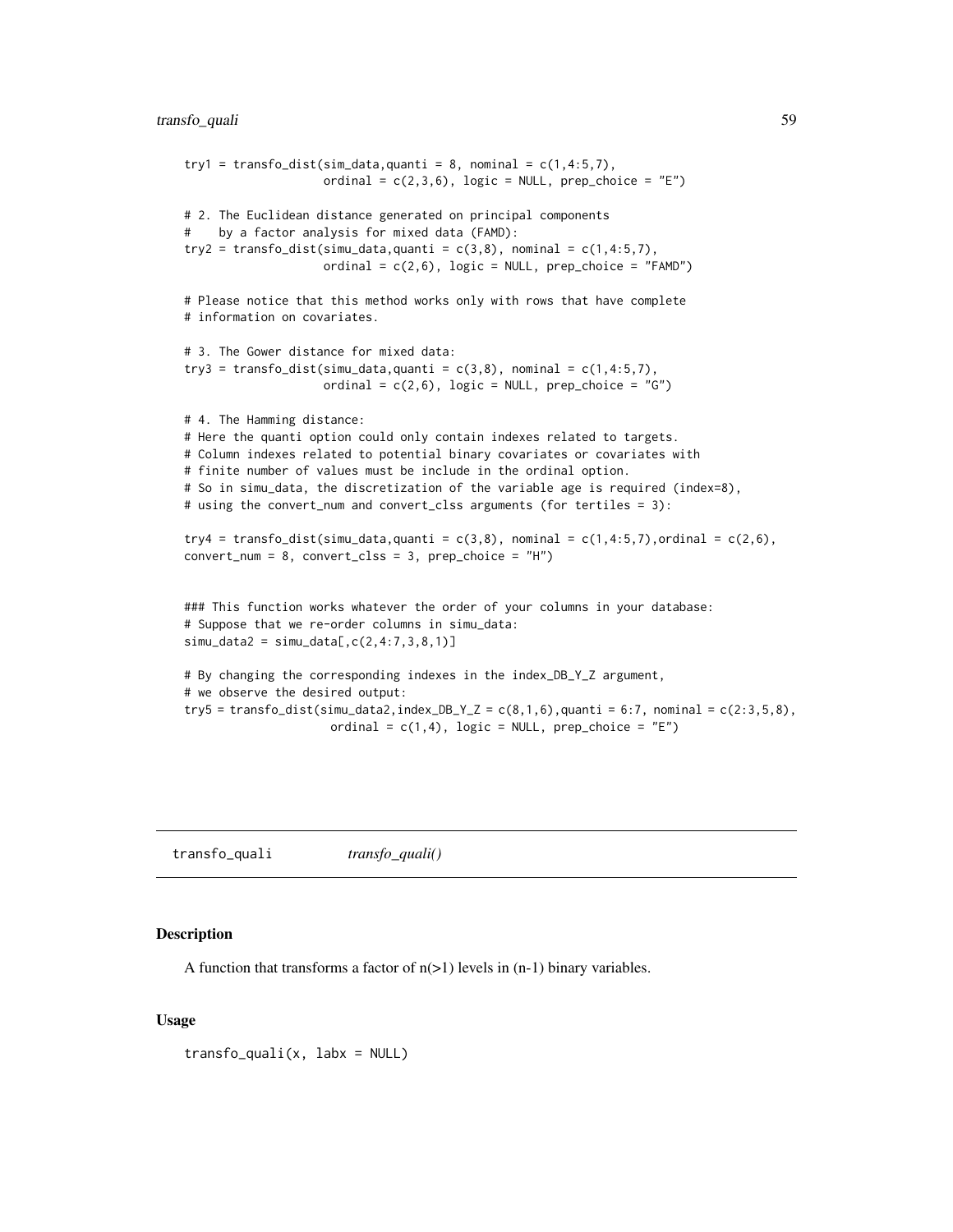# <span id="page-59-0"></span>Arguments

| $\mathbf{x}$ | a factor                                                                          |
|--------------|-----------------------------------------------------------------------------------|
| labx         | a new label for the generated binary variables (By default the name of the factor |
|              | is conserved)                                                                     |

# Value

A matrix of (n-1) binary variables

#### Author(s)

Gregory Guernec

<otrecod.pkg@gmail.com>

# Examples

```
treat = as.factor(c(rep("A",10),rep("B",15),rep("C",12)))
treat_bin = transfo_quali(treat,"trt")
```
<span id="page-59-1"></span>

| transfo_target() |
|------------------|
|                  |

# Description

This function prepares the encoding of the target variable before running an algorithm using optimal transportation theory.

# Usage

```
transfo_target(z, levels_order = NULL)
```
# Arguments

| z            | a factor variable (ordered or not). A variable of another type will be, by default,<br>convert to a factor.                                                                          |
|--------------|--------------------------------------------------------------------------------------------------------------------------------------------------------------------------------------|
| levels_order | a vector corresponding to the values of the levels of z. When the target is ordi-<br>nal, the levels can be sorted by ascending order. By default, the initial order is<br>remained. |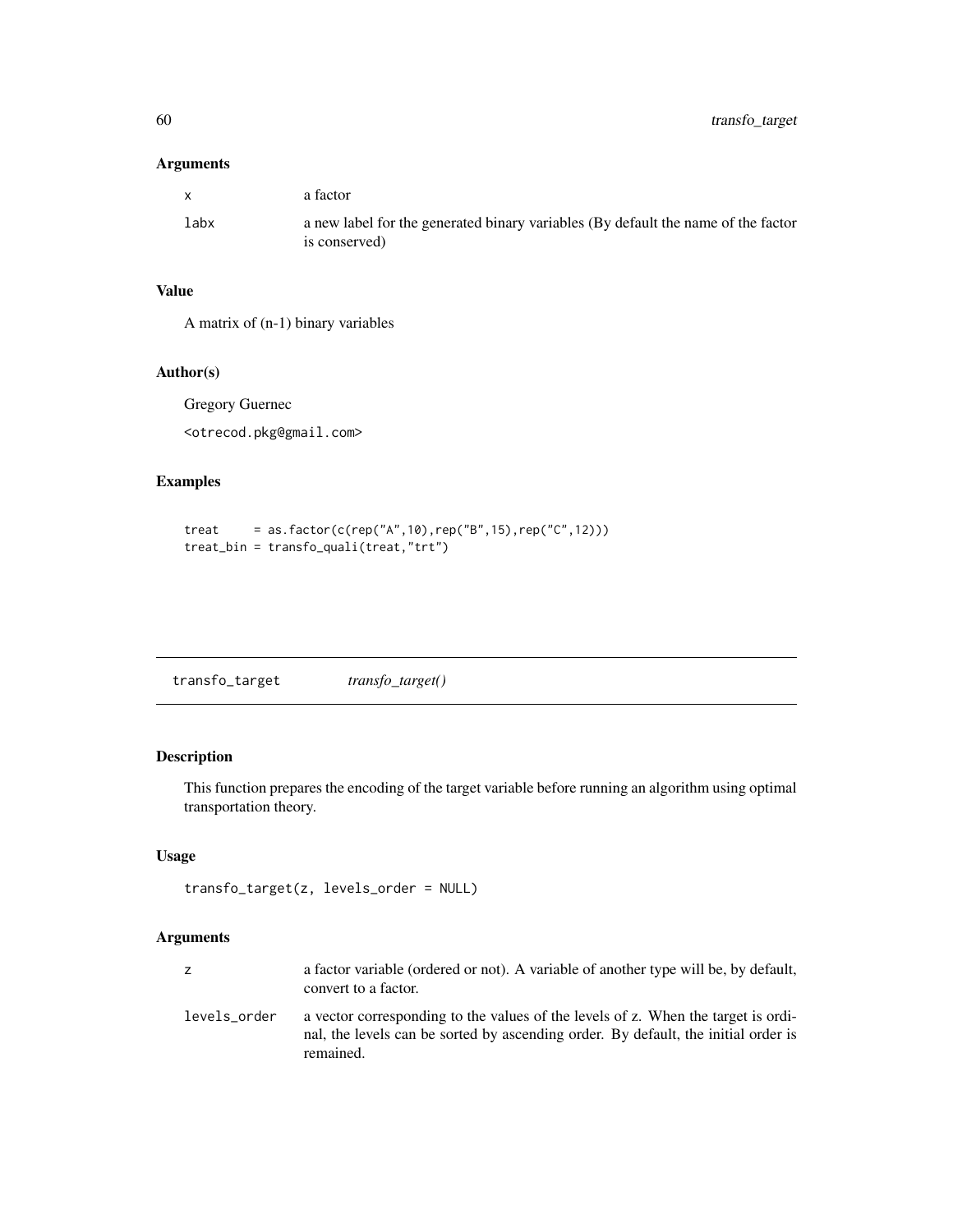#### <span id="page-60-0"></span>Details

The function transfo\_target is an intermediate function direcly implemented in the functions [OT\\_outcome](#page-32-1) and [OT\\_joint](#page-25-1), two functions dedicated to data fusion (see (1) and (2) for details). Nevertheless, this function can also be used separately to assist user in the conversion of a target variable (outcome) according to the following rules:

- A character variable is converted in factor if the argument levels\_order is set to NULL. In this case, the levels of the factor are assigned by order of appearance in the database.
- A character variable is converted in ordered factor if the argument levels\_order differs from NULL. In this case, the levels of the factor correspond to those assigned in the argument.
- A factor stays unchanged if the argument levels\_order is set to NULL. Otherwise the factor is converted in ordered factor and the levels are ordered according to the argument levels\_order.
- A numeric variable, discrete or continuous is converted in factor if the argument levels\_order is set to NULL, and the related levels are the values assigned in ascending order.
- A numeric variable, discrete or continuous is converted in ordered factor if the argument levels\_order differed from NULL, and the related levels correspond to those assigned in the argument.

#### Value

The list returned is:

| NEW        | an object of class factor of the same length as z |
|------------|---------------------------------------------------|
| LEVELS NEW | the levels (ordered or not) retained for z        |

#### Author(s)

Gregory Guernec

<otrecod.pkg@gmail.com>

#### References

- 1. Gares V, Dimeglio C, Guernec G, Fantin F, Lepage B, Korosok MR, savy N (2019). On the use of optimal transportation theory to recode variables and application to database merging. The International Journal of Biostatistics. Volume 16, Issue 1, 20180106, eISSN 1557-4679. doi:10.1515/ijb-2018-0106
- 2. Gares V, Omer J (2020) Regularized optimal transport of covariates and outcomes in data recoding. Journal of the American Statistical Association. doi: [10.1080/01621459.2020.1775615](https://doi.org/10.1080/01621459.2020.1775615)

#### See Also

[compare\\_lists](#page-6-1)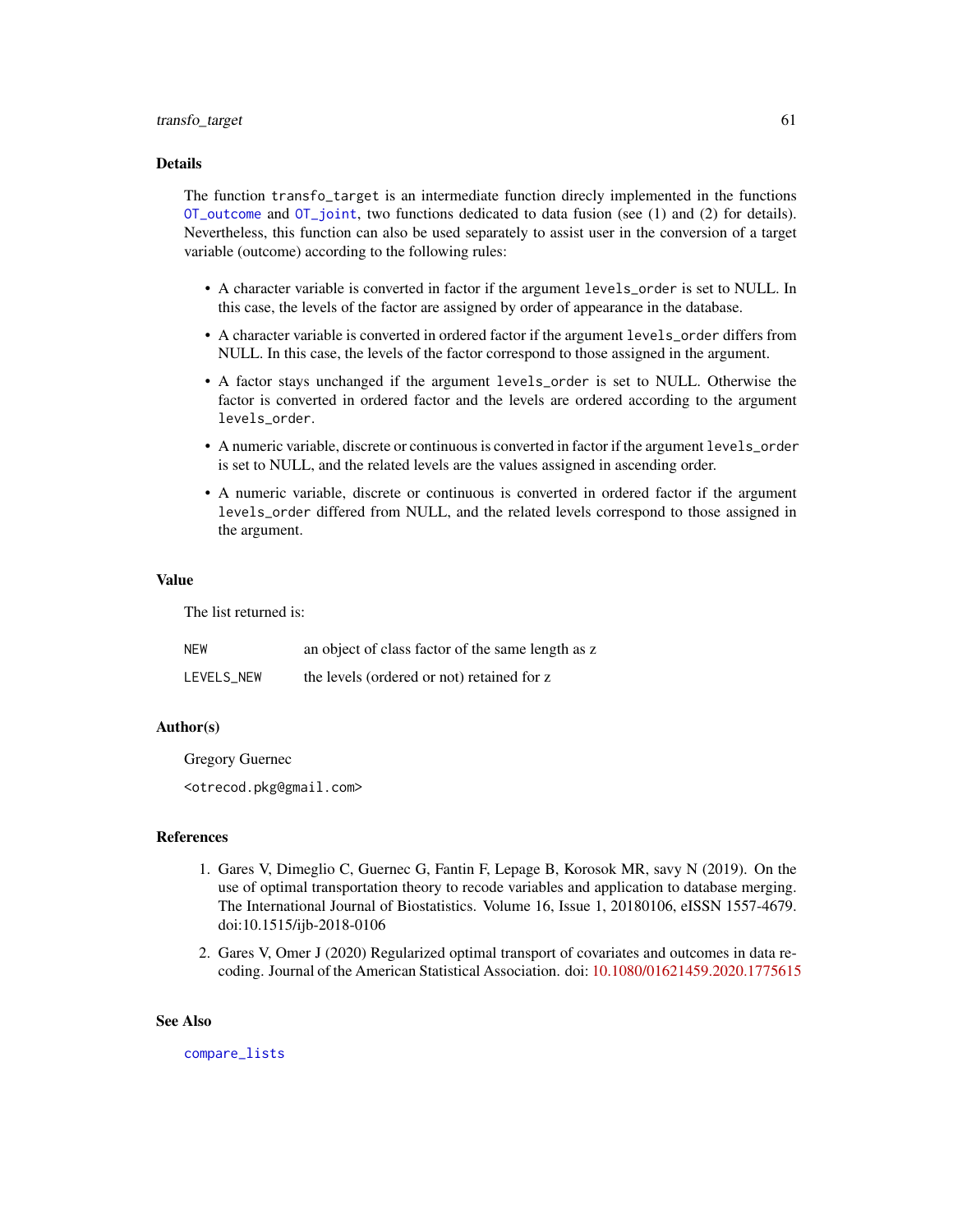# Examples

```
y = rnorm(100,30,10)
aa = transfo\_target(y)newlev = unique(as.integer(y))
bb = transfo_target(y,levels_order = newlev)
newlev2 = newlev[-1]
cc = transfo\_target(y, levels\_order = newlev2)outco = c(rep("A", 25), rep("B", 50), rep("C", 25))dd = transfo_target(outco,levels_order = c("B","C","A"))
ee = transfo_target(outco,levels_order = c("E","C","A","F"))
ff = transfo_target(outco)
outco2 = c(rep("A",25),NA,rep("B",50),rep("C",25),NA,NA)
gg = transfo_target(outco2)
hh = transfo_target(outco2,levels_order = c("B", "C", "A"))
```
<span id="page-61-1"></span>verif\_OT *verif\_OT()*

#### Description

This function proposes post-process verifications after data fusion by optimal transportation algorithms.

#### Usage

```
verif_OT(
 ot_out,
  group.clss = FALSE,
 ordial = TRUE,stab.prob = FALSE,
  min.neigb = 1)
```
#### Arguments

| ot_out     | an otres object from OT_outcome or OT_joint                                                                                                                     |
|------------|-----------------------------------------------------------------------------------------------------------------------------------------------------------------|
| group.clss | a boolean indicating if the results related to the proximity between outcomes by<br>grouping levels are requested in output (FALSE by default).                 |
| ordinal    | a boolean that indicates if Y and Z are ordinal (TRUE by default) or not. This<br>argument is only useful in the context of groups of levels (group.clss=TRUE). |
| stab.prob  | a boolean indicating if the results related to the stability of the algorithm are<br>requested in output (FALSE by default).                                    |
| min.neigb  | a value indicating the minimal required number of neighbors to consider in the<br>estimation of stability (1 by default).                                       |

<span id="page-61-0"></span>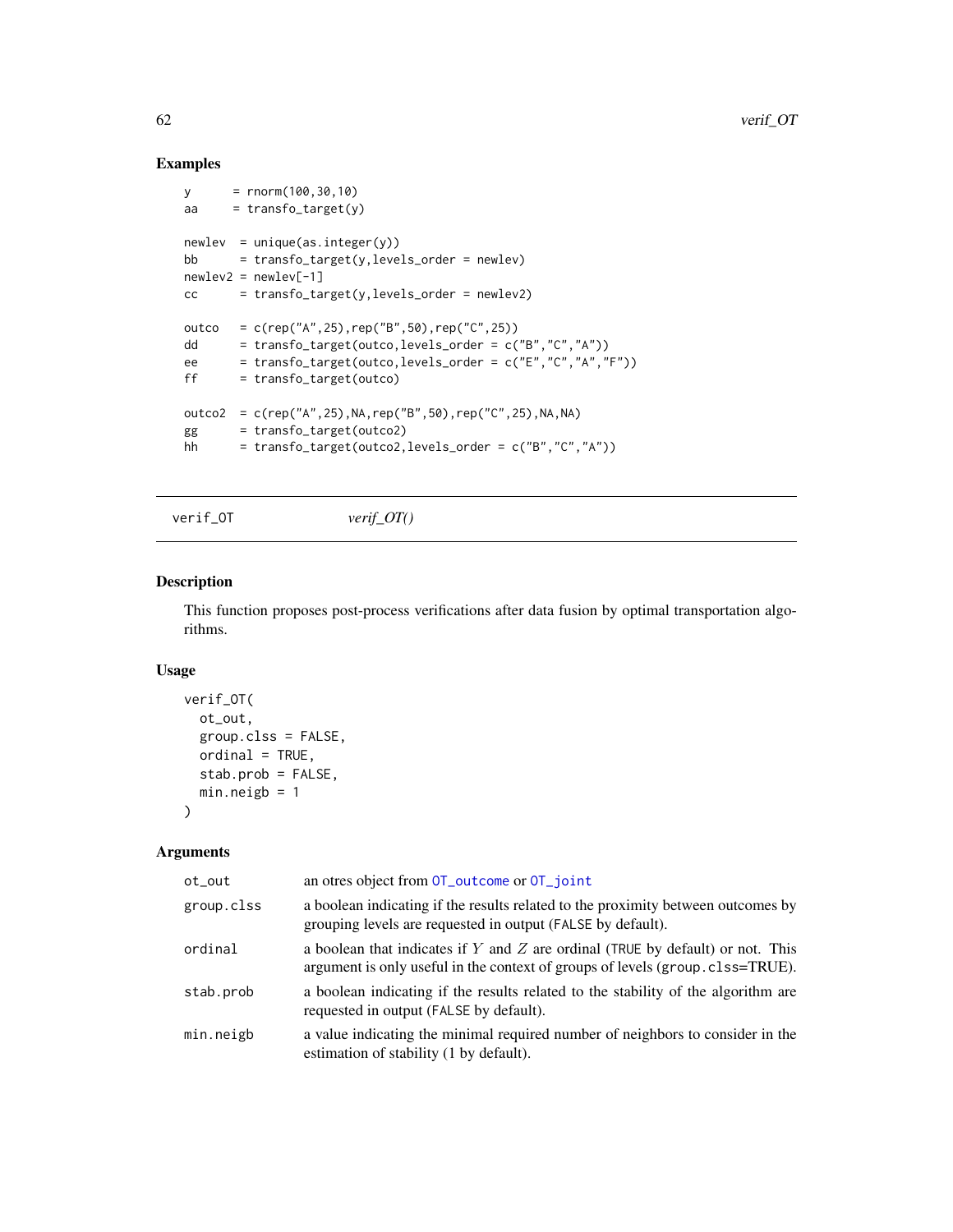#### <span id="page-62-0"></span>verif\_OT 63

#### Details

In a context of data fusion, where information from a same target population is summarized via two specific variables Y and Z (two ordinal or nominal factors with different number of levels  $n_Y$ and  $n_Z$ ), never jointly observed and respectively stored in two distinct databases A and B, Optimal Transportation (OT) algorithms (see the models OUTCOME, R\_OUTCOME, JOINT, and R\_JOINT of the reference (2) for more details) propose methods for the recoding of Y in B and/or Z in A. Outputs from the functions  $OT_$ outcome and  $OT_$  joint so provides the related predictions to Y in B and/or  $Z$  in A, and from these results, the function verif\_OT provides a set of tools (optional or not, depending on the choices done by user in input) to estimate:

- 1. the association between  $Y$  and  $Z$  after recoding
- 2. the similarities between observed and predicted distributions
- 3. the stability of the predictions proposed by the algorithm

# A. PAIRWISE ASSOCIATION BETWEEN Y AND Z

The first step uses standard criterions (Cramer's V, and Spearman's rank correlation coefficient) to evaluate associations between two ordinal variables in both databases or in only one database. When the argument group.clss = TRUE, these informations can be completed by those provided by the function [error\\_group](#page-7-1), which is directly integrate in the function verif\_0T. Assuming that  $n_Y$  >  $n_Z$ , and that one of the two scales of Y or Z is unknown, this function gives additional informations about the potential link between the levels of the unknown scale. The function proceeds to this result in two steps. Firsty,  $error\_group$  groups combinations of modalities of  $Y$  to build all possible variables Y' verifying  $n_{Y'} = n_Z$ . Secondly, the function studies the fluctuations in the association of  $Z$  with each new variable  $Y'$  by using adapted comparisons criterions (see the documentation of  $error_{\text{group}}$  for more details). If grouping successive classes of Y leads to an improvement in the initial association between Y and Z then it is possible to conclude in favor of an ordinal coding for Y (rather than nominal) but also to emphasize the consistency in the predictions proposed by the algorithm of fusion.

# B. SIMILARITIES BETWEEN OBSERVED AND PREDICTED DISTRIBUTIONS

When the predictions of Y in B and/or  $Z$  in A are available in the datab argument, the similarities between the observed and predicted probabilistic distributions of  $Y$  and/or  $Z$  are quantified from the Hellinger distance (see (1)). This measure varies between 0 and 1: a value of 0 corresponds to a perfect similarity while a value close to 1 (the maximum) indicates a great dissimilarity. Using this distance, two distributions will be considered as close as soon as the observed measure will be less than 0.05.

#### C. STABILITY OF THE PREDICTIONS

These results are based on the decision rule which defines the stability of an algorithm in A (or B) as its average ability to assign a same prediction of  $Z$  (or  $Y$ ) to individuals that have a same given profile of covariates  $X$  and a same given level of  $Y$  (or  $Z$  respectively).

Assuming that the missing information of  $Z$  in base A was predicted from an OT algorithm (the reasoning will be identical with the prediction of Y in B, see (2) and (3) for more details), the function verif\_OT uses the conditional probabilities stored in the object estimatorZA (see outputs of the functions [OT\\_outcome](#page-32-1) and [OT\\_joint](#page-25-1)) which contains the estimates of all the conditional probabilities of Z in A, given a profile of covariates x and given a level of  $Y = y$ . Indeed, each individual (or row) from A, is associated with a conditional probability  $P(Z = z|Y = y, X = x)$ and averaging all the corresponding estimates can provide an indicator of the predictions stability.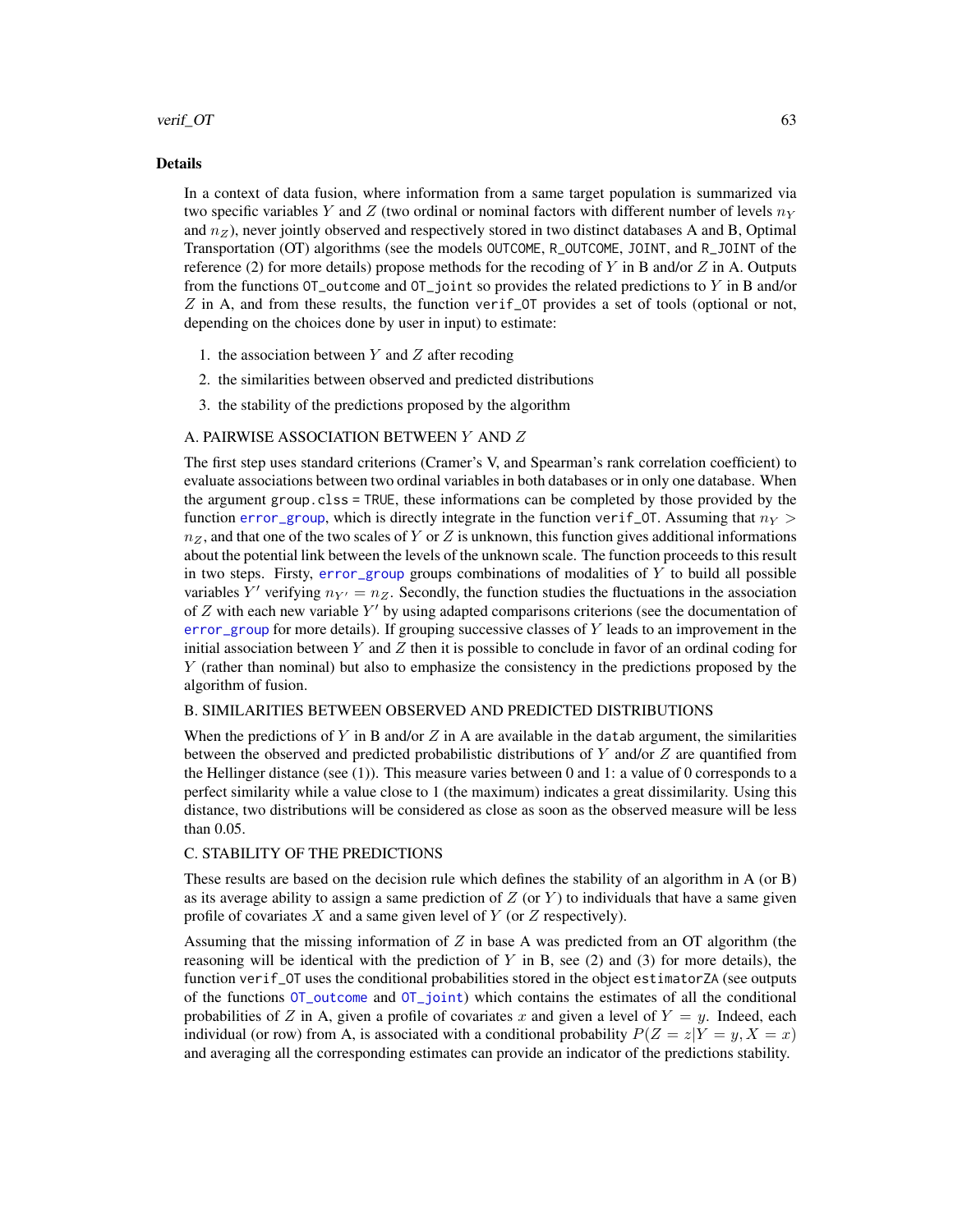The function  $\overline{OT}\_j$  oint provides the individual predictions for subject i:  $\hat{z}_i$ ,  $i = 1, \ldots, n_A$  according to the the maximum a posteriori rule:

$$
\widehat{z}_i = \operatorname{argmax}_{z \in \mathcal{Z}} P(Z = z | Y = y_i, X = x_i)
$$

The function  $\overline{OT}$  outcome directly deduces the individual predictions from the probabilities  $P(Z =$  $z|Y = y, X = x$  computed in the second part of the algorithm (see (3)).

It is nevertheless common that conditional probabilities are estimated from too rare covariates profiles to be considered as a reliable estimate of the reality. In this context, the use of trimmed means and standard deviances is suggested by removing the corresponding probabilities from the final computation. In this way, the function provides in output a table (eff.neig object) that provides the frequency of these critical probabilities that must help the user to choose. According to this table, a minimal number of profiles can be imposed for a conditional probability to be part of the final computation by filling in the min.neigb argument.

Notice that these results are optional and available only if the argument stab.prob = TRUE. When the predictions of  $Z$  in A and  $Y$  in B are available, the function verif\_0T provides in output, global results and results by database. The res.stab table can produce NA with OT\_outcome output in presence of incomplete shared variables: this problem appears when the prox.dist argument is set to 0 and can be simply solved by increasing this value.

#### Value

A list of 7 objects is returned:

| nb.profil | the number of profiles of covariates                                                                                                                            |
|-----------|-----------------------------------------------------------------------------------------------------------------------------------------------------------------|
| conf.mat  | the global confusion matrix between $Y$ and $Z$                                                                                                                 |
| res.prox  | a summary table related to the association measures between $Y$ and $Z$                                                                                         |
| res.grp   | a summary table related to the study of the proximity of $Y$ and $Z$ using group<br>of levels. Only if the group. clss argument is set to TRUE.                 |
| hell      | Hellinger distances between observed and predicted distributions                                                                                                |
| eff.neig  | a table which corresponds to a count of conditional probabilities according to<br>the number of neighbors used in their computation (only the first ten values) |
| res.stab  | a summary table related to the stability of the algorithm                                                                                                       |

#### Author(s)

Gregory Guernec <otrecod.pkg@gmail.com>

#### References

- 1. Liese F, Miescke K-J. (2008). Statistical Decision Theory: Estimation, Testing, and Selection. Springer
- 2. Gares V, Dimeglio C, Guernec G, Fantin F, Lepage B, Korosok MR, savy N (2019). On the use of optimal transportation theory to recode variables and application to database merging. The International Journal of Biostatistics. Volume 16, Issue 1, 20180106, eISSN 1557-4679. doi:10.1515/ijb-2018-0106
- 3. Gares V, Omer J (2020) Regularized optimal transport of covariates and outcomes in data recoding. Journal of the American Statistical Association. doi: [10.1080/01621459.2020.1775615](https://doi.org/10.1080/01621459.2020.1775615)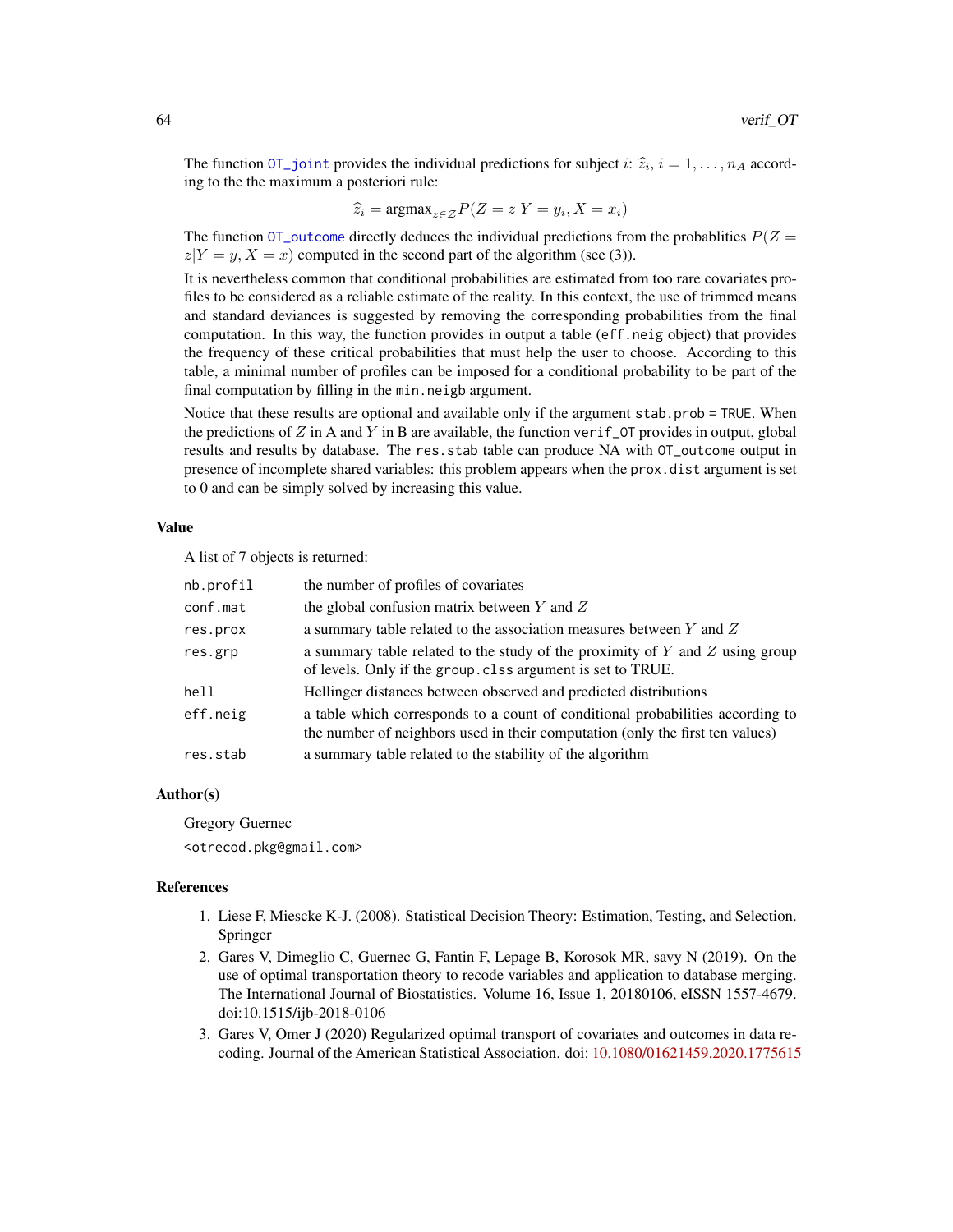#### <span id="page-64-0"></span>verif\_OT 65

# See Also

[OT\\_outcome](#page-32-1), [OT\\_joint](#page-25-1), [proxim\\_dist](#page-40-1), [error\\_group](#page-7-1)

# Examples

```
### Example 1
#-----
# - Using the data simu_data
# - Studying the proximity between Y and Z using standard criterions
# - When Y and Z are predicted in B and A respectively
# - Using an outcome model (individual assignment with knn)
#-----
data(simu_data)
try1 = OT_outcome(simu_data, quanti = c(3,8), nominal = c(1,4:5,7), ordinal = c(2,6),dist.choice = "G", percent.knn = 0.90, maxrelax = 0,
                 convert.num = 8, convert.class = 3,
                 indiv.method = "sequential", which.DB = "BOTH", prox.dist = 0.30)
ver1 = verif_OT(try1); ver1
### Example 2
#-----
# - Using the data simu_data
# - Studying the proximity between Y and Z using standard criterions and studying
# associations by grouping levels of Z
# - When only Y is predicted in B
# - Tolerated distance between a subject and a profile: 0.30 * distance max
# - Using an outcome model (individual assignment with knn)
#-----
data(simu_data)
try2 = OT_outcome(simu_data, quanti = c(3,8), nominal = c(1,4:5,7), ordinal = c(2,6),dist.choice = "G", percent.knn = 0.90, maxrelax = 0, prox.dist = 0.3,
                 convert.num = 8, convert.cls = 3,
                 indiv.method = "sequential",which.DB = "B")
ver2 = verif_OT(try2, group.clss = TRUE, ordinal = TRUE); ver2
### Example 3
#-----
# - Using the data simu_data
# - Studying the proximity between Y and Z using standard criterions and studying
# associations by grouping levels of Z
# - Studying the stability of the conditional probabilities
# - When Y and Z are predicted in B and A respectively
# - Using an outcome model (individual assignment with knn)
#-----
```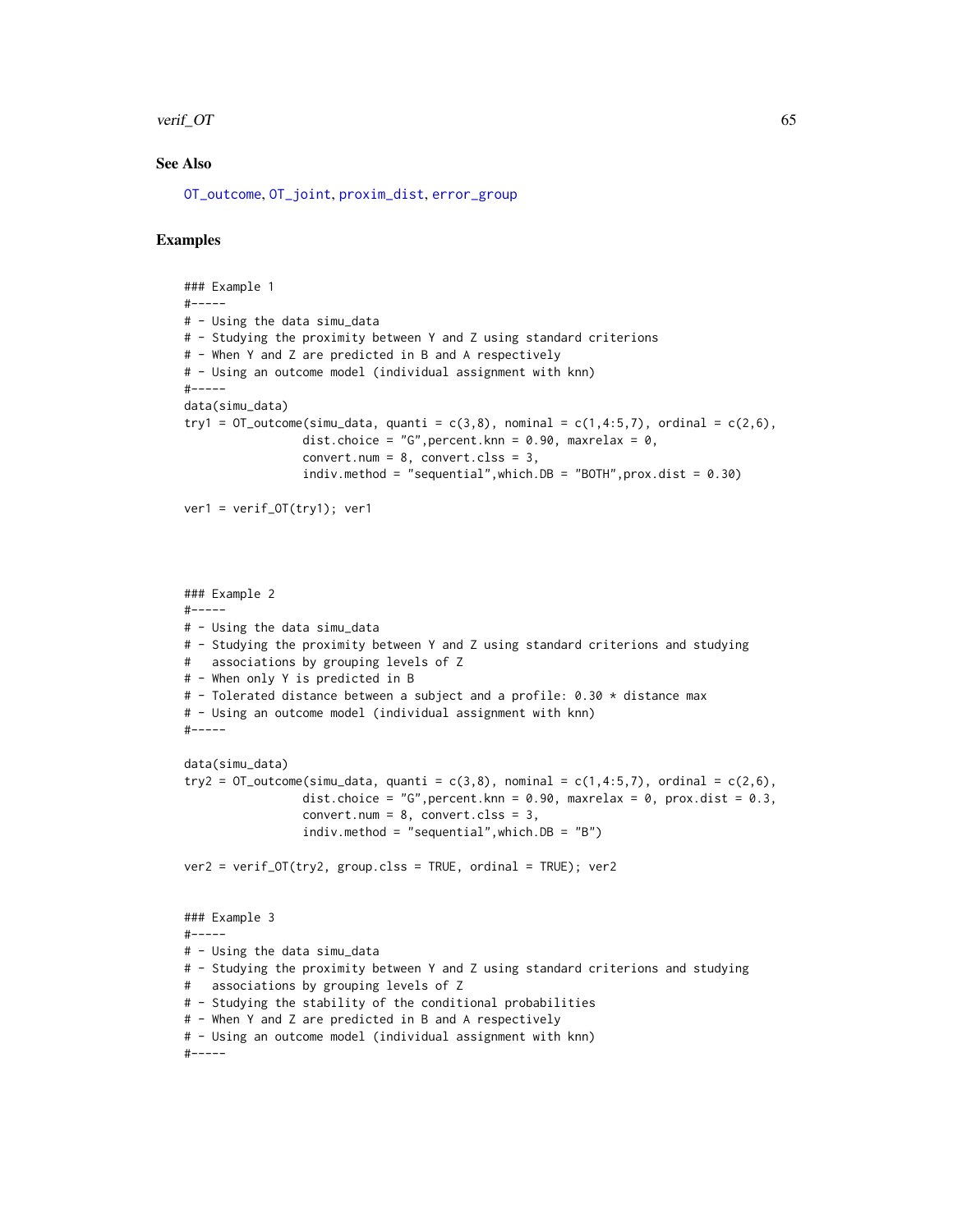ver3 = verif\_OT(try2, group.clss = TRUE, ordinal = TRUE, stab.prob = TRUE, min.neigb = 5); ver3